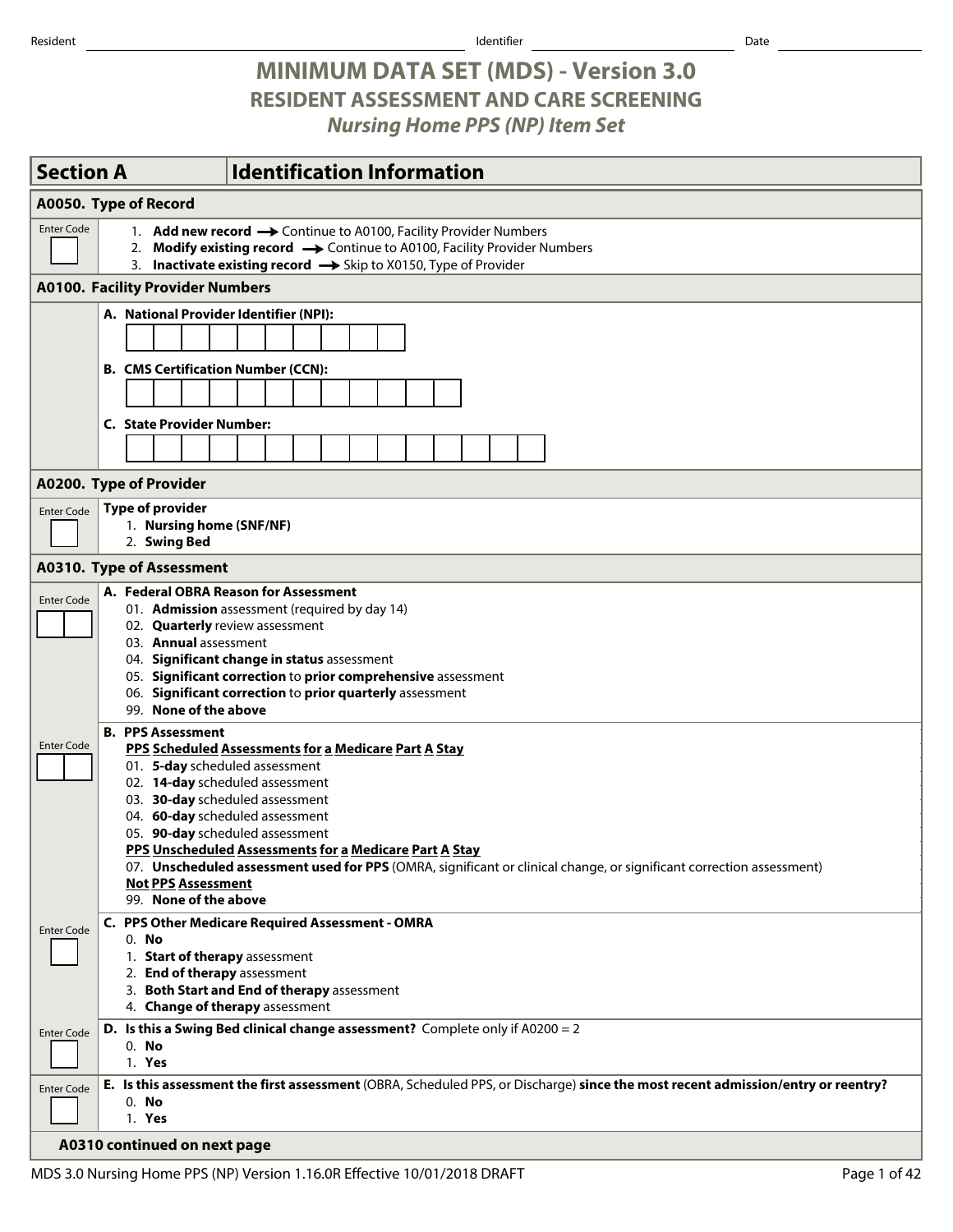| <b>Section A</b>                                                               |                      |                                                                                                                                                                                                                                           |  | <b>Identification Information</b> |  |  |  |  |  |  |  |  |  |  |  |  |                           |  |
|--------------------------------------------------------------------------------|----------------------|-------------------------------------------------------------------------------------------------------------------------------------------------------------------------------------------------------------------------------------------|--|-----------------------------------|--|--|--|--|--|--|--|--|--|--|--|--|---------------------------|--|
| A0310. Type of Assessment - Continued                                          |                      |                                                                                                                                                                                                                                           |  |                                   |  |  |  |  |  |  |  |  |  |  |  |  |                           |  |
| <b>Enter Code</b>                                                              |                      | F. Entry/discharge reporting<br>01. Entry tracking record<br>10. Discharge assessment-return not anticipated<br>11. Discharge assessment-return anticipated<br>12. Death in facility tracking record<br>99. None of the above             |  |                                   |  |  |  |  |  |  |  |  |  |  |  |  |                           |  |
| <b>Enter Code</b>                                                              |                      | <b>G. Type of discharge</b> - Complete only if A0310F = 10 or 11<br>1. Planned<br>2. Unplanned                                                                                                                                            |  |                                   |  |  |  |  |  |  |  |  |  |  |  |  |                           |  |
| <b>Enter Code</b>                                                              |                      | H. Is this a SNF Part A PPS Discharge Assessment?<br>0. No<br>1. Yes                                                                                                                                                                      |  |                                   |  |  |  |  |  |  |  |  |  |  |  |  |                           |  |
| A0410. Unit Certification or Licensure Designation                             |                      |                                                                                                                                                                                                                                           |  |                                   |  |  |  |  |  |  |  |  |  |  |  |  |                           |  |
| <b>Enter Code</b>                                                              |                      | 1. Unit is neither Medicare nor Medicaid certified and MDS data is not required by the State<br>2. Unit is neither Medicare nor Medicaid certified but MDS data is required by the State<br>3. Unit is Medicare and/or Medicaid certified |  |                                   |  |  |  |  |  |  |  |  |  |  |  |  |                           |  |
| A0500. Legal Name of Resident                                                  |                      |                                                                                                                                                                                                                                           |  |                                   |  |  |  |  |  |  |  |  |  |  |  |  |                           |  |
|                                                                                |                      | A. First name:                                                                                                                                                                                                                            |  |                                   |  |  |  |  |  |  |  |  |  |  |  |  | <b>B.</b> Middle initial: |  |
|                                                                                |                      | C. Last name:                                                                                                                                                                                                                             |  |                                   |  |  |  |  |  |  |  |  |  |  |  |  | D. Suffix:                |  |
|                                                                                |                      | A0600. Social Security and Medicare Numbers                                                                                                                                                                                               |  |                                   |  |  |  |  |  |  |  |  |  |  |  |  |                           |  |
|                                                                                |                      | A. Social Security Number:                                                                                                                                                                                                                |  |                                   |  |  |  |  |  |  |  |  |  |  |  |  |                           |  |
|                                                                                |                      |                                                                                                                                                                                                                                           |  |                                   |  |  |  |  |  |  |  |  |  |  |  |  |                           |  |
|                                                                                |                      | B. Medicare number (or comparable railroad insurance number):                                                                                                                                                                             |  |                                   |  |  |  |  |  |  |  |  |  |  |  |  |                           |  |
|                                                                                |                      |                                                                                                                                                                                                                                           |  |                                   |  |  |  |  |  |  |  |  |  |  |  |  |                           |  |
| A0700. Medicaid Number - Enter "+" if pending, "N" if not a Medicaid recipient |                      |                                                                                                                                                                                                                                           |  |                                   |  |  |  |  |  |  |  |  |  |  |  |  |                           |  |
|                                                                                |                      |                                                                                                                                                                                                                                           |  |                                   |  |  |  |  |  |  |  |  |  |  |  |  |                           |  |
| A0800. Gender                                                                  |                      |                                                                                                                                                                                                                                           |  |                                   |  |  |  |  |  |  |  |  |  |  |  |  |                           |  |
| <b>Enter Code</b>                                                              |                      | 1. Male<br>2. Female                                                                                                                                                                                                                      |  |                                   |  |  |  |  |  |  |  |  |  |  |  |  |                           |  |
| A0900. Birth Date                                                              |                      |                                                                                                                                                                                                                                           |  |                                   |  |  |  |  |  |  |  |  |  |  |  |  |                           |  |
|                                                                                | Year<br>Month<br>Day |                                                                                                                                                                                                                                           |  |                                   |  |  |  |  |  |  |  |  |  |  |  |  |                           |  |
| A1000. Race/Ethnicity                                                          |                      |                                                                                                                                                                                                                                           |  |                                   |  |  |  |  |  |  |  |  |  |  |  |  |                           |  |
|                                                                                |                      | Check all that apply                                                                                                                                                                                                                      |  |                                   |  |  |  |  |  |  |  |  |  |  |  |  |                           |  |
|                                                                                |                      | A. American Indian or Alaska Native                                                                                                                                                                                                       |  |                                   |  |  |  |  |  |  |  |  |  |  |  |  |                           |  |
|                                                                                | <b>B.</b> Asian      |                                                                                                                                                                                                                                           |  |                                   |  |  |  |  |  |  |  |  |  |  |  |  |                           |  |
|                                                                                |                      | C. Black or African American                                                                                                                                                                                                              |  |                                   |  |  |  |  |  |  |  |  |  |  |  |  |                           |  |
|                                                                                |                      | D. Hispanic or Latino                                                                                                                                                                                                                     |  |                                   |  |  |  |  |  |  |  |  |  |  |  |  |                           |  |
|                                                                                |                      | E. Native Hawaiian or Other Pacific Islander                                                                                                                                                                                              |  |                                   |  |  |  |  |  |  |  |  |  |  |  |  |                           |  |
|                                                                                | F. White             |                                                                                                                                                                                                                                           |  |                                   |  |  |  |  |  |  |  |  |  |  |  |  |                           |  |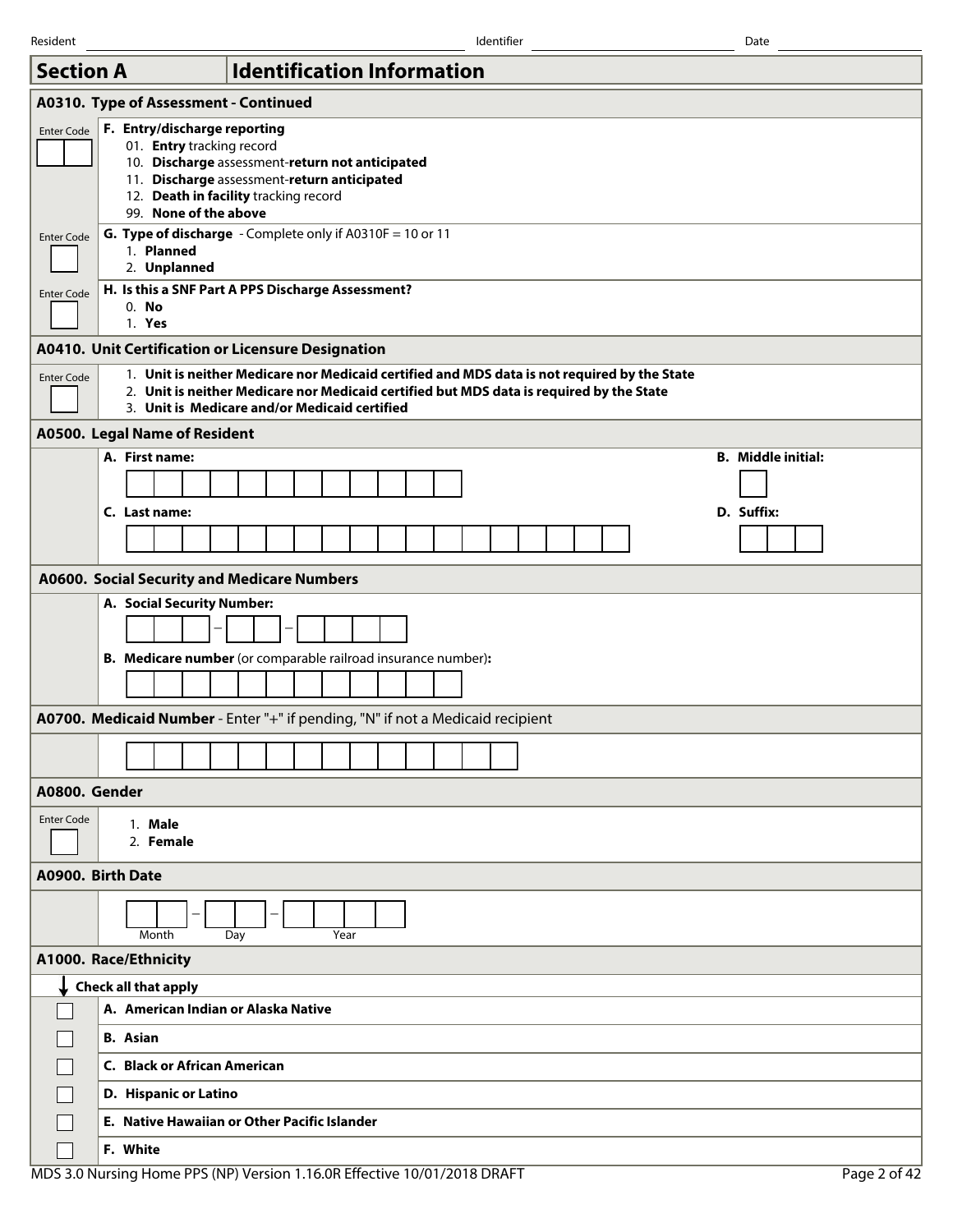| <b>Section A</b>  |                                                                                                                                                                                                                                                                                                        | <b>Identification Information</b>                                                                                                                                                                                                                                                 |  |  |  |  |  |  |  |
|-------------------|--------------------------------------------------------------------------------------------------------------------------------------------------------------------------------------------------------------------------------------------------------------------------------------------------------|-----------------------------------------------------------------------------------------------------------------------------------------------------------------------------------------------------------------------------------------------------------------------------------|--|--|--|--|--|--|--|
| A1100. Language   |                                                                                                                                                                                                                                                                                                        |                                                                                                                                                                                                                                                                                   |  |  |  |  |  |  |  |
| <b>Enter Code</b> |                                                                                                                                                                                                                                                                                                        | A. Does the resident need or want an interpreter to communicate with a doctor or health care staff?<br>0. No $\rightarrow$ Skip to A1200, Marital Status<br>1. Yes -> Specify in A1100B, Preferred language<br>9. Unable to determine $\rightarrow$ Skip to A1200, Marital Status |  |  |  |  |  |  |  |
|                   | <b>B.</b> Preferred language:                                                                                                                                                                                                                                                                          |                                                                                                                                                                                                                                                                                   |  |  |  |  |  |  |  |
|                   |                                                                                                                                                                                                                                                                                                        |                                                                                                                                                                                                                                                                                   |  |  |  |  |  |  |  |
|                   |                                                                                                                                                                                                                                                                                                        | <b>A1200. Marital Status</b>                                                                                                                                                                                                                                                      |  |  |  |  |  |  |  |
| <b>Enter Code</b> | 1. Never married<br>2. Married<br>3. Widowed<br>4. Separated<br>5. Divorced                                                                                                                                                                                                                            |                                                                                                                                                                                                                                                                                   |  |  |  |  |  |  |  |
|                   |                                                                                                                                                                                                                                                                                                        | <b>A1300. Optional Resident Items</b>                                                                                                                                                                                                                                             |  |  |  |  |  |  |  |
|                   |                                                                                                                                                                                                                                                                                                        | A. Medical record number:                                                                                                                                                                                                                                                         |  |  |  |  |  |  |  |
|                   |                                                                                                                                                                                                                                                                                                        |                                                                                                                                                                                                                                                                                   |  |  |  |  |  |  |  |
|                   |                                                                                                                                                                                                                                                                                                        | <b>B.</b> Room number:                                                                                                                                                                                                                                                            |  |  |  |  |  |  |  |
|                   |                                                                                                                                                                                                                                                                                                        |                                                                                                                                                                                                                                                                                   |  |  |  |  |  |  |  |
|                   |                                                                                                                                                                                                                                                                                                        | C. Name by which resident prefers to be addressed:                                                                                                                                                                                                                                |  |  |  |  |  |  |  |
|                   |                                                                                                                                                                                                                                                                                                        |                                                                                                                                                                                                                                                                                   |  |  |  |  |  |  |  |
|                   |                                                                                                                                                                                                                                                                                                        | D. Lifetime occupation(s) - put "/" between two occupations:                                                                                                                                                                                                                      |  |  |  |  |  |  |  |
|                   |                                                                                                                                                                                                                                                                                                        |                                                                                                                                                                                                                                                                                   |  |  |  |  |  |  |  |
|                   |                                                                                                                                                                                                                                                                                                        |                                                                                                                                                                                                                                                                                   |  |  |  |  |  |  |  |
|                   |                                                                                                                                                                                                                                                                                                        | Most Recent Admission/Entry or Reentry into this Facility                                                                                                                                                                                                                         |  |  |  |  |  |  |  |
| A1600. Entry Date |                                                                                                                                                                                                                                                                                                        |                                                                                                                                                                                                                                                                                   |  |  |  |  |  |  |  |
|                   |                                                                                                                                                                                                                                                                                                        | Month<br>Day<br>Year                                                                                                                                                                                                                                                              |  |  |  |  |  |  |  |
|                   |                                                                                                                                                                                                                                                                                                        | A1700. Type of Entry                                                                                                                                                                                                                                                              |  |  |  |  |  |  |  |
| <b>Enter Code</b> |                                                                                                                                                                                                                                                                                                        | 1. Admission<br>2. Reentry                                                                                                                                                                                                                                                        |  |  |  |  |  |  |  |
|                   |                                                                                                                                                                                                                                                                                                        | A1800. Entered From                                                                                                                                                                                                                                                               |  |  |  |  |  |  |  |
| <b>Enter Code</b> | 01. Community (private home/apt., board/care, assisted living, group home)<br>02. Another nursing home or swing bed<br>03. Acute hospital<br>04. Psychiatric hospital<br>05. Inpatient rehabilitation facility<br>06. ID/DD facility<br>07. Hospice<br>09. Long Term Care Hospital (LTCH)<br>99. Other |                                                                                                                                                                                                                                                                                   |  |  |  |  |  |  |  |
|                   |                                                                                                                                                                                                                                                                                                        | A1900. Admission Date (Date this episode of care in this facility began)                                                                                                                                                                                                          |  |  |  |  |  |  |  |
|                   |                                                                                                                                                                                                                                                                                                        | Month<br>Year<br>Day                                                                                                                                                                                                                                                              |  |  |  |  |  |  |  |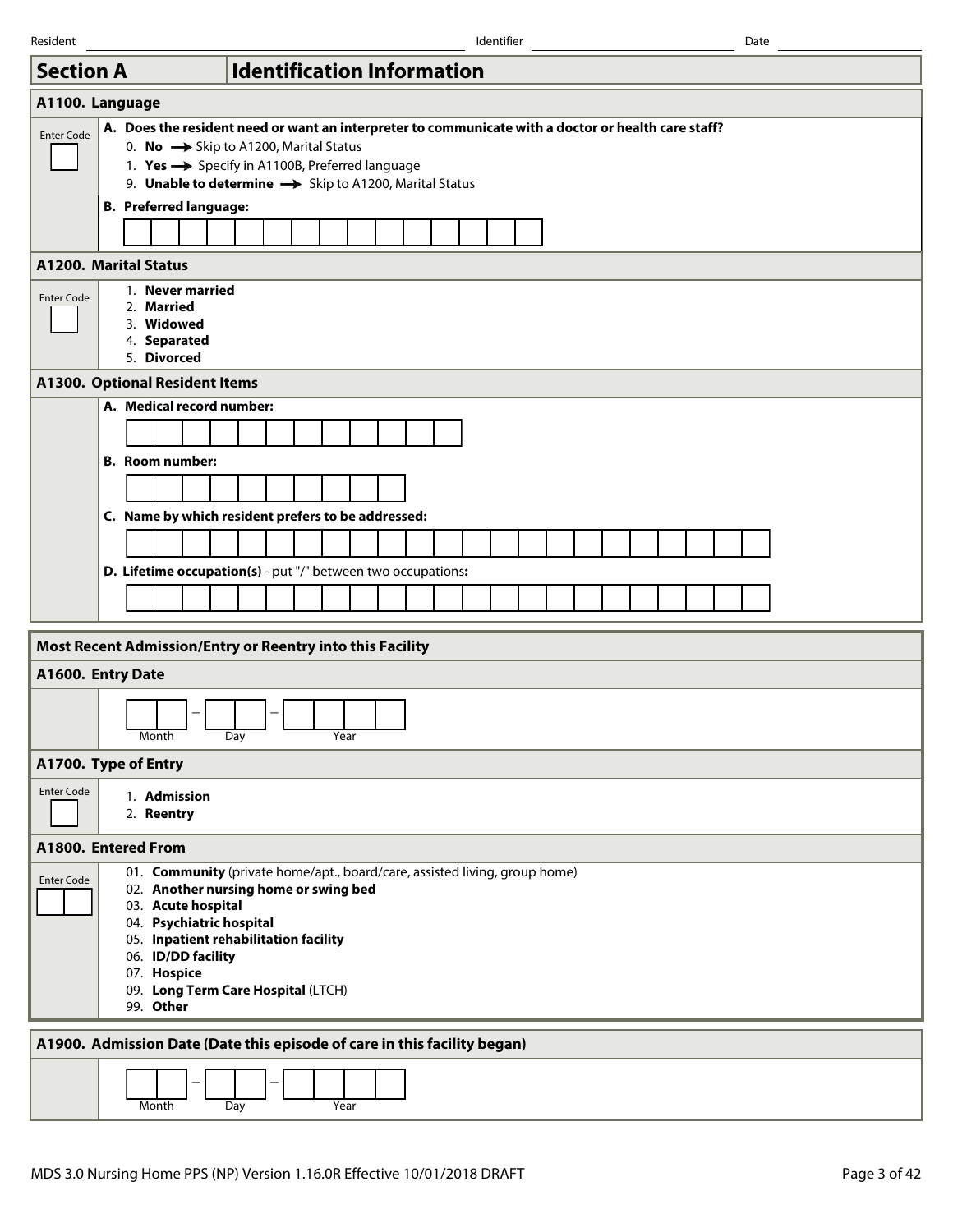| <b>Section A</b>                                                                                                                                                                                                                                                                                                                            | <b>Identification Information</b>                                                          |  |  |  |  |  |  |
|---------------------------------------------------------------------------------------------------------------------------------------------------------------------------------------------------------------------------------------------------------------------------------------------------------------------------------------------|--------------------------------------------------------------------------------------------|--|--|--|--|--|--|
| A2000. Discharge Date                                                                                                                                                                                                                                                                                                                       |                                                                                            |  |  |  |  |  |  |
|                                                                                                                                                                                                                                                                                                                                             | Complete only if A0310F = 10, 11, or 12                                                    |  |  |  |  |  |  |
| Month                                                                                                                                                                                                                                                                                                                                       | Day<br>Year                                                                                |  |  |  |  |  |  |
| <b>A2100. Discharge Status</b>                                                                                                                                                                                                                                                                                                              |                                                                                            |  |  |  |  |  |  |
| Complete only if A0310F = 10, 11, or 12                                                                                                                                                                                                                                                                                                     |                                                                                            |  |  |  |  |  |  |
| 01. Community (private home/apt., board/care, assisted living, group home)<br><b>Enter Code</b><br>02. Another nursing home or swing bed<br>03. Acute hospital<br>04. Psychiatric hospital<br>05. Inpatient rehabilitation facility<br>06. ID/DD facility<br>07. Hospice<br>08. Deceased<br>09. Long Term Care Hospital (LTCH)<br>99. Other |                                                                                            |  |  |  |  |  |  |
| Complete only if A0310A = 05 or 06                                                                                                                                                                                                                                                                                                          | A2200. Previous Assessment Reference Date for Significant Correction                       |  |  |  |  |  |  |
| Month                                                                                                                                                                                                                                                                                                                                       | Day<br>Year                                                                                |  |  |  |  |  |  |
| A2300. Assessment Reference Date                                                                                                                                                                                                                                                                                                            |                                                                                            |  |  |  |  |  |  |
| <b>Observation end date:</b><br>Month                                                                                                                                                                                                                                                                                                       | Year<br>Dav                                                                                |  |  |  |  |  |  |
| A2400. Medicare Stay                                                                                                                                                                                                                                                                                                                        |                                                                                            |  |  |  |  |  |  |
| A. Has the resident had a Medicare-covered stay since the most recent entry?<br><b>Enter Code</b><br>0. No $\rightarrow$ Skip to B0100, Comatose<br>1. Yes → Continue to A2400B, Start date of most recent Medicare stay                                                                                                                    |                                                                                            |  |  |  |  |  |  |
|                                                                                                                                                                                                                                                                                                                                             | B. Start date of most recent Medicare stay:                                                |  |  |  |  |  |  |
| Month                                                                                                                                                                                                                                                                                                                                       | Dav<br>Year<br>C. End date of most recent Medicare stay - Enter dashes if stay is ongoing: |  |  |  |  |  |  |
|                                                                                                                                                                                                                                                                                                                                             |                                                                                            |  |  |  |  |  |  |
| Month                                                                                                                                                                                                                                                                                                                                       | Day<br>Year                                                                                |  |  |  |  |  |  |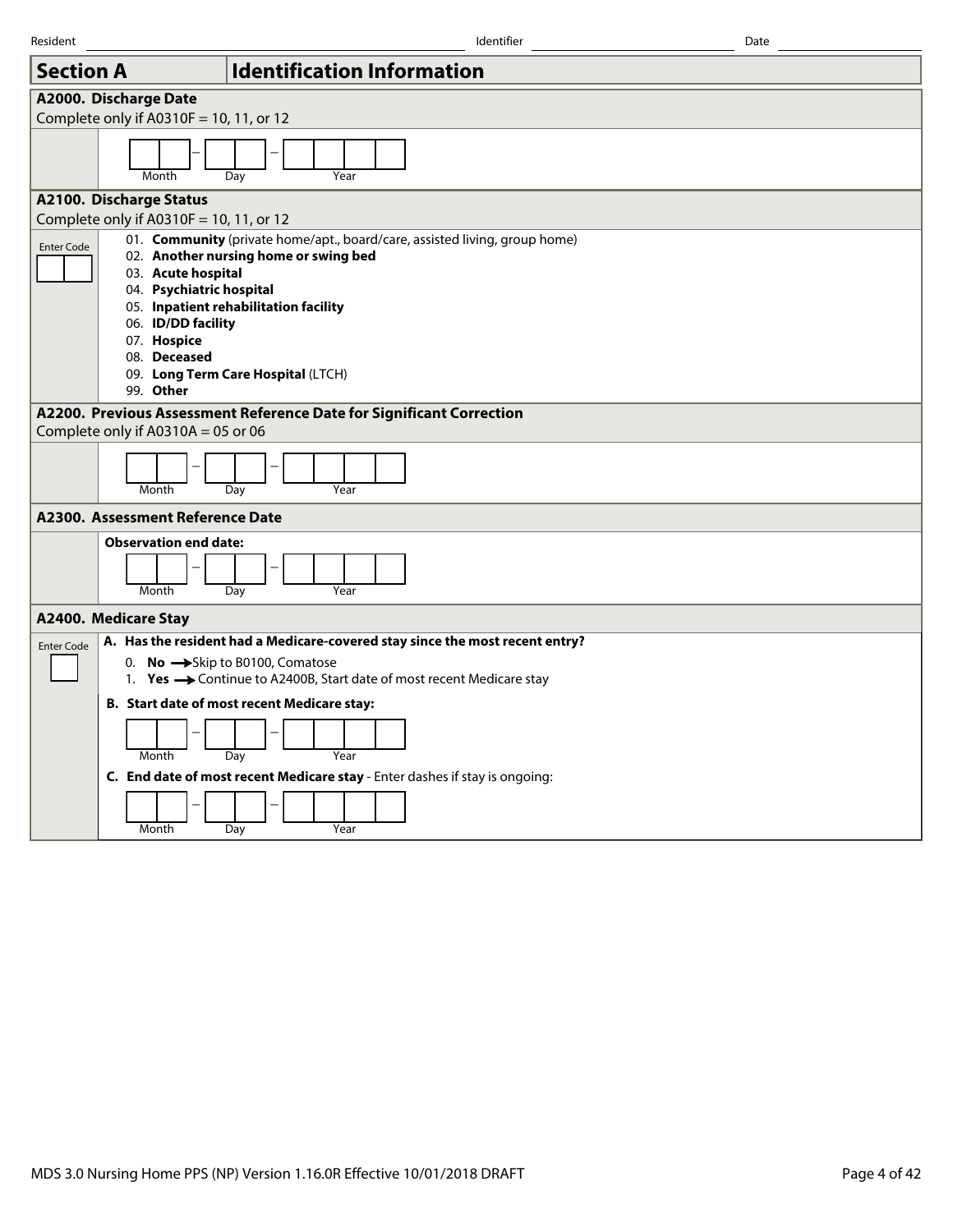# **Look back period for all items is 7 days unless another time frame is indicated.**

| <b>Section B</b>       | <b>Hearing, Speech, and Vision</b>                                                                                                                                                                                                                                                                                                                                                                                                                                                                                                                        |  |  |  |  |  |  |  |  |  |
|------------------------|-----------------------------------------------------------------------------------------------------------------------------------------------------------------------------------------------------------------------------------------------------------------------------------------------------------------------------------------------------------------------------------------------------------------------------------------------------------------------------------------------------------------------------------------------------------|--|--|--|--|--|--|--|--|--|
| <b>B0100. Comatose</b> |                                                                                                                                                                                                                                                                                                                                                                                                                                                                                                                                                           |  |  |  |  |  |  |  |  |  |
| <b>Enter Code</b>      | Persistent vegetative state/no discernible consciousness<br>0. No $\rightarrow$ Continue to B0200, Hearing<br>1. Yes $\rightarrow$ Skip to G0110, Activities of Daily Living (ADL) Assistance                                                                                                                                                                                                                                                                                                                                                             |  |  |  |  |  |  |  |  |  |
|                        | B0200. Hearing                                                                                                                                                                                                                                                                                                                                                                                                                                                                                                                                            |  |  |  |  |  |  |  |  |  |
| <b>Enter Code</b>      | Ability to hear (with hearing aid or hearing appliances if normally used)<br>0. Adequate - no difficulty in normal conversation, social interaction, listening to TV<br>1. Minimal difficulty - difficulty in some environments (e.g., when person speaks softly or setting is noisy)<br>2. Moderate difficulty - speaker has to increase volume and speak distinctly<br>3. Highly impaired - absence of useful hearing                                                                                                                                   |  |  |  |  |  |  |  |  |  |
|                        | <b>B0300. Hearing Aid</b>                                                                                                                                                                                                                                                                                                                                                                                                                                                                                                                                 |  |  |  |  |  |  |  |  |  |
| <b>Enter Code</b>      | Hearing aid or other hearing appliance used in completing B0200, Hearing<br>0. No<br>1. Yes                                                                                                                                                                                                                                                                                                                                                                                                                                                               |  |  |  |  |  |  |  |  |  |
|                        | <b>B0600. Speech Clarity</b>                                                                                                                                                                                                                                                                                                                                                                                                                                                                                                                              |  |  |  |  |  |  |  |  |  |
| <b>Enter Code</b>      | Select best description of speech pattern<br>0. Clear speech - distinct intelligible words<br>1. Unclear speech - slurred or mumbled words<br>2. No speech - absence of spoken words                                                                                                                                                                                                                                                                                                                                                                      |  |  |  |  |  |  |  |  |  |
|                        | <b>B0700. Makes Self Understood</b>                                                                                                                                                                                                                                                                                                                                                                                                                                                                                                                       |  |  |  |  |  |  |  |  |  |
| <b>Enter Code</b>      | Ability to express ideas and wants, consider both verbal and non-verbal expression<br>0. Understood<br>1. Usually understood - difficulty communicating some words or finishing thoughts but is able if prompted or given time<br>2. Sometimes understood - ability is limited to making concrete requests<br>3. Rarely/never understood                                                                                                                                                                                                                  |  |  |  |  |  |  |  |  |  |
|                        | <b>B0800. Ability To Understand Others</b>                                                                                                                                                                                                                                                                                                                                                                                                                                                                                                                |  |  |  |  |  |  |  |  |  |
| <b>Enter Code</b>      | Understanding verbal content, however able (with hearing aid or device if used)<br>0. Understands - clear comprehension<br>1. Usually understands - misses some part/intent of message but comprehends most conversation<br>2. Sometimes understands - responds adequately to simple, direct communication only<br>3. Rarely/never understands                                                                                                                                                                                                            |  |  |  |  |  |  |  |  |  |
| B1000. Vision          |                                                                                                                                                                                                                                                                                                                                                                                                                                                                                                                                                           |  |  |  |  |  |  |  |  |  |
| <b>Enter Code</b>      | Ability to see in adequate light (with glasses or other visual appliances)<br>0. Adequate - sees fine detail, such as regular print in newspapers/books<br>1. Impaired - sees large print, but not regular print in newspapers/books<br>2. Moderately impaired - limited vision; not able to see newspaper headlines but can identify objects<br>3. Highly impaired - object identification in question, but eyes appear to follow objects<br>4. Severely impaired - no vision or sees only light, colors or shapes; eyes do not appear to follow objects |  |  |  |  |  |  |  |  |  |
|                        | <b>B1200. Corrective Lenses</b>                                                                                                                                                                                                                                                                                                                                                                                                                                                                                                                           |  |  |  |  |  |  |  |  |  |
| <b>Enter Code</b>      | Corrective lenses (contacts, glasses, or magnifying glass) used in completing B1000, Vision<br>0. No<br>1. Yes                                                                                                                                                                                                                                                                                                                                                                                                                                            |  |  |  |  |  |  |  |  |  |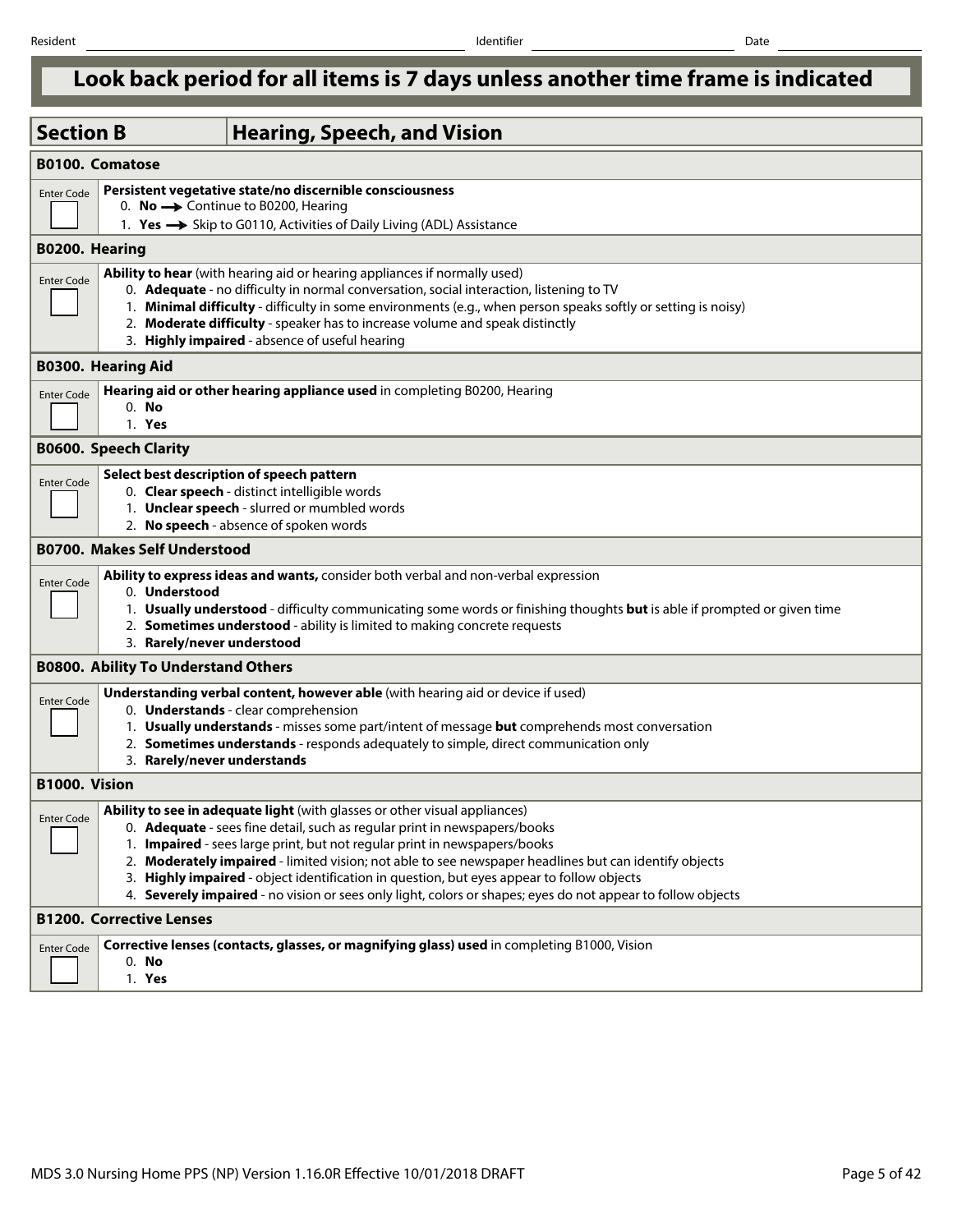| <b>Section C</b>   | <b>Cognitive Patterns</b>                                                                                                                                                                                                                                                                                                                                  |
|--------------------|------------------------------------------------------------------------------------------------------------------------------------------------------------------------------------------------------------------------------------------------------------------------------------------------------------------------------------------------------------|
|                    | C0100. Should Brief Interview for Mental Status (C0200-C0500) be Conducted?<br>Attempt to conduct interview with all residents                                                                                                                                                                                                                             |
| <b>Enter Code</b>  | 0. No (resident is rarely/never understood) $\rightarrow$ Skip to and complete C0700-C1000, Staff Assessment for Mental Status<br>1. Yes $\rightarrow$ Continue to C0200, Repetition of Three Words                                                                                                                                                        |
|                    |                                                                                                                                                                                                                                                                                                                                                            |
|                    | <b>Brief Interview for Mental Status (BIMS)</b>                                                                                                                                                                                                                                                                                                            |
|                    | <b>C0200. Repetition of Three Words</b>                                                                                                                                                                                                                                                                                                                    |
| <b>Enter Code</b>  | Ask resident: "I am going to say three words for you to remember. Please repeat the words after I have said all three.<br>The words are: sock, blue, and bed. Now tell me the three words."<br>Number of words repeated after first attempt<br>0. None<br>1. One<br>$2.$ Two<br>3. Three                                                                   |
|                    | After the resident's first attempt, repeat the words using cues ("sock, something to wear; blue, a color; bed, a piece                                                                                                                                                                                                                                     |
|                    | of furniture"). You may repeat the words up to two more times.                                                                                                                                                                                                                                                                                             |
|                    | C0300. Temporal Orientation (orientation to year, month, and day)                                                                                                                                                                                                                                                                                          |
| <b>Enter Code</b>  | Ask resident: "Please tell me what year it is right now."<br>A. Able to report correct year<br>0. Missed by $>$ 5 years or no answer<br>1. Missed by 2-5 years<br>2. Missed by 1 year<br>3. Correct<br>Ask resident: "What month are we in right now?"                                                                                                     |
| <b>Enter Code</b>  | B. Able to report correct month<br>0. <b>Missed by &gt; 1 month</b> or no answer<br>1. Missed by 6 days to 1 month<br>2. Accurate within 5 days<br>Ask resident: "What day of the week is today?"                                                                                                                                                          |
| <b>Enter Code</b>  | C. Able to report correct day of the week<br>0. <b>Incorrect</b> or no answer                                                                                                                                                                                                                                                                              |
|                    | 1. Correct                                                                                                                                                                                                                                                                                                                                                 |
| C0400. Recall      |                                                                                                                                                                                                                                                                                                                                                            |
| <b>Enter Code</b>  | Ask resident: "Let's go back to an earlier question. What were those three words that I asked you to repeat?"<br>If unable to remember a word, give cue (something to wear; a color; a piece of furniture) for that word.<br>A. Able to recall "sock"<br>0. No - could not recall<br>1. Yes, after cueing ("something to wear")<br>2. Yes, no cue required |
| <b>Enter Code</b>  | <b>B.</b> Able to recall "blue"<br>0. No - could not recall<br>1. Yes, after cueing ("a color")<br>2. Yes, no cue required                                                                                                                                                                                                                                 |
| <b>Enter Code</b>  | C. Able to recall "bed"<br>0. No - could not recall<br>1. Yes, after cueing ("a piece of furniture")<br>2. Yes, no cue required                                                                                                                                                                                                                            |
|                    | <b>C0500. BIMS Summary Score</b>                                                                                                                                                                                                                                                                                                                           |
| <b>Enter Score</b> | Add scores for questions C0200-C0400 and fill in total score (00-15)<br>Enter 99 if the resident was unable to complete the interview                                                                                                                                                                                                                      |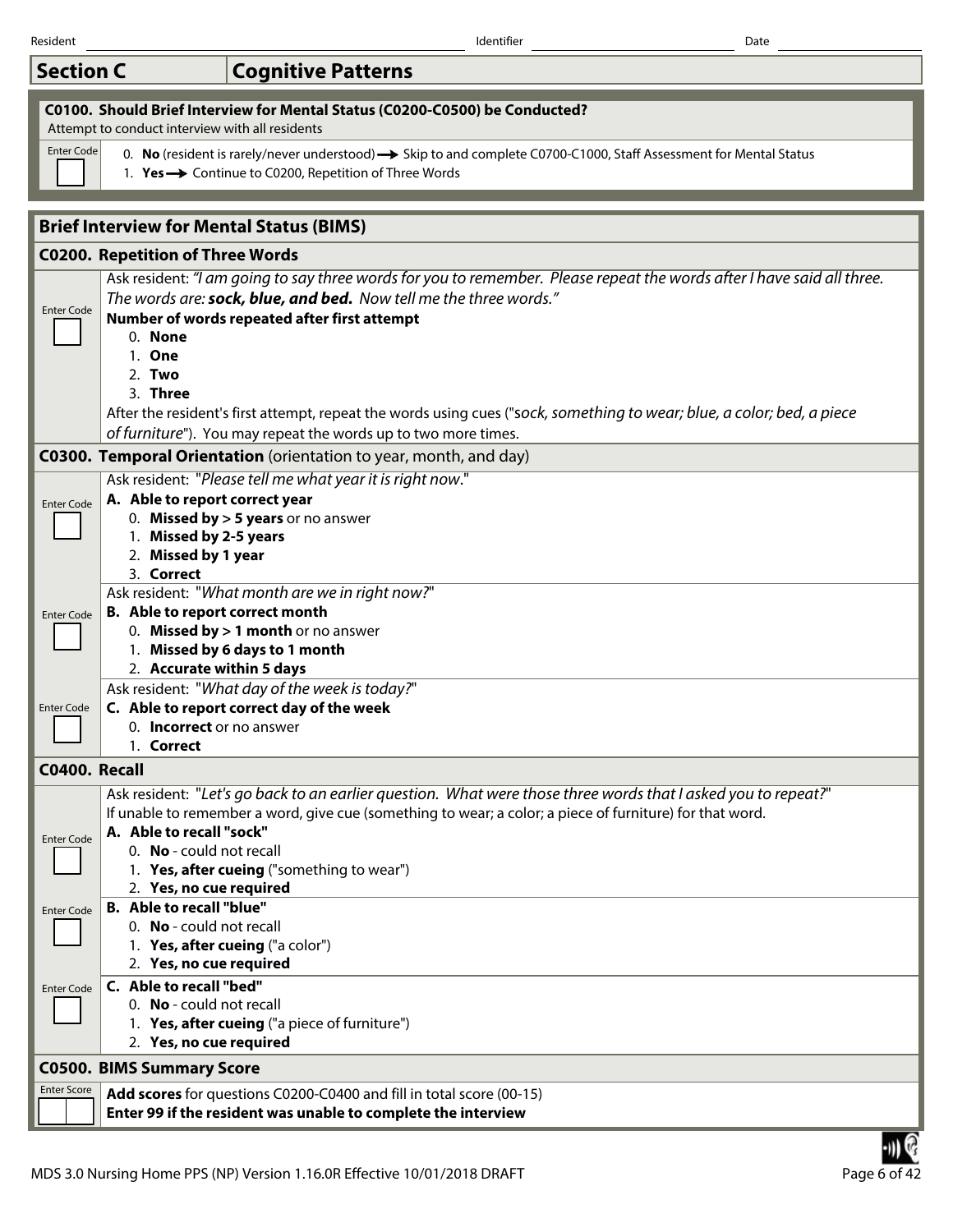| <b>Section C</b>                                                                                                                                                                                                                                                                 | <b>Cognitive Patterns</b>                                                                                                                                                                                                                                                                         |  |  |  |  |  |  |
|----------------------------------------------------------------------------------------------------------------------------------------------------------------------------------------------------------------------------------------------------------------------------------|---------------------------------------------------------------------------------------------------------------------------------------------------------------------------------------------------------------------------------------------------------------------------------------------------|--|--|--|--|--|--|
|                                                                                                                                                                                                                                                                                  | C0600. Should the Staff Assessment for Mental Status (C0700 - C1000) be Conducted?                                                                                                                                                                                                                |  |  |  |  |  |  |
| <b>Enter Code</b><br>0. No (resident was able to complete Brief Interview for Mental Status) $\rightarrow$ Skip to C1310, Signs and Symptoms of Delirium<br>1. Yes (resident was unable to complete Brief Interview for Mental Status) > Continue to C0700, Short-term Memory OK |                                                                                                                                                                                                                                                                                                   |  |  |  |  |  |  |
| <b>Staff Assessment for Mental Status</b>                                                                                                                                                                                                                                        |                                                                                                                                                                                                                                                                                                   |  |  |  |  |  |  |
|                                                                                                                                                                                                                                                                                  | Do not conduct if Brief Interview for Mental Status (C0200-C0500) was completed                                                                                                                                                                                                                   |  |  |  |  |  |  |
| <b>C0700. Short-term Memory OK</b>                                                                                                                                                                                                                                               |                                                                                                                                                                                                                                                                                                   |  |  |  |  |  |  |
| Seems or appears to recall after 5 minutes<br><b>Enter Code</b><br>0. Memory OK<br>1. Memory problem                                                                                                                                                                             |                                                                                                                                                                                                                                                                                                   |  |  |  |  |  |  |
| <b>C0800. Long-term Memory OK</b>                                                                                                                                                                                                                                                |                                                                                                                                                                                                                                                                                                   |  |  |  |  |  |  |
| Seems or appears to recall long past<br><b>Enter Code</b><br>0. Memory OK<br>1. Memory problem                                                                                                                                                                                   |                                                                                                                                                                                                                                                                                                   |  |  |  |  |  |  |
| <b>C0900. Memory/Recall Ability</b>                                                                                                                                                                                                                                              |                                                                                                                                                                                                                                                                                                   |  |  |  |  |  |  |
|                                                                                                                                                                                                                                                                                  | Check all that the resident was normally able to recall                                                                                                                                                                                                                                           |  |  |  |  |  |  |
| A. Current season                                                                                                                                                                                                                                                                |                                                                                                                                                                                                                                                                                                   |  |  |  |  |  |  |
| <b>B.</b> Location of own room                                                                                                                                                                                                                                                   |                                                                                                                                                                                                                                                                                                   |  |  |  |  |  |  |
| C. Staff names and faces                                                                                                                                                                                                                                                         |                                                                                                                                                                                                                                                                                                   |  |  |  |  |  |  |
|                                                                                                                                                                                                                                                                                  | D. That he or she is in a nursing home/hospital swing bed                                                                                                                                                                                                                                         |  |  |  |  |  |  |
| Z. None of the above were recalled                                                                                                                                                                                                                                               |                                                                                                                                                                                                                                                                                                   |  |  |  |  |  |  |
| <b>C1000. Cognitive Skills for Daily Decision Making</b>                                                                                                                                                                                                                         |                                                                                                                                                                                                                                                                                                   |  |  |  |  |  |  |
| <b>Enter Code</b>                                                                                                                                                                                                                                                                | Made decisions regarding tasks of daily life<br>0. Independent - decisions consistent/reasonable<br>1. Modified independence - some difficulty in new situations only<br>2. Moderately impaired - decisions poor; cues/supervision required<br>3. Severely impaired - never/rarely made decisions |  |  |  |  |  |  |
| <b>Delirium</b>                                                                                                                                                                                                                                                                  |                                                                                                                                                                                                                                                                                                   |  |  |  |  |  |  |
| C1310. Signs and Symptoms of Delirium (from CAMO)                                                                                                                                                                                                                                |                                                                                                                                                                                                                                                                                                   |  |  |  |  |  |  |
|                                                                                                                                                                                                                                                                                  | Code after completing Brief Interview for Mental Status or Staff Assessment, and reviewing medical record                                                                                                                                                                                         |  |  |  |  |  |  |
| A. Acute Onset Mental Status Change                                                                                                                                                                                                                                              |                                                                                                                                                                                                                                                                                                   |  |  |  |  |  |  |
| <b>Enter Code</b><br>0. No<br>1. Yes                                                                                                                                                                                                                                             | Is there evidence of an acute change in mental status from the resident's baseline?                                                                                                                                                                                                               |  |  |  |  |  |  |
|                                                                                                                                                                                                                                                                                  | <b>Enter Codes in Boxes</b>                                                                                                                                                                                                                                                                       |  |  |  |  |  |  |
| Coding:                                                                                                                                                                                                                                                                          | B. Inattention - Did the resident have difficulty focusing attention, for example, being easily distractible or<br>having difficulty keeping track of what was being said?                                                                                                                        |  |  |  |  |  |  |
| 0. Behavior not present                                                                                                                                                                                                                                                          | C. Disorganized Thinking - Was the resident's thinking disorganized or incoherent (rambling or irrelevant                                                                                                                                                                                         |  |  |  |  |  |  |
| 1. Behavior continuously<br>present, does not                                                                                                                                                                                                                                    | conversation, unclear or illogical flow of ideas, or unpredictable switching from subject to subject)?<br>D. Altered Level of Consciousness - Did the resident have altered level of consciousness, as indicated by                                                                               |  |  |  |  |  |  |
| fluctuate<br>2. Behavior present,                                                                                                                                                                                                                                                | any of the following criteria?                                                                                                                                                                                                                                                                    |  |  |  |  |  |  |
| <b>fluctuates</b> (comes and                                                                                                                                                                                                                                                     | ■ vigilant - startled easily to any sound or touch<br><b>E</b> lethargic - repeatedly dozed off when being asked questions, but responded to voice or touch                                                                                                                                       |  |  |  |  |  |  |
| goes, changes in severity)                                                                                                                                                                                                                                                       | <b>stuporous</b> - very difficult to arouse and keep aroused for the interview                                                                                                                                                                                                                    |  |  |  |  |  |  |
|                                                                                                                                                                                                                                                                                  | comatose - could not be aroused                                                                                                                                                                                                                                                                   |  |  |  |  |  |  |
|                                                                                                                                                                                                                                                                                  | Confusion Assessment Method. ©1988, 2003, Hospital Elder Life Program. All rights reserved. Adapted from: Inouye SK et al. Ann Intern Med. 1990; 113:941-8. Used with permission.                                                                                                                 |  |  |  |  |  |  |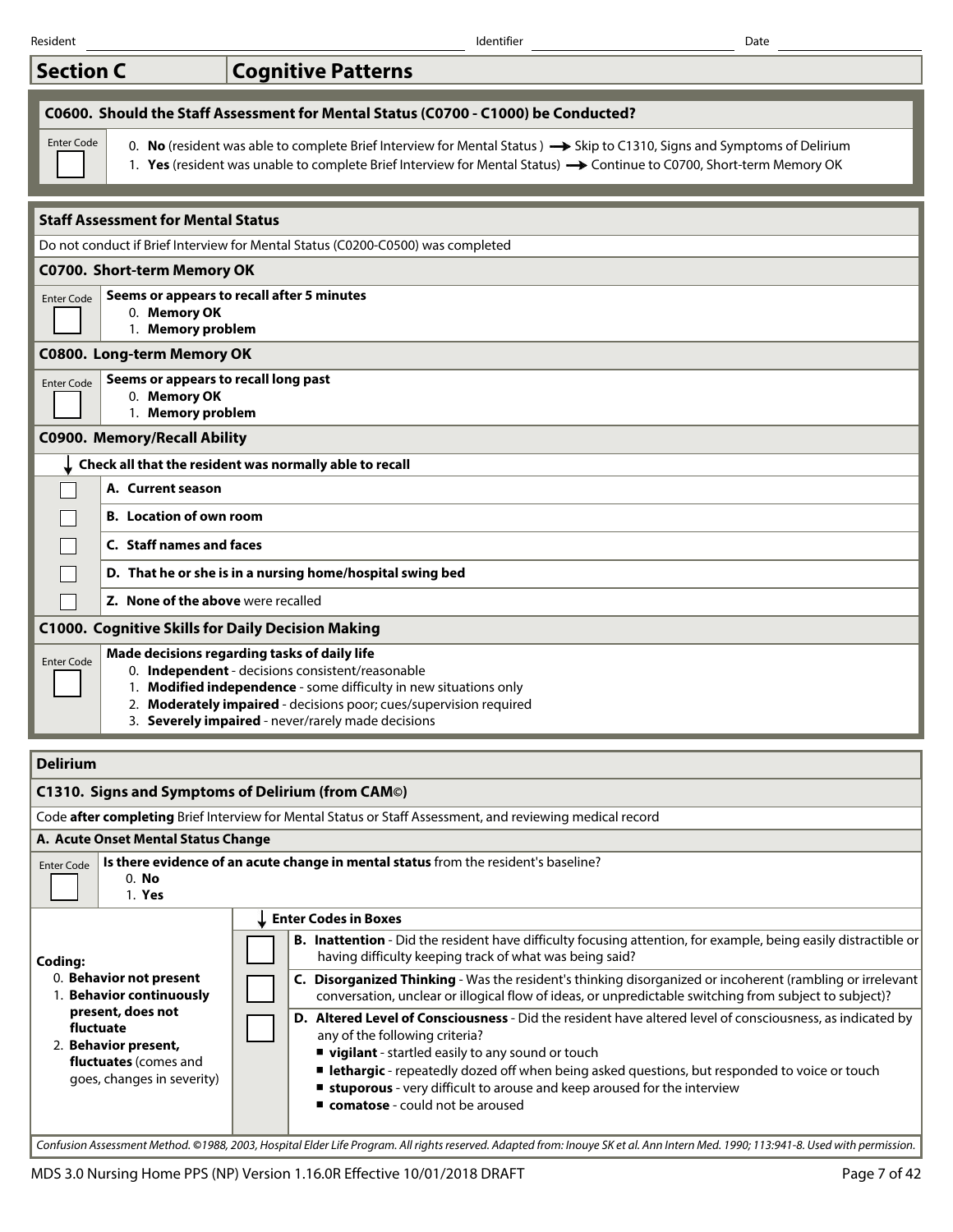| <b>Section D</b><br>Mood                                                                                                                                                                                                                                                                       |                                                                                                                                         |  |  |  |  |  |  |  |
|------------------------------------------------------------------------------------------------------------------------------------------------------------------------------------------------------------------------------------------------------------------------------------------------|-----------------------------------------------------------------------------------------------------------------------------------------|--|--|--|--|--|--|--|
| D0100. Should Resident Mood Interview be Conducted? - Attempt to conduct interview with all residents                                                                                                                                                                                          |                                                                                                                                         |  |  |  |  |  |  |  |
| 0. No (resident is rarely/never understood) $\rightarrow$ Skip to and complete D0500-D0600, Staff Assessment of Resident Mood<br><b>Enter Code</b><br>(PHQ-9-OV)<br>1. Yes → Continue to D0200, Resident Mood Interview (PHQ-9©)                                                               |                                                                                                                                         |  |  |  |  |  |  |  |
|                                                                                                                                                                                                                                                                                                |                                                                                                                                         |  |  |  |  |  |  |  |
| D0200. Resident Mood Interview (PHQ-90)                                                                                                                                                                                                                                                        |                                                                                                                                         |  |  |  |  |  |  |  |
| Say to resident: "Over the last 2 weeks, have you been bothered by any of the following problems?"                                                                                                                                                                                             |                                                                                                                                         |  |  |  |  |  |  |  |
| If symptom is present, enter 1 (yes) in column 1, Symptom Presence.<br>If yes in column 1, then ask the resident: "About how often have you been bothered by this?"<br>Read and show the resident a card with the symptom frequency choices. Indicate response in column 2, Symptom Frequency. |                                                                                                                                         |  |  |  |  |  |  |  |
| 1. Symptom Presence<br>2. Symptom Frequency                                                                                                                                                                                                                                                    |                                                                                                                                         |  |  |  |  |  |  |  |
| 1. Yes (enter 0-3 in column 2)<br>1. 2-6 days (several days)<br>2. 7-11 days (half or more of the days)<br>9. No response (leave column 2                                                                                                                                                      | 2.<br>1.<br>0. No (enter 0 in column 2)<br>0. Never or 1 day<br><b>Symptom</b><br><b>Symptom</b><br><b>Presence</b><br><b>Frequency</b> |  |  |  |  |  |  |  |
| 3. 12-14 days (nearly every day)<br>blank)                                                                                                                                                                                                                                                     | $\downarrow$ Enter Scores in Boxes $\downarrow$                                                                                         |  |  |  |  |  |  |  |
| A. Little interest or pleasure in doing things                                                                                                                                                                                                                                                 |                                                                                                                                         |  |  |  |  |  |  |  |
| B. Feeling down, depressed, or hopeless                                                                                                                                                                                                                                                        |                                                                                                                                         |  |  |  |  |  |  |  |
| C. Trouble falling or staying asleep, or sleeping too much                                                                                                                                                                                                                                     |                                                                                                                                         |  |  |  |  |  |  |  |
| D. Feeling tired or having little energy                                                                                                                                                                                                                                                       |                                                                                                                                         |  |  |  |  |  |  |  |
| E. Poor appetite or overeating                                                                                                                                                                                                                                                                 |                                                                                                                                         |  |  |  |  |  |  |  |
| F. Feeling bad about yourself - or that you are a failure or have let yourself or your family<br>down                                                                                                                                                                                          |                                                                                                                                         |  |  |  |  |  |  |  |
| G. Trouble concentrating on things, such as reading the newspaper or watching television                                                                                                                                                                                                       |                                                                                                                                         |  |  |  |  |  |  |  |
| H. Moving or speaking so slowly that other people could have noticed. Or the opposite<br>being so fidgety or restless that you have been moving around a lot more than usual                                                                                                                   |                                                                                                                                         |  |  |  |  |  |  |  |
| Thoughts that you would be better off dead, or of hurting yourself in some way<br>I.                                                                                                                                                                                                           |                                                                                                                                         |  |  |  |  |  |  |  |
| <b>D0300. Total Severity Score</b>                                                                                                                                                                                                                                                             |                                                                                                                                         |  |  |  |  |  |  |  |
| <b>Enter Score</b><br>Add scores for all frequency responses in Column 2, Symptom Frequency. Total score must be between 00 and 27.<br>Enter 99 if unable to complete interview (i.e., Symptom Frequency is blank for 3 or more items).                                                        |                                                                                                                                         |  |  |  |  |  |  |  |
| <b>D0350. Safety Notification</b> - Complete only if D020011 = 1 indicating possibility of resident self harm                                                                                                                                                                                  |                                                                                                                                         |  |  |  |  |  |  |  |
| Was responsible staff or provider informed that there is a potential for resident self harm?<br><b>Enter Code</b><br>0. No<br>1. Yes                                                                                                                                                           |                                                                                                                                         |  |  |  |  |  |  |  |

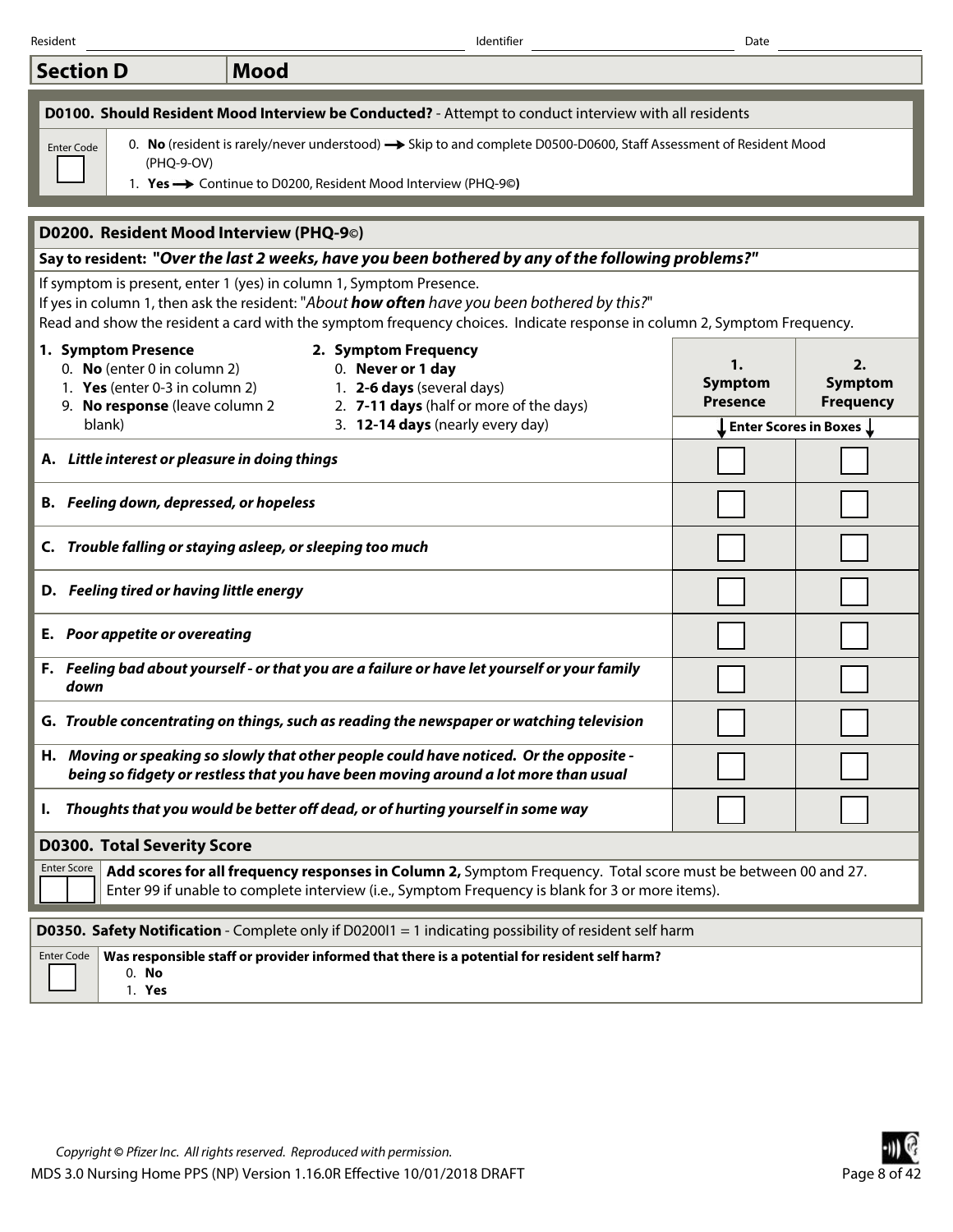Resident **Network** Resident **Network Constant Constant Constant Constant Constant Constant Constant Constant Constant Constant Constant Constant Constant Constant Constant Constant Constant Constant Constant Constant Const** 

| <b>Section D</b>                                                                                                                     | <b>Mood</b>                                                                                                                                                              |                                          |                         |  |  |  |  |
|--------------------------------------------------------------------------------------------------------------------------------------|--------------------------------------------------------------------------------------------------------------------------------------------------------------------------|------------------------------------------|-------------------------|--|--|--|--|
| D0500. Staff Assessment of Resident Mood (PHQ-9-OV*)<br>Do not conduct if Resident Mood Interview (D0200-D0300) was completed        |                                                                                                                                                                          |                                          |                         |  |  |  |  |
|                                                                                                                                      | Over the last 2 weeks, did the resident have any of the following problems or behaviors?                                                                                 |                                          |                         |  |  |  |  |
|                                                                                                                                      | If symptom is present, enter 1 (yes) in column 1, Symptom Presence.<br>Then move to column 2, Symptom Frequency, and indicate symptom frequency.                         |                                          |                         |  |  |  |  |
| 1. Symptom Presence<br>0. No (enter 0 in column 2)<br>1. Yes (enter 0-3 in column 2)                                                 | 1.<br><b>Symptom</b><br><b>Presence</b>                                                                                                                                  | 2.<br><b>Symptom</b><br><b>Frequency</b> |                         |  |  |  |  |
|                                                                                                                                      | 3. 12-14 days (nearly every day)                                                                                                                                         |                                          | Enter Scores in Boxes J |  |  |  |  |
| A. Little interest or pleasure in doing things                                                                                       |                                                                                                                                                                          |                                          |                         |  |  |  |  |
| B. Feeling or appearing down, depressed, or hopeless                                                                                 |                                                                                                                                                                          |                                          |                         |  |  |  |  |
| C. Trouble falling or staying asleep, or sleeping too much                                                                           |                                                                                                                                                                          |                                          |                         |  |  |  |  |
| D. Feeling tired or having little energy                                                                                             |                                                                                                                                                                          |                                          |                         |  |  |  |  |
| E. Poor appetite or overeating                                                                                                       |                                                                                                                                                                          |                                          |                         |  |  |  |  |
| F. Indicating that s/he feels bad about self, is a failure, or has let self or family down                                           |                                                                                                                                                                          |                                          |                         |  |  |  |  |
|                                                                                                                                      | G. Trouble concentrating on things, such as reading the newspaper or watching television                                                                                 |                                          |                         |  |  |  |  |
|                                                                                                                                      | H. Moving or speaking so slowly that other people have noticed. Or the opposite - being so fidgety<br>or restless that s/he has been moving around a lot more than usual |                                          |                         |  |  |  |  |
|                                                                                                                                      | I. States that life isn't worth living, wishes for death, or attempts to harm self                                                                                       |                                          |                         |  |  |  |  |
| J.                                                                                                                                   | Being short-tempered, easily annoyed                                                                                                                                     |                                          |                         |  |  |  |  |
| <b>D0600. Total Severity Score</b>                                                                                                   |                                                                                                                                                                          |                                          |                         |  |  |  |  |
| <b>Enter Score</b><br>Add scores for all frequency responses in Column 2, Symptom Frequency. Total score must be between 00 and 30.  |                                                                                                                                                                          |                                          |                         |  |  |  |  |
|                                                                                                                                      | <b>D0650. Safety Notification</b> - Complete only if D050011 = 1 indicating possibility of resident self harm                                                            |                                          |                         |  |  |  |  |
| Was responsible staff or provider informed that there is a potential for resident self harm?<br><b>Enter Code</b><br>0. No<br>1. Yes |                                                                                                                                                                          |                                          |                         |  |  |  |  |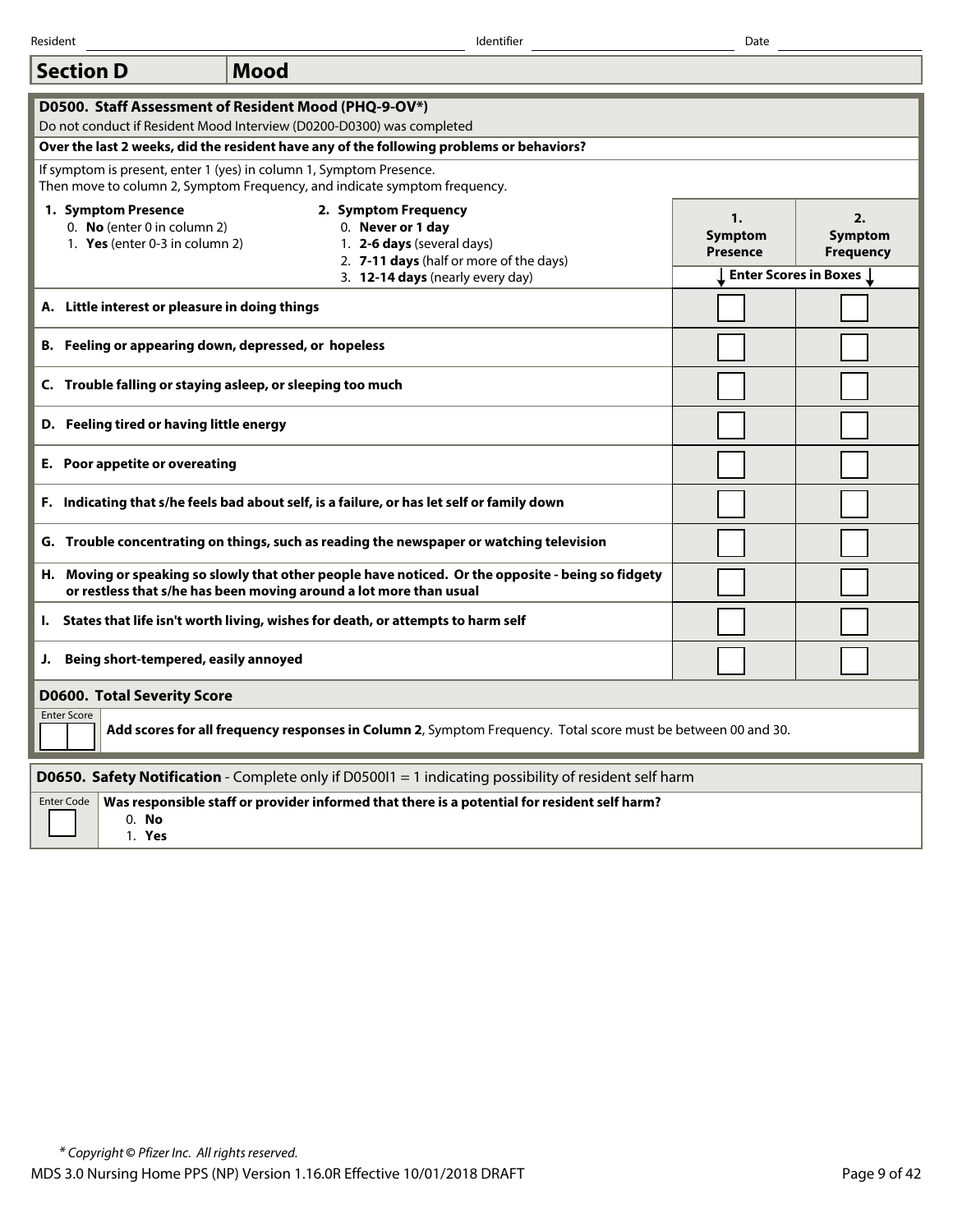| <b>Section E</b>                                                                                                                                                                                                                                                                                                                                                                                                                                                                                                                                                                                                   |                                                                                                 | <b>Behavior</b>                                                                           |  |    |                                                                                                                                                                                                                                                                                                |  |  |  |
|--------------------------------------------------------------------------------------------------------------------------------------------------------------------------------------------------------------------------------------------------------------------------------------------------------------------------------------------------------------------------------------------------------------------------------------------------------------------------------------------------------------------------------------------------------------------------------------------------------------------|-------------------------------------------------------------------------------------------------|-------------------------------------------------------------------------------------------|--|----|------------------------------------------------------------------------------------------------------------------------------------------------------------------------------------------------------------------------------------------------------------------------------------------------|--|--|--|
|                                                                                                                                                                                                                                                                                                                                                                                                                                                                                                                                                                                                                    | <b>E0100. Potential Indicators of Psychosis</b>                                                 |                                                                                           |  |    |                                                                                                                                                                                                                                                                                                |  |  |  |
|                                                                                                                                                                                                                                                                                                                                                                                                                                                                                                                                                                                                                    | <b>Check all that apply</b>                                                                     |                                                                                           |  |    |                                                                                                                                                                                                                                                                                                |  |  |  |
|                                                                                                                                                                                                                                                                                                                                                                                                                                                                                                                                                                                                                    |                                                                                                 |                                                                                           |  |    | A. Hallucinations (perceptual experiences in the absence of real external sensory stimuli)                                                                                                                                                                                                     |  |  |  |
|                                                                                                                                                                                                                                                                                                                                                                                                                                                                                                                                                                                                                    |                                                                                                 | <b>B. Delusions</b> (misconceptions or beliefs that are firmly held, contrary to reality) |  |    |                                                                                                                                                                                                                                                                                                |  |  |  |
|                                                                                                                                                                                                                                                                                                                                                                                                                                                                                                                                                                                                                    | Z. None of the above                                                                            |                                                                                           |  |    |                                                                                                                                                                                                                                                                                                |  |  |  |
|                                                                                                                                                                                                                                                                                                                                                                                                                                                                                                                                                                                                                    | <b>Behavioral Symptoms</b>                                                                      |                                                                                           |  |    |                                                                                                                                                                                                                                                                                                |  |  |  |
|                                                                                                                                                                                                                                                                                                                                                                                                                                                                                                                                                                                                                    | E0200. Behavioral Symptom - Presence & Frequency                                                |                                                                                           |  |    |                                                                                                                                                                                                                                                                                                |  |  |  |
|                                                                                                                                                                                                                                                                                                                                                                                                                                                                                                                                                                                                                    | Note presence of symptoms and their frequency                                                   |                                                                                           |  |    |                                                                                                                                                                                                                                                                                                |  |  |  |
|                                                                                                                                                                                                                                                                                                                                                                                                                                                                                                                                                                                                                    |                                                                                                 |                                                                                           |  |    | <b>Enter Codes in Boxes</b>                                                                                                                                                                                                                                                                    |  |  |  |
| Coding:                                                                                                                                                                                                                                                                                                                                                                                                                                                                                                                                                                                                            | 0. Behavior not exhibited                                                                       |                                                                                           |  | Α. | Physical behavioral symptoms directed toward others (e.g., hitting,<br>kicking, pushing, scratching, grabbing, abusing others sexually)                                                                                                                                                        |  |  |  |
|                                                                                                                                                                                                                                                                                                                                                                                                                                                                                                                                                                                                                    | 1. Behavior of this type occurred 1 to 3 days<br>2. Behavior of this type occurred 4 to 6 days, |                                                                                           |  | В. | Verbal behavioral symptoms directed toward others (e.g., threatening<br>others, screaming at others, cursing at others)                                                                                                                                                                        |  |  |  |
|                                                                                                                                                                                                                                                                                                                                                                                                                                                                                                                                                                                                                    | but less than daily<br>3. Behavior of this type occurred daily                                  |                                                                                           |  | C. | Other behavioral symptoms not directed toward others (e.g., physical<br>symptoms such as hitting or scratching self, pacing, rummaging, public<br>sexual acts, disrobing in public, throwing or smearing food or bodily wastes,<br>or verbal/vocal symptoms like screaming, disruptive sounds) |  |  |  |
|                                                                                                                                                                                                                                                                                                                                                                                                                                                                                                                                                                                                                    | E0800. Rejection of Care - Presence & Frequency                                                 |                                                                                           |  |    |                                                                                                                                                                                                                                                                                                |  |  |  |
| Did the resident reject evaluation or care (e.g., bloodwork, taking medications, ADL assistance) that is necessary to achieve the<br>resident's goals for health and well-being? Do not include behaviors that have already been addressed (e.g., by discussion or care<br>planning with the resident or family), and determined to be consistent with resident values, preferences, or goals.<br>0. Behavior not exhibited<br><b>Enter Code</b><br>1. Behavior of this type occurred 1 to 3 days<br>2. Behavior of this type occurred 4 to 6 days, but less than daily<br>3. Behavior of this type occurred daily |                                                                                                 |                                                                                           |  |    |                                                                                                                                                                                                                                                                                                |  |  |  |
| E0900. Wandering - Presence & Frequency                                                                                                                                                                                                                                                                                                                                                                                                                                                                                                                                                                            |                                                                                                 |                                                                                           |  |    |                                                                                                                                                                                                                                                                                                |  |  |  |
| Has the resident wandered?<br><b>Enter Code</b><br>0. Behavior not exhibited<br>1. Behavior of this type occurred 1 to 3 days<br>2. Behavior of this type occurred 4 to 6 days, but less than daily<br>3. Behavior of this type occurred daily                                                                                                                                                                                                                                                                                                                                                                     |                                                                                                 |                                                                                           |  |    |                                                                                                                                                                                                                                                                                                |  |  |  |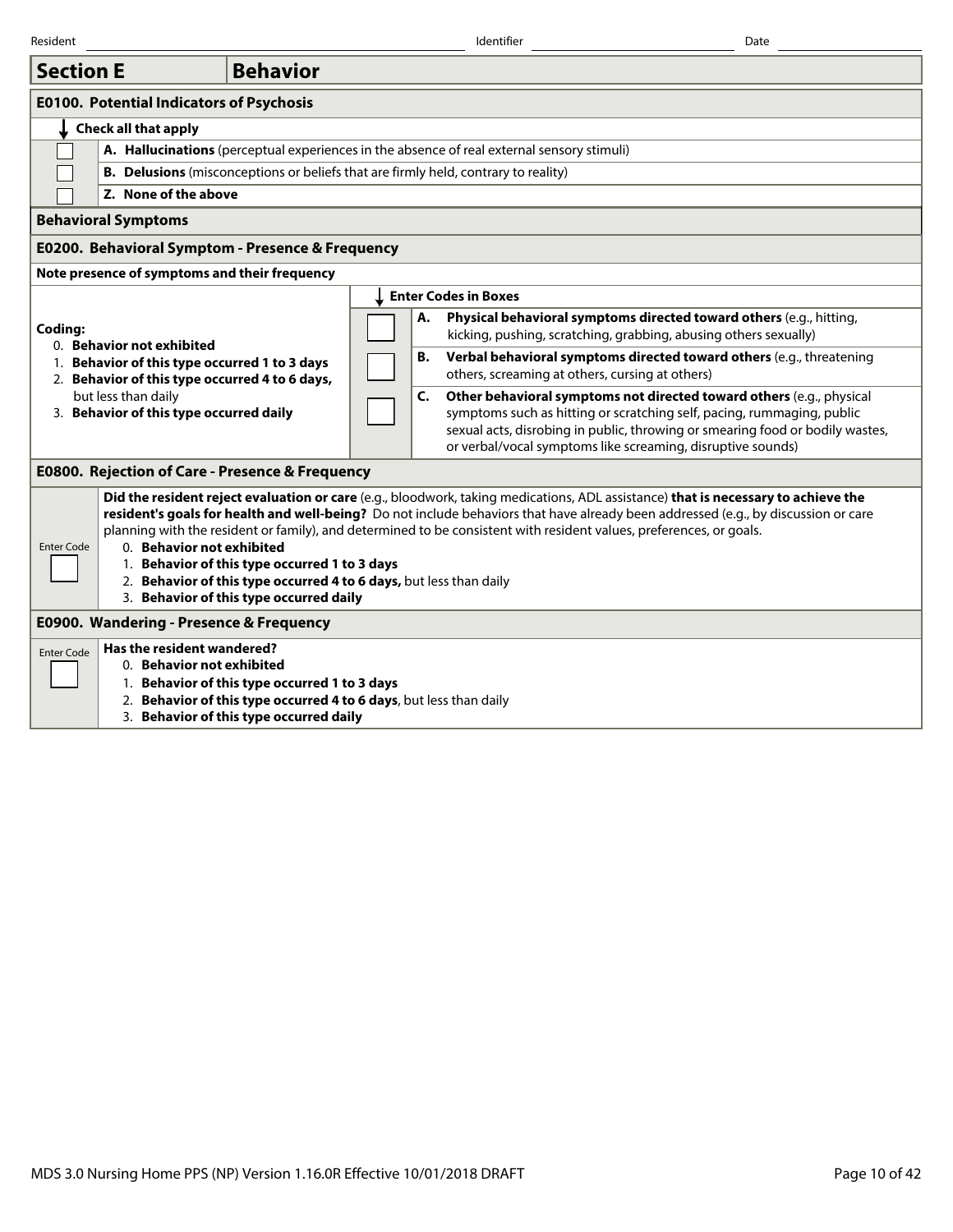### **Section G. Functional Status.**

### **G0110. Activities of Daily Living (ADL) Assistance.**

Refer to the ADL flow chart in the RAI manual to facilitate accurate coding**.**

### **Instructions for Rule of 3**

- When an activity occurs three times at any one given level, code that level.
- When an activity occurs three times at multiple levels, code the most dependent, exceptions are total dependence (4), activity must require full assist every time, and activity did not occur (8), activity must not have occurred at all. Example, three times extensive assistance (3) and three times limited assistance (2), code extensive assistance (3).
- When an activity occurs at various levels, but not three times at any given level, apply the following:
- When there is a combination of full staff performance, and extensive assistance, code extensive assistance.

### **If none of the above are met, code supervision.**

### **1. ADL Self-Performance.**

Code for **resident's performance** over all shifts - not including setup. If the ADL activity occurred 3 or more times at various levels of assistance, code the most dependent - except for total dependence, which requires full staff performance every time**.**

### **Coding:**

### **Activity Occurred 3 or More Times.**

- 0. **Independent** no help or staff oversight at any time**.**
- 1. **Supervision**  oversight, encouragement or cueing**.**
- 2. **Limited assistance**  resident highly involved in activity; staff provide guided maneuvering of limbs or other non-weight-bearing assistance**.**
- 3. **Extensive assistance**  resident involved in activity, staff provide weight-bearing support**.**
- 4. **Total dependence**  full staff performance every time during entire 7-day period**.**

### **Activity Occurred 2 or Fewer Times.**

- 7. **Activity occurred only once or twice** activity did occur but only once or twice**.**
- 8. **Activity did not occur** activity did not occur or family and/or non-facility s care 100% of the time for that activity over the entire 7-day period**.**
- positions body while in bed or alternate sleep furniture. **B. Transfer** - how resident moves between surfaces including to or from: bed, chair, standing position (**excludes** to/from bath/toilet).
- **C. Walk in room** how resident walks between locations in his/her room.

- **E.** Locomotion on unit how resident moves between locations in his/her room corridor on same floor. If in wheelchair, self-sufficiency once in chair.
- F. Locomotion off unit how resident moves to and returns from off-unit locations set aside for dining, activities or treatments). If facility has only one floor, how moves to and from distant areas on the floor. If in wheelchair, self-sufficiency c
- **G. Dressing** how resident puts on, fastens and takes off all items of clothing, incl donning/removing a prosthesis or TED hose. Dressing includes putting on and pajamas and housedresses.
- **H. Eating** how resident eats and drinks, regardless of skill. Do not include eating during medication pass. Includes intake of nourishment by other means (e.g., total parenteral nutrition, IV fluids administered for nutrition or hydration).
- **I. Toilet use** how resident uses the toilet room, commode, bedpan, or urinal; transfers toilet; cleanses self after elimination; changes pad; manages ostomy or cathete clothes. Do not include emptying of bedpan, urinal, bedside commode, cathet ostomy bag.
- **J. Personal hygiene** how resident maintains personal hygiene, including combi brushing teeth, shaving, applying makeup, washing/drying face and hands (ex and showers).

### **2. ADL Support Provided.**

Code for **most support provided** over all shifts; code regardless of resident's selfperformance classification**.**

### **Coding:**

- 0. **No** setup or physical help from staff**.**
- 1. **Setup** help only**.**
- 2. **One** person physical assist**.**
- 3. **Two+** persons physical assist**.**
- 8. ADL activity itself **did not occur** or family and/or non-facility staff provided care 100% of the time for that activity over the entire 7-day period**.**

|    | 7. Activity occurred only once or twice - activity did occur but only once or twice                                                                                                                                                                                                                 |                         | 2.                   |
|----|-----------------------------------------------------------------------------------------------------------------------------------------------------------------------------------------------------------------------------------------------------------------------------------------------------|-------------------------|----------------------|
|    | 8. Activity did not occur - activity did not occur or family and/or non-facility staff provided                                                                                                                                                                                                     | <b>Self-Performance</b> | <b>Support</b>       |
|    | care 100% of the time for that activity over the entire 7-day period                                                                                                                                                                                                                                |                         | Enter Codes in Boxes |
|    | A. Bed mobility - how resident moves to and from lying position, turns side to side, and<br>positions body while in bed or alternate sleep furniture                                                                                                                                                |                         |                      |
|    | <b>B.</b> Transfer - how resident moves between surfaces including to or from: bed, chair, wheelchair,<br>standing position (excludes to/from bath/toilet)                                                                                                                                          |                         |                      |
|    | <b>C. Walk in room</b> - how resident walks between locations in his/her room                                                                                                                                                                                                                       |                         |                      |
|    | <b>D.</b> Walk in corridor - how resident walks in corridor on unit                                                                                                                                                                                                                                 |                         |                      |
|    | <b>E.</b> Locomotion on unit - how resident moves between locations in his/her room and adjacent<br>corridor on same floor. If in wheelchair, self-sufficiency once in chair                                                                                                                        |                         |                      |
|    | F. Locomotion off unit - how resident moves to and returns from off-unit locations (e.g., areas<br>set aside for dining, activities or treatments). If facility has only one floor, how resident<br>moves to and from distant areas on the floor. If in wheelchair, self-sufficiency once in chair  |                         |                      |
|    | G. Dressing - how resident puts on, fastens and takes off all items of clothing, including<br>donning/removing a prosthesis or TED hose. Dressing includes putting on and changing<br>pajamas and housedresses                                                                                      |                         |                      |
|    | H. Eating - how resident eats and drinks, regardless of skill. Do not include eating/drinking<br>during medication pass. Includes intake of nourishment by other means (e.g., tube feeding,<br>total parenteral nutrition, IV fluids administered for nutrition or hydration)                       |                         |                      |
| I. | Toilet use - how resident uses the toilet room, commode, bedpan, or urinal; transfers on/off<br>toilet; cleanses self after elimination; changes pad; manages ostomy or catheter; and adjusts<br>clothes. Do not include emptying of bedpan, urinal, bedside commode, catheter bag or<br>ostomy bag |                         |                      |
|    | J. Personal hygiene - how resident maintains personal hygiene, including combing hair,<br>brushing teeth, shaving, applying makeup, washing/drying face and hands (excludes baths<br>and showers)                                                                                                   |                         |                      |

<sup>○</sup> When there is a combination of full staff performance, weight bearing assistance and/or non-weight bearing assistance code limited assistance (2).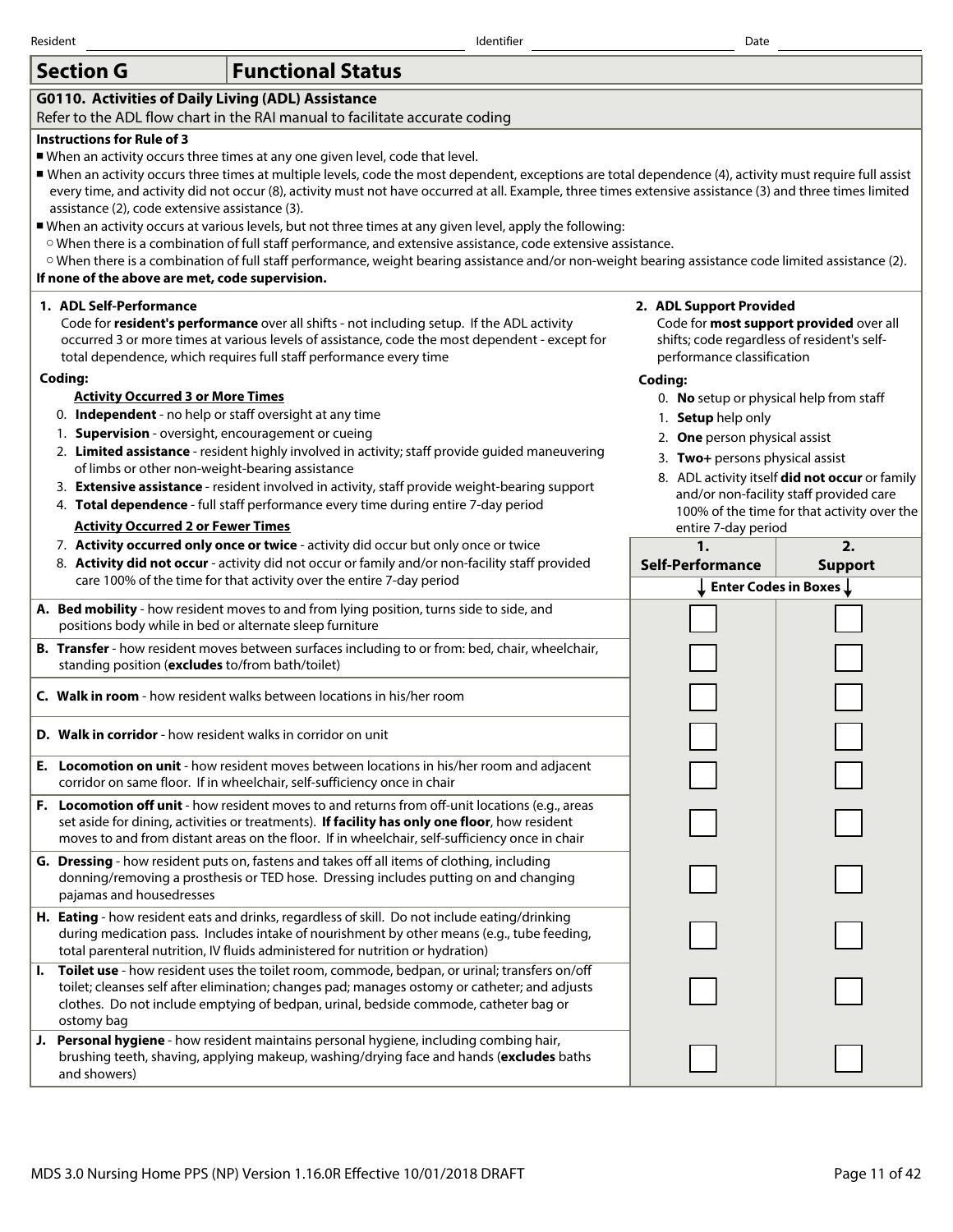| <b>Functional Status</b><br><b>Section G</b>                                                                                                                                                                                                                                                                                                                                                       |                                                                                            |  |  |  |  |  |  |
|----------------------------------------------------------------------------------------------------------------------------------------------------------------------------------------------------------------------------------------------------------------------------------------------------------------------------------------------------------------------------------------------------|--------------------------------------------------------------------------------------------|--|--|--|--|--|--|
| G0120. Bathing                                                                                                                                                                                                                                                                                                                                                                                     |                                                                                            |  |  |  |  |  |  |
| How resident takes full-body bath/shower, sponge bath, and transfers in/out of tub/shower (excludes washing of back and hair). Code for most<br>dependent in self-performance and support                                                                                                                                                                                                          |                                                                                            |  |  |  |  |  |  |
| A. Self-performance<br><b>Enter Code</b><br>0. Independent - no help provided<br>1. Supervision - oversight help only<br>2. Physical help limited to transfer only<br>3. Physical help in part of bathing activity<br>4. Total dependence<br>8. Activity itself did not occur or family and/or non-facility staff provided care 100% of the time for that activity over the entire<br>7-day period |                                                                                            |  |  |  |  |  |  |
| <b>Enter Code</b><br><b>B.</b> Support provided                                                                                                                                                                                                                                                                                                                                                    | (Bathing support codes are as defined in item G0110 column 2, ADL Support Provided, above) |  |  |  |  |  |  |
| <b>G0300. Balance During Transitions and Walking</b>                                                                                                                                                                                                                                                                                                                                               |                                                                                            |  |  |  |  |  |  |
| After observing the resident, code the following walking and transition items for most dependent                                                                                                                                                                                                                                                                                                   |                                                                                            |  |  |  |  |  |  |
|                                                                                                                                                                                                                                                                                                                                                                                                    | <b>Enter Codes in Boxes</b>                                                                |  |  |  |  |  |  |
| Coding:                                                                                                                                                                                                                                                                                                                                                                                            | A. Moving from seated to standing position                                                 |  |  |  |  |  |  |
| 0. Steady at all times<br>1. Not steady, but able to stabilize without staff                                                                                                                                                                                                                                                                                                                       | <b>B.</b> Walking (with assistive device if used)                                          |  |  |  |  |  |  |
| assistance<br>2. Not steady, only able to stabilize with staff                                                                                                                                                                                                                                                                                                                                     | C. Turning around and facing the opposite direction while walking                          |  |  |  |  |  |  |
| assistance<br>8. Activity did not occur                                                                                                                                                                                                                                                                                                                                                            | D. Moving on and off toilet                                                                |  |  |  |  |  |  |
|                                                                                                                                                                                                                                                                                                                                                                                                    | E. Surface-to-surface transfer (transfer between bed and chair or<br>wheelchair)           |  |  |  |  |  |  |
| <b>G0400. Functional Limitation in Range of Motion</b>                                                                                                                                                                                                                                                                                                                                             |                                                                                            |  |  |  |  |  |  |
| Code for limitation that interfered with daily functions or placed resident at risk of injury                                                                                                                                                                                                                                                                                                      |                                                                                            |  |  |  |  |  |  |
| Coding:                                                                                                                                                                                                                                                                                                                                                                                            | <b>Enter Codes in Boxes</b>                                                                |  |  |  |  |  |  |
| 0. No impairment<br>1. Impairment on one side                                                                                                                                                                                                                                                                                                                                                      | A. Upper extremity (shoulder, elbow, wrist, hand)                                          |  |  |  |  |  |  |
| 2. Impairment on both sides                                                                                                                                                                                                                                                                                                                                                                        | <b>B.</b> Lower extremity (hip, knee, ankle, foot)                                         |  |  |  |  |  |  |
| <b>G0600. Mobility Devices</b>                                                                                                                                                                                                                                                                                                                                                                     |                                                                                            |  |  |  |  |  |  |
| Check all that were normally used                                                                                                                                                                                                                                                                                                                                                                  |                                                                                            |  |  |  |  |  |  |
| A. Cane/crutch                                                                                                                                                                                                                                                                                                                                                                                     |                                                                                            |  |  |  |  |  |  |
| <b>B.</b> Walker                                                                                                                                                                                                                                                                                                                                                                                   |                                                                                            |  |  |  |  |  |  |
| <b>C.</b> Wheelchair (manual or electric)                                                                                                                                                                                                                                                                                                                                                          |                                                                                            |  |  |  |  |  |  |
| D. Limb prosthesis                                                                                                                                                                                                                                                                                                                                                                                 |                                                                                            |  |  |  |  |  |  |
| Z. None of the above were used                                                                                                                                                                                                                                                                                                                                                                     |                                                                                            |  |  |  |  |  |  |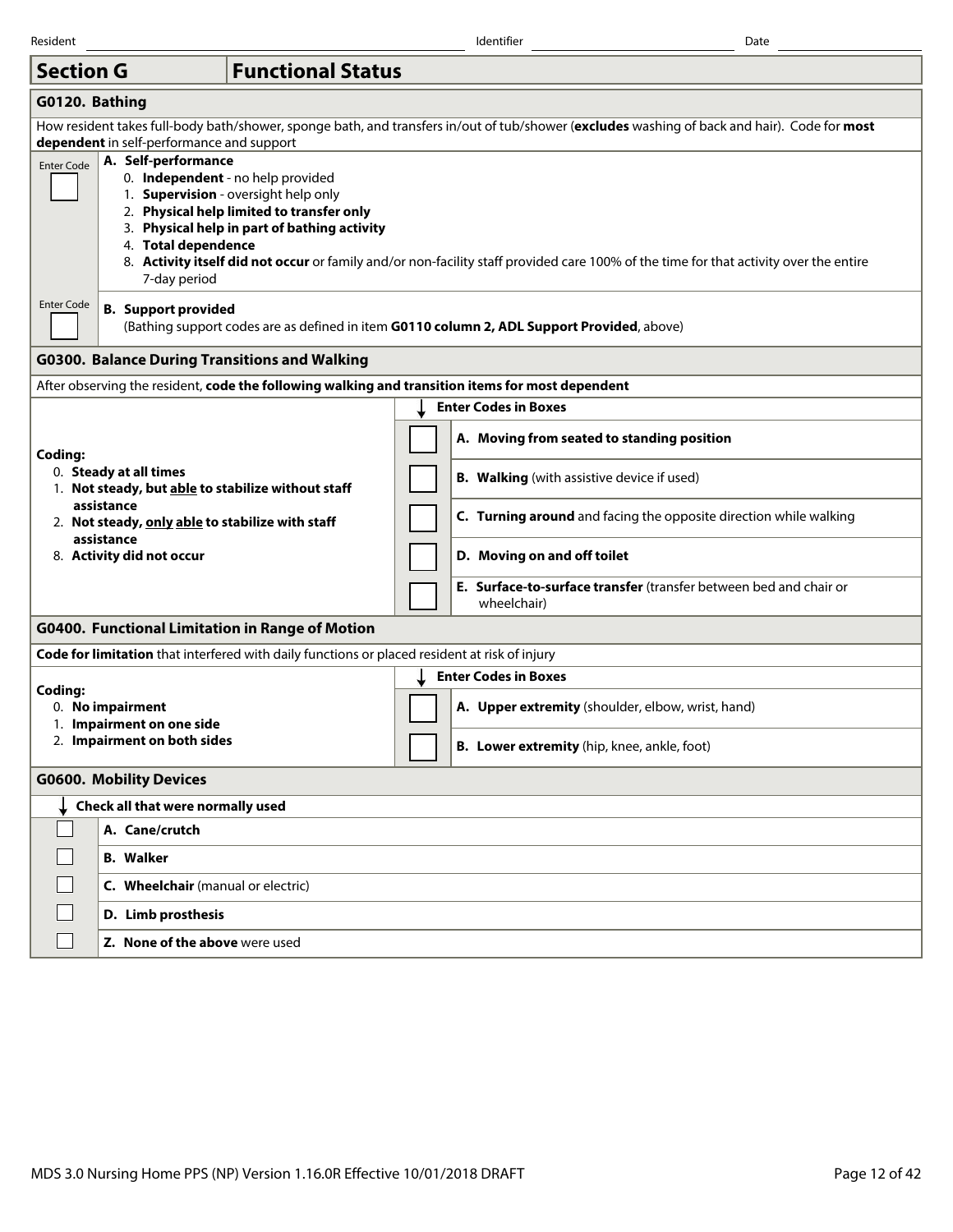| <b>Functional Abilities and Goals</b> - Admission (Start of SNF PPS Stay)<br><b>Section GG</b> |  |
|------------------------------------------------------------------------------------------------|--|
|------------------------------------------------------------------------------------------------|--|

| GG0100. Prior Functioning: Everyday Activities. Indicate the resident's usual ability with everyday activities prior to the current<br>illness, exacerbation, or injury                                                                                                                                                                                                                   |                                                                                                                                                                                                                                                                                                                                                                                                                                                                                                                                                                                                                                                                                                                                                                                                                                        |  |  |  |  |  |
|-------------------------------------------------------------------------------------------------------------------------------------------------------------------------------------------------------------------------------------------------------------------------------------------------------------------------------------------------------------------------------------------|----------------------------------------------------------------------------------------------------------------------------------------------------------------------------------------------------------------------------------------------------------------------------------------------------------------------------------------------------------------------------------------------------------------------------------------------------------------------------------------------------------------------------------------------------------------------------------------------------------------------------------------------------------------------------------------------------------------------------------------------------------------------------------------------------------------------------------------|--|--|--|--|--|
| Coding:<br>3. Independent - Resident completed the<br>activities by him/herself, with or without an<br>assistive device, with no assistance from a<br>helper.<br>2. Needed Some Help - Resident needed partial<br>assistance from another person to complete<br>activities.<br>1. Dependent - A helper completed the activities<br>for the resident.<br>8. Unknown.<br>9. Not Applicable. | <b>Enter Codes in Boxes</b><br>A. Self-Care: Code the resident's need for assistance with bathing, dressing, using<br>the toilet, or eating prior to the current illness, exacerbation, or injury.<br><b>B. Indoor Mobility (Ambulation):</b> Code the resident's need for assistance with<br>walking from room to room (with or without a device such as cane, crutch, or<br>walker) prior to the current illness, exacerbation, or injury.<br><b>C. Stairs:</b> Code the resident's need for assistance with internal or external stairs (with<br>or without a device such as cane, crutch, or walker) prior to the current illness,<br>exacerbation, or injury.<br>D. Functional Cognition: Code the resident's need for assistance with planning<br>regular tasks, such as shopping or remembering to take medication prior to the |  |  |  |  |  |
| current illness, exacerbation, or injury.<br>GG0110. Prior Device Use. Indicate devices and aids used by the resident prior to the current illness, exacerbation, or injury                                                                                                                                                                                                               |                                                                                                                                                                                                                                                                                                                                                                                                                                                                                                                                                                                                                                                                                                                                                                                                                                        |  |  |  |  |  |
| <b>Check all that apply</b>                                                                                                                                                                                                                                                                                                                                                               |                                                                                                                                                                                                                                                                                                                                                                                                                                                                                                                                                                                                                                                                                                                                                                                                                                        |  |  |  |  |  |
| A. Manual wheelchair                                                                                                                                                                                                                                                                                                                                                                      |                                                                                                                                                                                                                                                                                                                                                                                                                                                                                                                                                                                                                                                                                                                                                                                                                                        |  |  |  |  |  |
| <b>B. Motorized wheelchair and/or scooter</b>                                                                                                                                                                                                                                                                                                                                             |                                                                                                                                                                                                                                                                                                                                                                                                                                                                                                                                                                                                                                                                                                                                                                                                                                        |  |  |  |  |  |
| C. Mechanical lift                                                                                                                                                                                                                                                                                                                                                                        |                                                                                                                                                                                                                                                                                                                                                                                                                                                                                                                                                                                                                                                                                                                                                                                                                                        |  |  |  |  |  |
| D. Walker                                                                                                                                                                                                                                                                                                                                                                                 |                                                                                                                                                                                                                                                                                                                                                                                                                                                                                                                                                                                                                                                                                                                                                                                                                                        |  |  |  |  |  |
| <b>E. Orthotics/Prosthetics</b>                                                                                                                                                                                                                                                                                                                                                           |                                                                                                                                                                                                                                                                                                                                                                                                                                                                                                                                                                                                                                                                                                                                                                                                                                        |  |  |  |  |  |
| Z. None of the above                                                                                                                                                                                                                                                                                                                                                                      |                                                                                                                                                                                                                                                                                                                                                                                                                                                                                                                                                                                                                                                                                                                                                                                                                                        |  |  |  |  |  |
|                                                                                                                                                                                                                                                                                                                                                                                           |                                                                                                                                                                                                                                                                                                                                                                                                                                                                                                                                                                                                                                                                                                                                                                                                                                        |  |  |  |  |  |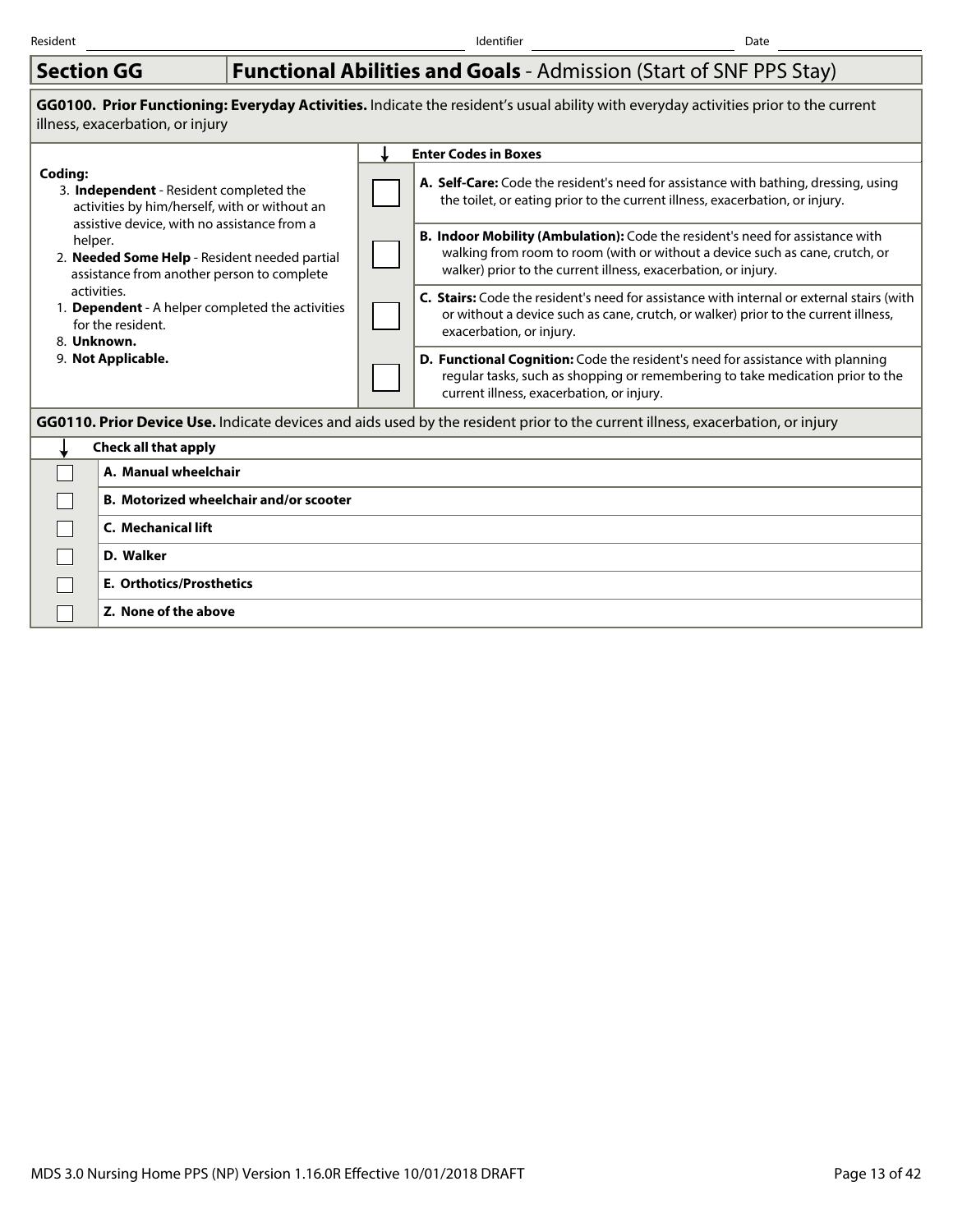### **Section GG. Functional Abilities and Goals** - Admission (Start of SNF PPS Stay).

**GG0130. Self-Care** (Assessment period is days 1 through 3 of the SNF PPS Stay starting with A2400B)**.**

### Complete only if A0310B = 01**.**

**Code the resident's usual performance at the start of the SNF PPS stay (admission) for each activity using the 6-point scale. If activity was not attempted at the start of the SNF PPS stay (admission), code the reason. Code the resident's end of SNF PPS stay (discharge) goal(s) using the 6-point scale. Use of codes 07, 09, 10, or 88 is permissible to code end of SNF PPS stay (discharge) goal(s).**

#### **Coding:**

**Safety** and **Quality of Performance -** If helper assistance is required because resident's performance is unsafe or of poor quality, score according to amount of assistance provided.

*Activities may be completed with or without assistive devices.* 

- 06. **Independent** Resident completes the activity by him/herself with no assistance from a helper.
- 05. **Setup or clean-up assistance**  Helper sets up or cleans up; resident completes activity. Helper assists only prior to or following the activity.
- 04. **Supervision or touching assistance**  Helper provides verbal cues and/or touching/steadying and/or contact guard assistance as resident completes activity. Assistance may be provided throughout the activity or intermittently.
- 03. **Partial/moderate assistance**  Helper does LESS THAN HALF the effort. Helper lifts, holds, or supports trunk or limbs, but provides less than half the effort.
- 02. **Substantial/maximal assistance**  Helper does MORE THAN HALF the effort. Helper lifts or holds trunk or limbs and provides more than half the effort.
- 01. **Dependent** Helper does ALL of the effort. Resident does none of the effort to complete the activity. Or, the assistance of 2 or more helpers is required for the resident to complete the activity.

- 07. **Resident refused.**
- 09. **Not applicable** Not attempted and the resident did not perform this activity prior to the current illness, exacerbation, or injury.
- 10. **Not attempted due to environmental limitations** (e.g., lack of equipment, weather constraints)**.**
- 88. **Not attempted due to medical condition or safety concerns.**

| 1.                                             | 2.                       |                                                                                                                                                                                                                                         |
|------------------------------------------------|--------------------------|-----------------------------------------------------------------------------------------------------------------------------------------------------------------------------------------------------------------------------------------|
| <b>Admission</b><br>Performance                | <b>Discharge</b><br>Goal |                                                                                                                                                                                                                                         |
| $\downarrow$ Enter Codes in Boxes $\downarrow$ |                          |                                                                                                                                                                                                                                         |
|                                                |                          | A. Eating: The ability to use suitable utensils to bring food and/or liquid to the mouth and swallow food and/or liquid<br>once the meal is placed before the resident.                                                                 |
|                                                |                          | <b>B. Oral hygiene:</b> The ability to use suitable items to clean teeth. Dentures (if applicable): The ability to insert and<br>remove dentures into and from the mouth, and manage denture soaking and rinsing with use of equipment. |
|                                                |                          | C. Toileting hygiene: The ability to maintain perineal hygiene, adjust clothes before and after voiding or having a<br>bowel movement. If managing an ostomy, include wiping the opening but not managing equipment.                    |
|                                                |                          | E. Shower/bathe self: The ability to bathe self, including washing, rinsing, and drying self (excludes washing of back<br>and hair). Does not include transferring in/out of tub/shower.                                                |
|                                                |                          | <b>F. Upper body dressing:</b> The ability to dress and undress above the waist; including fasteners, if applicable.                                                                                                                    |
|                                                |                          | G. Lower body dressing: The ability to dress and undress below the waist, including fasteners; does not include<br>footwear.                                                                                                            |
|                                                |                          | H. Putting on/taking off footwear: The ability to put on and take off socks and shoes or other footwear that is<br>appropriate for safe mobility; including fasteners, if applicable.                                                   |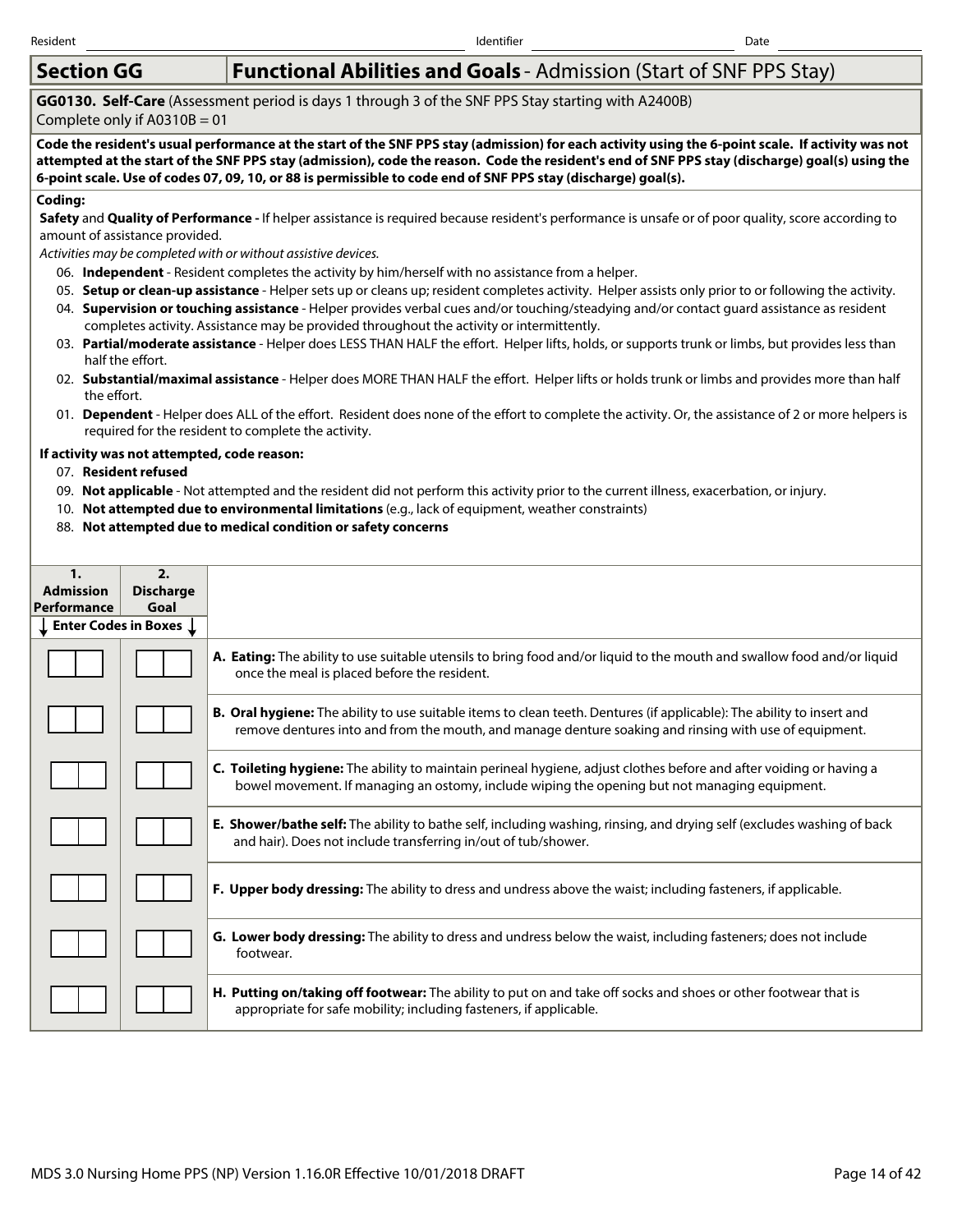### **Section GG. Functional Abilities and Goals** - Admission (Start of SNF PPS Stay).

| <b>Section GG</b>                                                                                                  |                                | <b>Functional Abilities and Goals</b> - Admission (Start of SNF PPS Stay)                                                                                                                                                                                                                                                                                                                                                                                                                                                                                                                                                                                                                                                                                                                                                                                                                                                                                                                                                                                                                                                                                                                                                                                                                                                                                                                                                                                                                                                                                                                                       |
|--------------------------------------------------------------------------------------------------------------------|--------------------------------|-----------------------------------------------------------------------------------------------------------------------------------------------------------------------------------------------------------------------------------------------------------------------------------------------------------------------------------------------------------------------------------------------------------------------------------------------------------------------------------------------------------------------------------------------------------------------------------------------------------------------------------------------------------------------------------------------------------------------------------------------------------------------------------------------------------------------------------------------------------------------------------------------------------------------------------------------------------------------------------------------------------------------------------------------------------------------------------------------------------------------------------------------------------------------------------------------------------------------------------------------------------------------------------------------------------------------------------------------------------------------------------------------------------------------------------------------------------------------------------------------------------------------------------------------------------------------------------------------------------------|
| Complete only if $A0310B = 01$                                                                                     |                                | GG0170. Mobility (Assessment period is days 1 through 3 of the SNF PPS Stay starting with A2400B)                                                                                                                                                                                                                                                                                                                                                                                                                                                                                                                                                                                                                                                                                                                                                                                                                                                                                                                                                                                                                                                                                                                                                                                                                                                                                                                                                                                                                                                                                                               |
|                                                                                                                    |                                | Code the resident's usual performance at the start of the SNF PPS stay (admission) for each activity using the 6-point scale. If activity was not<br>attempted at the start of the SNF PPS stay (admission), code the reason. Code the resident's end of SNF PPS stay (discharge) goal(s) using the<br>6-point scale. Use of codes 07, 09, 10, or 88 is permissible to code end of SNF PPS stay (discharge) goal(s).                                                                                                                                                                                                                                                                                                                                                                                                                                                                                                                                                                                                                                                                                                                                                                                                                                                                                                                                                                                                                                                                                                                                                                                            |
| <b>Coding:</b><br>amount of assistance provided.<br>half the effort.<br>the effort.<br>07. Resident refused<br>10. |                                | Safety and Quality of Performance - If helper assistance is required because resident's performance is unsafe or of poor quality, score according to<br>Activities may be completed with or without assistive devices.<br>06. Independent - Resident completes the activity by him/herself with no assistance from a helper.<br>05. Setup or clean-up assistance - Helper sets up or cleans up; resident completes activity. Helper assists only prior to or following the activity.<br>04. Supervision or touching assistance - Helper provides verbal cues and/or touching/steadying and/or contact quard assistance as resident<br>completes activity. Assistance may be provided throughout the activity or intermittently.<br>03. Partial/moderate assistance - Helper does LESS THAN HALF the effort. Helper lifts, holds, or supports trunk or limbs, but provides less than<br>02. Substantial/maximal assistance - Helper does MORE THAN HALF the effort. Helper lifts or holds trunk or limbs and provides more than half<br>01. Dependent - Helper does ALL of the effort. Resident does none of the effort to complete the activity. Or, the assistance of 2 or more helpers is<br>required for the resident to complete the activity.<br>If activity was not attempted, code reason:<br>09. Not applicable - Not attempted and the resident did not perform this activity prior to the current illness, exacerbation, or injury.<br>Not attempted due to environmental limitations (e.g., lack of equipment, weather constraints)<br>88. Not attempted due to medical condition or safety concerns |
| 1.<br><b>Admission</b><br>Performance<br>Enter Codes in Boxes                                                      | 2.<br><b>Discharge</b><br>Goal |                                                                                                                                                                                                                                                                                                                                                                                                                                                                                                                                                                                                                                                                                                                                                                                                                                                                                                                                                                                                                                                                                                                                                                                                                                                                                                                                                                                                                                                                                                                                                                                                                 |
|                                                                                                                    |                                | A. Roll left and right: The ability to roll from lying on back to left and right side, and return to lying on back on the<br>bed.                                                                                                                                                                                                                                                                                                                                                                                                                                                                                                                                                                                                                                                                                                                                                                                                                                                                                                                                                                                                                                                                                                                                                                                                                                                                                                                                                                                                                                                                               |
|                                                                                                                    |                                | B. Sit to lying: The ability to move from sitting on side of bed to lying flat on the bed.                                                                                                                                                                                                                                                                                                                                                                                                                                                                                                                                                                                                                                                                                                                                                                                                                                                                                                                                                                                                                                                                                                                                                                                                                                                                                                                                                                                                                                                                                                                      |
|                                                                                                                    |                                | C. Lying to sitting on side of bed: The ability to move from lying on the back to sitting on the side of the bed with<br>feet flat on the floor, and with no back support.                                                                                                                                                                                                                                                                                                                                                                                                                                                                                                                                                                                                                                                                                                                                                                                                                                                                                                                                                                                                                                                                                                                                                                                                                                                                                                                                                                                                                                      |
|                                                                                                                    |                                | D. Sit to stand: The ability to come to a standing position from sitting in a chair, wheelchair, or on the side of the<br>bed.                                                                                                                                                                                                                                                                                                                                                                                                                                                                                                                                                                                                                                                                                                                                                                                                                                                                                                                                                                                                                                                                                                                                                                                                                                                                                                                                                                                                                                                                                  |
|                                                                                                                    |                                | E. Chair/bed-to-chair transfer: The ability to transfer to and from a bed to a chair (or wheelchair).                                                                                                                                                                                                                                                                                                                                                                                                                                                                                                                                                                                                                                                                                                                                                                                                                                                                                                                                                                                                                                                                                                                                                                                                                                                                                                                                                                                                                                                                                                           |
|                                                                                                                    |                                | F. Toilet transfer: The ability to get on and off a toilet or commode.                                                                                                                                                                                                                                                                                                                                                                                                                                                                                                                                                                                                                                                                                                                                                                                                                                                                                                                                                                                                                                                                                                                                                                                                                                                                                                                                                                                                                                                                                                                                          |
|                                                                                                                    |                                | G. Car transfer: The ability to transfer in and out of a car or van on the passenger side. Does not include the ability to<br>open/close door or fasten seat belt.                                                                                                                                                                                                                                                                                                                                                                                                                                                                                                                                                                                                                                                                                                                                                                                                                                                                                                                                                                                                                                                                                                                                                                                                                                                                                                                                                                                                                                              |
|                                                                                                                    |                                | I. Walk 10 feet: Once standing, the ability to walk at least 10 feet in a room, corridor, or similar space.                                                                                                                                                                                                                                                                                                                                                                                                                                                                                                                                                                                                                                                                                                                                                                                                                                                                                                                                                                                                                                                                                                                                                                                                                                                                                                                                                                                                                                                                                                     |

If admission performance is coded 07, 09, 10, or 88  $\rightarrow$  Skip to GG0170M, 1 step (curb)

**J. Walk 50 feet with two turns:** Once standing, the ability to walk at least 50 feet and make two turns.

**K. Walk 150 feet:** Once standing, the ability to walk at least 150 feet in a corridor or similar space.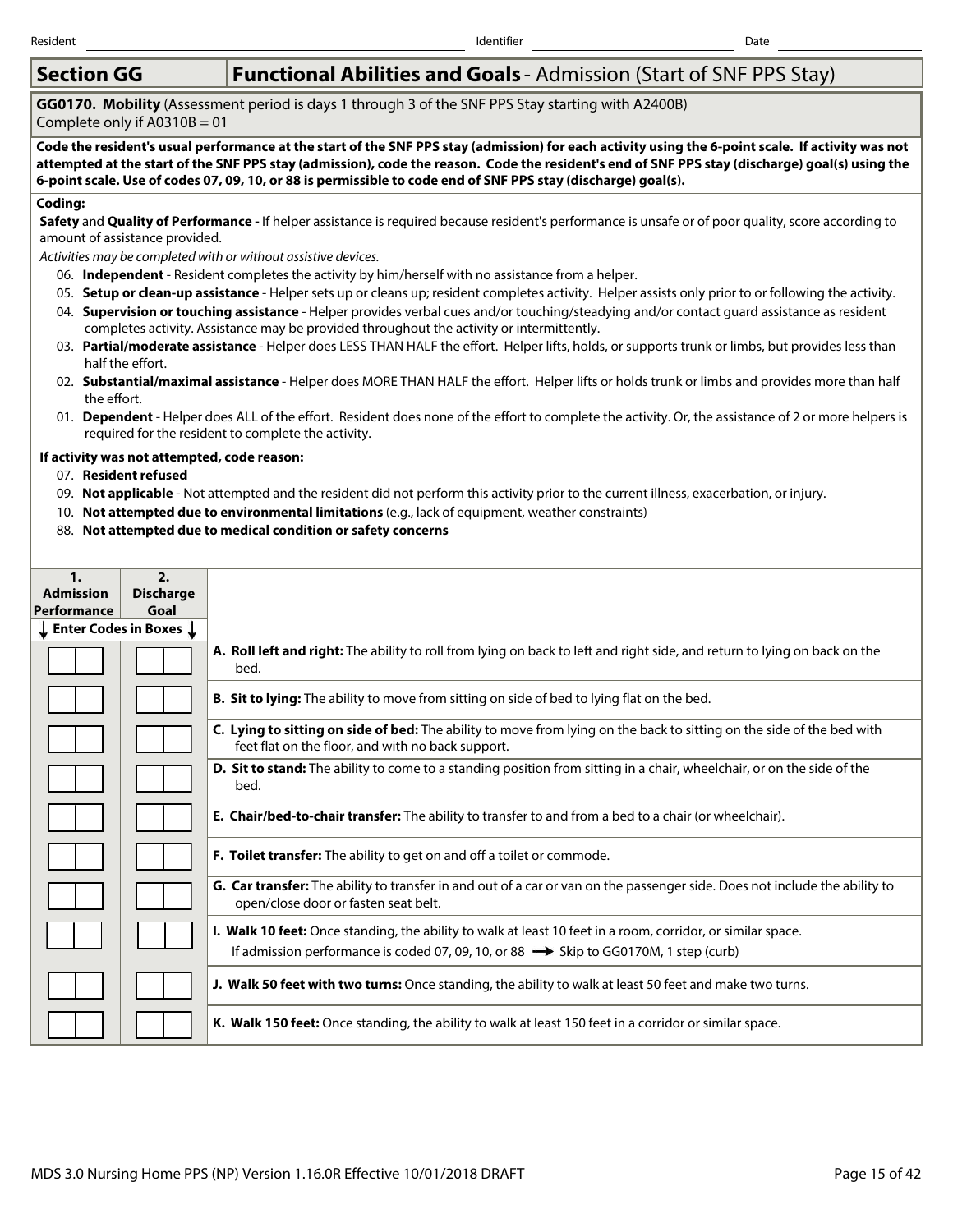# **Section GG. Functional Abilities and Goals** - Admission (Start of SNF PPS Stay)

**GG0170. Mobility** (Assessment period is days 1 through 3 of the SNF PPS Stay starting with A2400B) - Continued

|                                       | Complete only if $A0310B = 01$                                                                                                                                                                                                                                                                                                                                                                                       |
|---------------------------------------|----------------------------------------------------------------------------------------------------------------------------------------------------------------------------------------------------------------------------------------------------------------------------------------------------------------------------------------------------------------------------------------------------------------------|
|                                       | Code the resident's usual performance at the start of the SNF PPS stay (admission) for each activity using the 6-point scale. If activity was not<br>attempted at the start of the SNF PPS stay (admission), code the reason. Code the resident's end of SNF PPS stay (discharge) goal(s) using the<br>6-point scale. Use of codes 07, 09, 10, or 88 is permissible to code end of SNF PPS stay (discharge) goal(s). |
| <b>Coding:</b>                        |                                                                                                                                                                                                                                                                                                                                                                                                                      |
|                                       | Safety and Quality of Performance - If helper assistance is required because resident's performance is unsafe or of poor quality, score according to<br>amount of assistance provided.                                                                                                                                                                                                                               |
|                                       | Activities may be completed with or without assistive devices.                                                                                                                                                                                                                                                                                                                                                       |
|                                       | 06. Independent - Resident completes the activity by him/herself with no assistance from a helper.                                                                                                                                                                                                                                                                                                                   |
|                                       | 05. Setup or clean-up assistance - Helper sets up or cleans up; resident completes activity. Helper assists only prior to or following the activity.<br>04. Supervision or touching assistance - Helper provides verbal cues and/or touching/steadying and/or contact quard assistance as resident<br>completes activity. Assistance may be provided throughout the activity or intermittently.                      |
|                                       | 03. Partial/moderate assistance - Helper does LESS THAN HALF the effort. Helper lifts, holds, or supports trunk or limbs, but provides less than<br>half the effort.                                                                                                                                                                                                                                                 |
|                                       | 02. Substantial/maximal assistance - Helper does MORE THAN HALF the effort. Helper lifts or holds trunk or limbs and provides more than half<br>the effort.                                                                                                                                                                                                                                                          |
|                                       | 01. Dependent - Helper does ALL of the effort. Resident does none of the effort to complete the activity. Or, the assistance of 2 or more helpers is<br>required for the resident to complete the activity.                                                                                                                                                                                                          |
|                                       | If activity was not attempted, code reason:                                                                                                                                                                                                                                                                                                                                                                          |
|                                       | 07. Resident refused                                                                                                                                                                                                                                                                                                                                                                                                 |
|                                       | 09. Not applicable - Not attempted and the resident did not perform this activity prior to the current illness, exacerbation, or injury.                                                                                                                                                                                                                                                                             |
|                                       | 10. Not attempted due to environmental limitations (e.g., lack of equipment, weather constraints)                                                                                                                                                                                                                                                                                                                    |
|                                       | 88. Not attempted due to medical condition or safety concerns                                                                                                                                                                                                                                                                                                                                                        |
|                                       |                                                                                                                                                                                                                                                                                                                                                                                                                      |
| 1.<br><b>Admission</b><br>Performance | 2.<br><b>Discharge</b><br>Goal                                                                                                                                                                                                                                                                                                                                                                                       |
|                                       | <b>Enter Codes in Boxes</b> J                                                                                                                                                                                                                                                                                                                                                                                        |
|                                       | L. Walking 10 feet on uneven surfaces: The ability to walk 10 feet on uneven or sloping surfaces (indoor or<br>outdoor), such as turf or gravel.                                                                                                                                                                                                                                                                     |
|                                       | M. 1 step (curb): The ability to go up and down a curb and/or up and down one step.<br>If admission performance is coded 07, 09, 10, or 88 $\rightarrow$ Skip to GG0170P, Picking up object                                                                                                                                                                                                                          |
|                                       | N. 4 steps: The ability to go up and down four steps with or without a rail.                                                                                                                                                                                                                                                                                                                                         |
|                                       | If admission performance is coded 07, 09, 10, or 88 $\rightarrow$ Skip to GG0170P, Picking up object                                                                                                                                                                                                                                                                                                                 |
|                                       | <b>O. 12 steps:</b> The ability to go up and down 12 steps with or without a rail.                                                                                                                                                                                                                                                                                                                                   |
|                                       | <b>P. Picking up object:</b> The ability to bend/stoop from a standing position to pick up a small object, such as a spoon,<br>from the floor.                                                                                                                                                                                                                                                                       |
|                                       | Q1. Does the resident use a wheelchair and/or scooter?                                                                                                                                                                                                                                                                                                                                                               |
|                                       | 0. No $\rightarrow$ Skip to GG0130, Self Care (Discharge)                                                                                                                                                                                                                                                                                                                                                            |
|                                       | 1. Yes $\rightarrow$ Continue to GG0170R, Wheel 50 feet with two turns                                                                                                                                                                                                                                                                                                                                               |
|                                       | R. Wheel 50 feet with two turns: Once seated in wheelchair/scooter, the ability to wheel at least 50 feet and make<br>two turns.                                                                                                                                                                                                                                                                                     |
|                                       | RR1. Indicate the type of wheelchair or scooter used.                                                                                                                                                                                                                                                                                                                                                                |
|                                       | 1. Manual<br>2. Motorized                                                                                                                                                                                                                                                                                                                                                                                            |
|                                       |                                                                                                                                                                                                                                                                                                                                                                                                                      |
|                                       | S. Wheel 150 feet: Once seated in wheelchair/scooter, the ability to wheel at least 150 feet in a corridor or similar<br>space.                                                                                                                                                                                                                                                                                      |
|                                       | SS1. Indicate the type of wheelchair or scooter used.                                                                                                                                                                                                                                                                                                                                                                |
|                                       | 1. Manual<br>2. Motorized                                                                                                                                                                                                                                                                                                                                                                                            |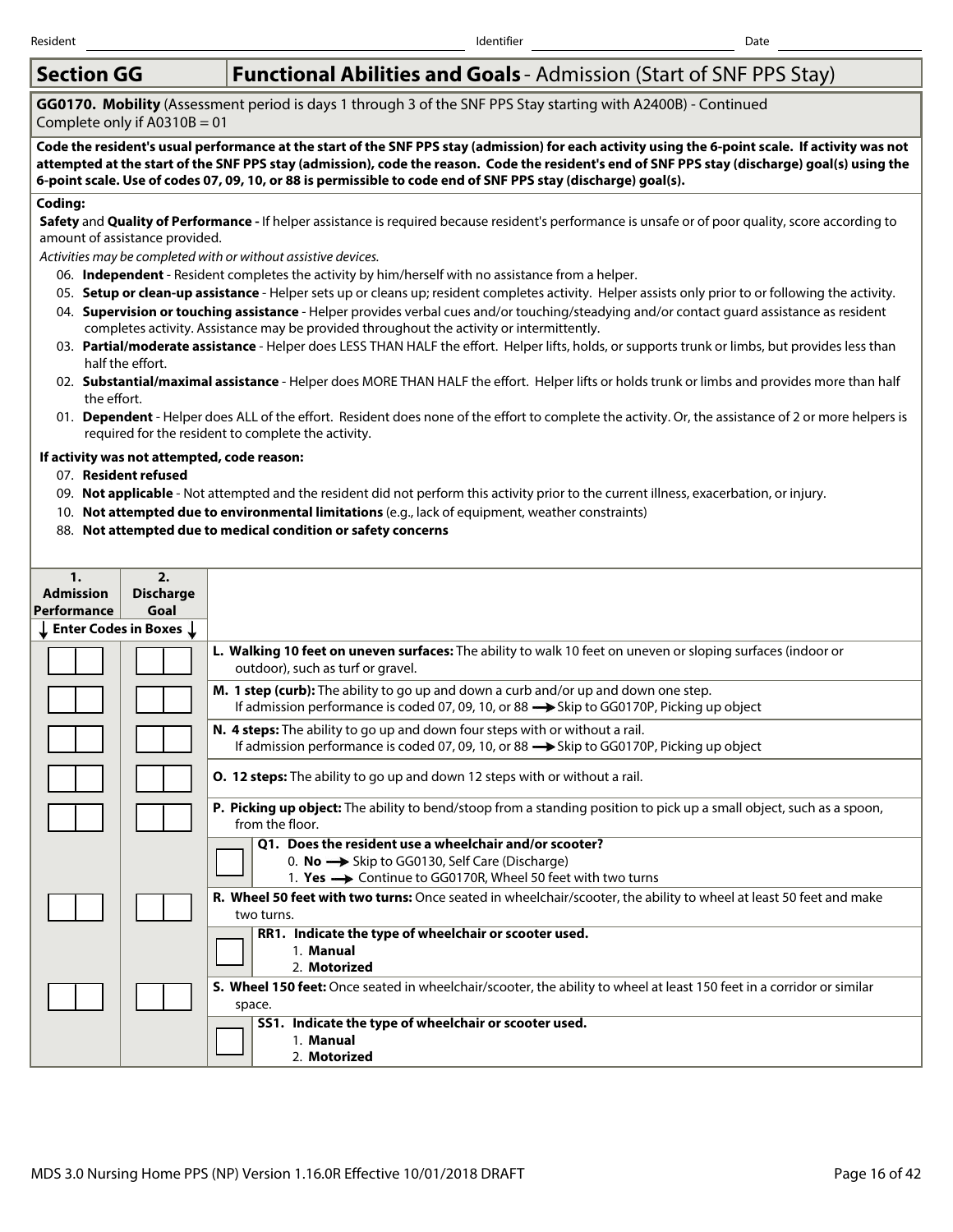# **Section GG. Functional Abilities and Goals** - Discharge (End of SNF PPS Stay)

**GG0130. Self-Care** (Assessment period is the last 3 days of the SNF PPS Stay ending on A2400C)**.**

Complete only if A0310G is not = 2 **and** A0310H = 1 **and** A2400C minus A2400B is greater than 2 **and** A2100 is not = 03**.**

### **Code the resident's usual performance at the end of the SNF PPS stay for each activity using the 6-point scale. If an activity was not attempted at the end of the SNF PPS stay, code the reason.**

### **Coding:**

**Safety** and **Quality of Performance -** If helper assistance is required because resident's performance is unsafe or of poor quality, score according to amount of assistance provided.

*Activities may be completed with or without assistive devices.* 

- 06. **Independent** Resident completes the activity by him/herself with no assistance from a helper.
- 05. **Setup or clean-up assistance**  Helper sets up or cleans up; resident completes activity. Helper assists only prior to or following the activity.
- 04. **Supervision or touching assistance**  Helper provides verbal cues and/or touching/steadying and/or contact guard assistance as resident completes activity. Assistance may be provided throughout the activity or intermittently.
- 03. **Partial/moderate assistance**  Helper does LESS THAN HALF the effort. Helper lifts, holds, or supports trunk or limbs, but provides less than half the effort.
- 02. **Substantial/maximal assistance**  Helper does MORE THAN HALF the effort. Helper lifts or holds trunk or limbs and provides more than half the effort.
- 01. **Dependent** Helper does ALL of the effort. Resident does none of the effort to complete the activity. Or, the assistance of 2 or more helpers is required for the resident to complete the activity.

- 07. **Resident refused.**
- 09. **Not applicable** Not attempted and the resident did not perform this activity prior to the current illness, exacerbation, or injury.
- 10. **Not attempted due to environmental limitations** (e.g., lack of equipment, weather constraints)**.**
- 88. **Not attempted due to medical condition or safety concerns.**

| 3.<br><b>Discharge</b>                     |                                                                                                                                                                                                                                         |
|--------------------------------------------|-----------------------------------------------------------------------------------------------------------------------------------------------------------------------------------------------------------------------------------------|
| Performance<br><b>Enter Codes in Boxes</b> |                                                                                                                                                                                                                                         |
|                                            |                                                                                                                                                                                                                                         |
|                                            | A. Eating: The ability to use suitable utensils to bring food and/or liquid to the mouth and swallow food and/or liquid once the<br>meal is placed before the resident.                                                                 |
|                                            | <b>B. Oral hygiene:</b> The ability to use suitable items to clean teeth. Dentures (if applicable): The ability to insert and remove<br>dentures into and from the mouth, and manage denture soaking and rinsing with use of equipment. |
|                                            | C. Toileting hygiene: The ability to maintain perineal hygiene, adjust clothes before and after voiding or having a bowel<br>movement. If managing an ostomy, include wiping the opening but not managing equipment.                    |
|                                            | <b>E. Shower/bathe self:</b> The ability to bathe self, including washing, rinsing, and drying self (excludes washing of back<br>and hair). Does not include transferring in/out of tub/shower.                                         |
|                                            | <b>F. Upper body dressing:</b> The ability to dress and undress above the waist; including fasteners, if applicable.                                                                                                                    |
|                                            | G. Lower body dressing: The ability to dress and undress below the waist, including fasteners; does not include<br>footwear.                                                                                                            |
|                                            | H. Putting on/taking off footwear: The ability to put on and take off socks and shoes or other footwear that is appropriate for<br>safe mobility; including fasteners, if applicable.                                                   |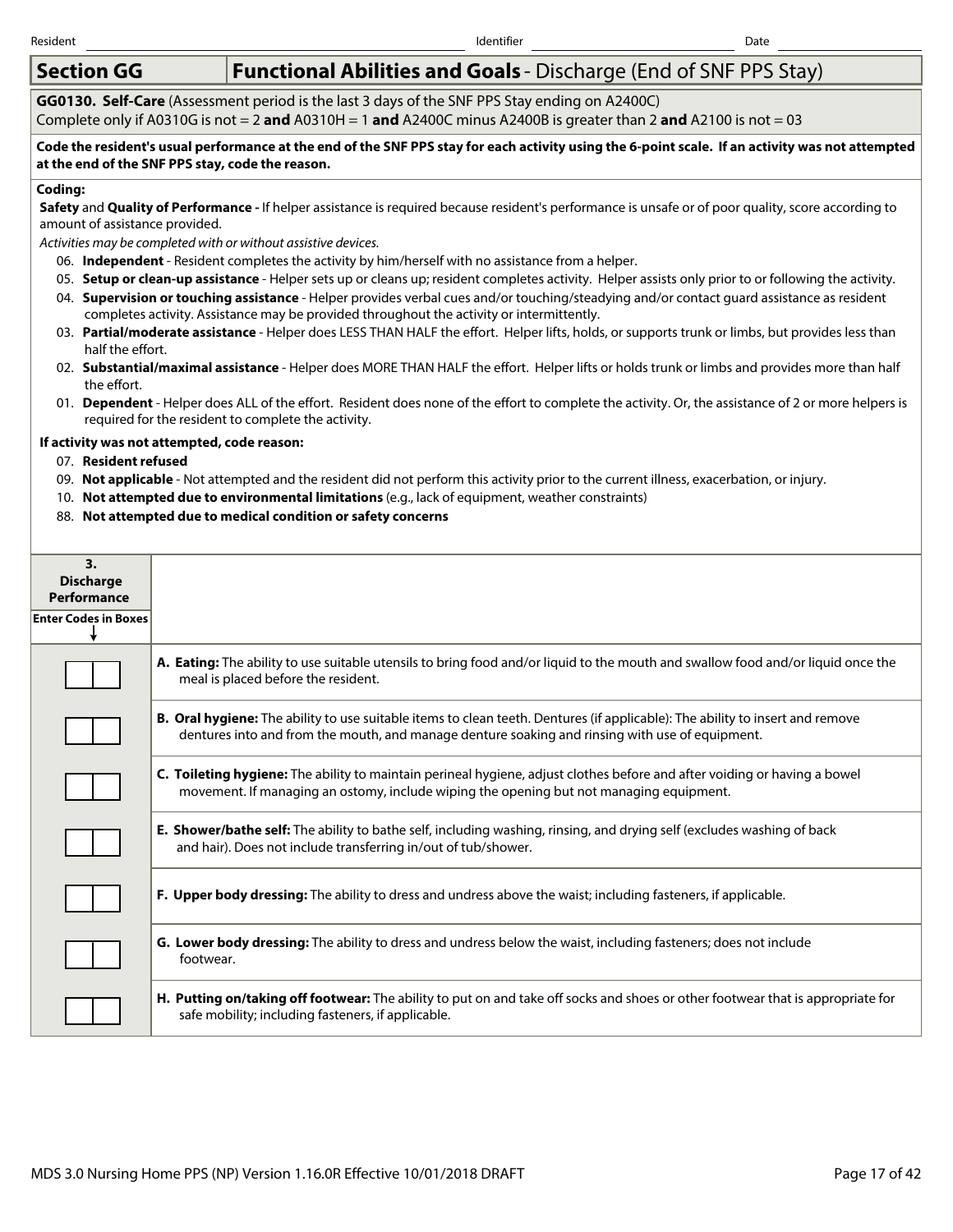# **Section GG. Functional Abilities and Goals** - Discharge (End of SNF PPS Stay)

**GG0170. Mobility** (Assessment period is the last 3 days of the SNF PPS Stay ending on A2400C)**.**

Complete only if A0310G is not = 2 **and** A0310H = 1 **and** A2400C minus A2400B is greater than 2 **and** A2100 is not = 03.

### **Code the resident's usual performance at the end of the SNF PPS stay for each activity using the 6-point scale. If an activity was not attempted at the end of the SNF PPS stay, code the reason.**

### **Coding:**

**Safety** and **Quality of Performance -** If helper assistance is required because resident's performance is unsafe or of poor quality, score according to amount of assistance provided.

*Activities may be completed with or without assistive devices.* 

- 06. **Independent** Resident completes the activity by him/herself with no assistance from a helper.
- 05. **Setup or clean-up assistance**  Helper sets up or cleans up; resident completes activity. Helper assists only prior to or following the activity.
- 04. **Supervision or touching assistance**  Helper provides verbal cues and/or touching/steadying and/or contact guard assistance as resident completes activity. Assistance may be provided throughout the activity or intermittently.
- 03. **Partial/moderate assistance**  Helper does LESS THAN HALF the effort. Helper lifts, holds, or supports trunk or limbs, but provides less than half the effort.
- 02. **Substantial/maximal assistance**  Helper does MORE THAN HALF the effort. Helper lifts or holds trunk or limbs and provides more than half the effort.
- 01. **Dependent** Helper does ALL of the effort. Resident does none of the effort to complete the activity. Or, the assistance of 2 or more helpers is required for the resident to complete the activity.

- 07. **Resident refused.**
- 09. **Not applicable** Not attempted and the resident did not perform this activity prior to the current illness, exacerbation, or injury.
- 10. **Not attempted due to environmental limitations** (e.g., lack of equipment, weather constraints)**.**
- 88. **Not attempted due to medical condition or safety concerns.**

| 3.<br><b>Discharge</b><br>Performance |                                                                                                                                                                                                      |  |  |  |
|---------------------------------------|------------------------------------------------------------------------------------------------------------------------------------------------------------------------------------------------------|--|--|--|
| <b>Enter Codes in Boxes</b>           |                                                                                                                                                                                                      |  |  |  |
|                                       | A. Roll left and right: The ability to roll from lying on back to left and right side, and return to lying on back on the bed.                                                                       |  |  |  |
|                                       | B. Sit to lying: The ability to move from sitting on side of bed to lying flat on the bed.                                                                                                           |  |  |  |
|                                       | C. Lying to sitting on side of bed: The ability to move from lying on the back to sitting on the side of the bed with feet flat on<br>the floor, and with no back support.                           |  |  |  |
|                                       | D. Sit to stand: The ability to come to a standing position from sitting in a chair, wheelchair, or on the side of the bed.                                                                          |  |  |  |
|                                       | <b>E. Chair/bed-to-chair transfer:</b> The ability to transfer to and from a bed to a chair (or wheelchair).                                                                                         |  |  |  |
|                                       | F. Toilet transfer: The ability to get on and off a toilet or commode.                                                                                                                               |  |  |  |
|                                       | G. Car transfer: The ability to transfer in and out of a car or van on the passenger side. Does not include the ability to open/<br>close door or fasten seat belt.                                  |  |  |  |
|                                       | I. Walk 10 feet: Once standing, the ability to walk at least 10 feet in a room, corridor, or similar space.<br>If discharge performance is coded 07, 09, 10, or 88 -> Skip to GG0170M, 1 step (curb) |  |  |  |
|                                       | J. Walk 50 feet with two turns: Once standing, the ability to walk at least 50 feet and make two turns.                                                                                              |  |  |  |
|                                       | K. Walk 150 feet: Once standing, the ability to walk at least 150 feet in a corridor or similar space.                                                                                               |  |  |  |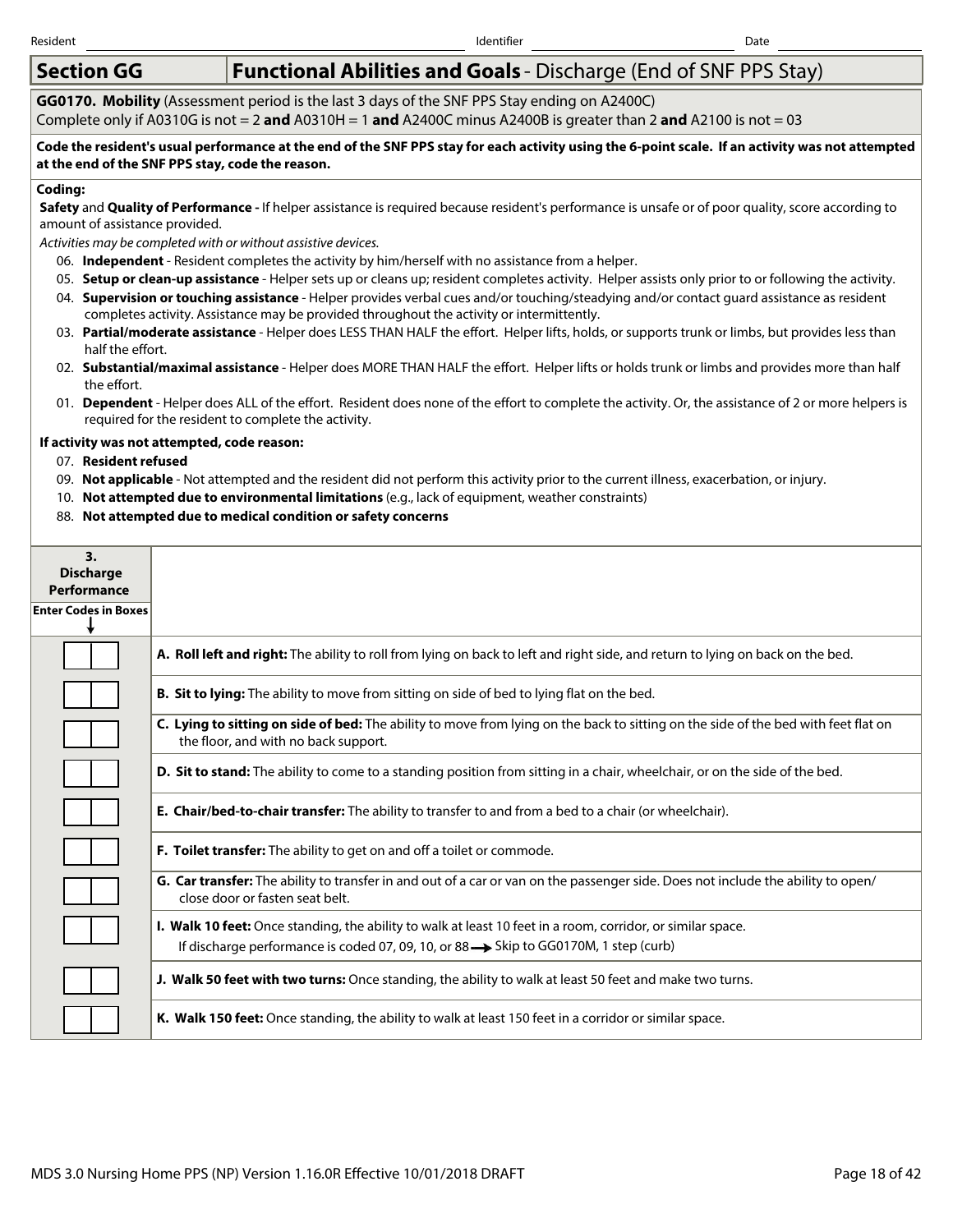# **Section GG. Functional Abilities and Goals** - Discharge (End of SNF PPS Stay)

**GG0170. Mobility** (Assessment period is the last 3 days of the SNF PPS Stay ending on A2400C) - Continued Complete only if A0310G is not = 2 **and** A0310H = 1 **and** A2400C minus A2400B is greater than 2 **and** A2100 is not = 03.

### **Code the resident's usual performance at the end of the SNF PPS stay for each activity using the 6-point scale. If an activity was not attempted at the end of the SNF PPS stay, code the reason.**

#### **Coding:**

**Safety** and **Quality of Performance -** If helper assistance is required because resident's performance is unsafe or of poor quality, score according to amount of assistance provided.

*Activities may be completed with or without assistive devices.* 

- 06. **Independent** Resident completes the activity by him/herself with no assistance from a helper.
- 05. **Setup or clean-up assistance**  Helper sets up or cleans up; resident completes activity. Helper assists only prior to or following the activity.
- 04. **Supervision or touching assistance**  Helper provides verbal cues and/or touching/steadying and/or contact guard assistance as resident completes activity. Assistance may be provided throughout the activity or intermittently.
- 03. **Partial/moderate assistance**  Helper does LESS THAN HALF the effort. Helper lifts, holds, or supports trunk or limbs, but provides less than half the effort.
- 02. **Substantial/maximal assistance**  Helper does MORE THAN HALF the effort. Helper lifts or holds trunk or limbs and provides more than half the effort.
- 01. **Dependent** Helper does ALL of the effort. Resident does none of the effort to complete the activity. Or, the assistance of 2 or more helpers is required for the resident to complete the activity.

- 07. **Resident refused.**
- 09. **Not applicable** Not attempted and the resident did not perform this activity prior to the current illness, exacerbation, or injury.
- 10. **Not attempted due to environmental limitations** (e.g., lack of equipment, weather constraints)**.**
- 88. **Not attempted due to medical condition or safety concerns.**

| 3.<br><b>Discharge</b><br>Performance |                                                                                                                                                                                             |  |  |  |  |  |
|---------------------------------------|---------------------------------------------------------------------------------------------------------------------------------------------------------------------------------------------|--|--|--|--|--|
| <b>Enter Codes in Boxes</b>           |                                                                                                                                                                                             |  |  |  |  |  |
|                                       | L. Walking 10 feet on uneven surfaces: The ability to walk 10 feet on uneven or sloping surfaces (indoor or outdoor), such as<br>turf or gravel.                                            |  |  |  |  |  |
|                                       | M. 1 step (curb): The ability to go up and down a curb and/or up and down one step.<br>If discharge performance is coded 07, 09, 10, or 88 $\rightarrow$ Skip to GG0170P, Picking up object |  |  |  |  |  |
|                                       | N. 4 steps: The ability to go up and down four steps with or without a rail.<br>If discharge performance is coded 07, 09, 10, or 88 $\rightarrow$ Skip to GG0170P, Picking up object        |  |  |  |  |  |
|                                       | <b>O. 12 steps:</b> The ability to go up and down 12 steps with or without a rail.                                                                                                          |  |  |  |  |  |
|                                       | P. Picking up object: The ability to bend/stoop from a standing position to pick up a small object, such as a spoon, from the<br>floor.                                                     |  |  |  |  |  |
|                                       | Q3. Does the resident use a wheelchair and/or scooter?<br>0. No $\rightarrow$ Skip to H0100, Appliances<br>1. Yes $\rightarrow$ Continue to GG0170R, Wheel 50 feet with two turns           |  |  |  |  |  |
|                                       | <b>R. Wheel 50 feet with two turns:</b> Once seated in wheelchair/scooter, the ability to wheel at least 50 feet and make two turns.                                                        |  |  |  |  |  |
|                                       | RR3. Indicate the type of wheelchair or scooter used.<br>1. Manual<br>2. Motorized                                                                                                          |  |  |  |  |  |
|                                       | S. Wheel 150 feet: Once seated in wheelchair/scooter, the ability to wheel at least 150 feet in a corridor or similar space.                                                                |  |  |  |  |  |
|                                       | SS3. Indicate the type of wheelchair or scooter used.<br>1. Manual<br>2. Motorized                                                                                                          |  |  |  |  |  |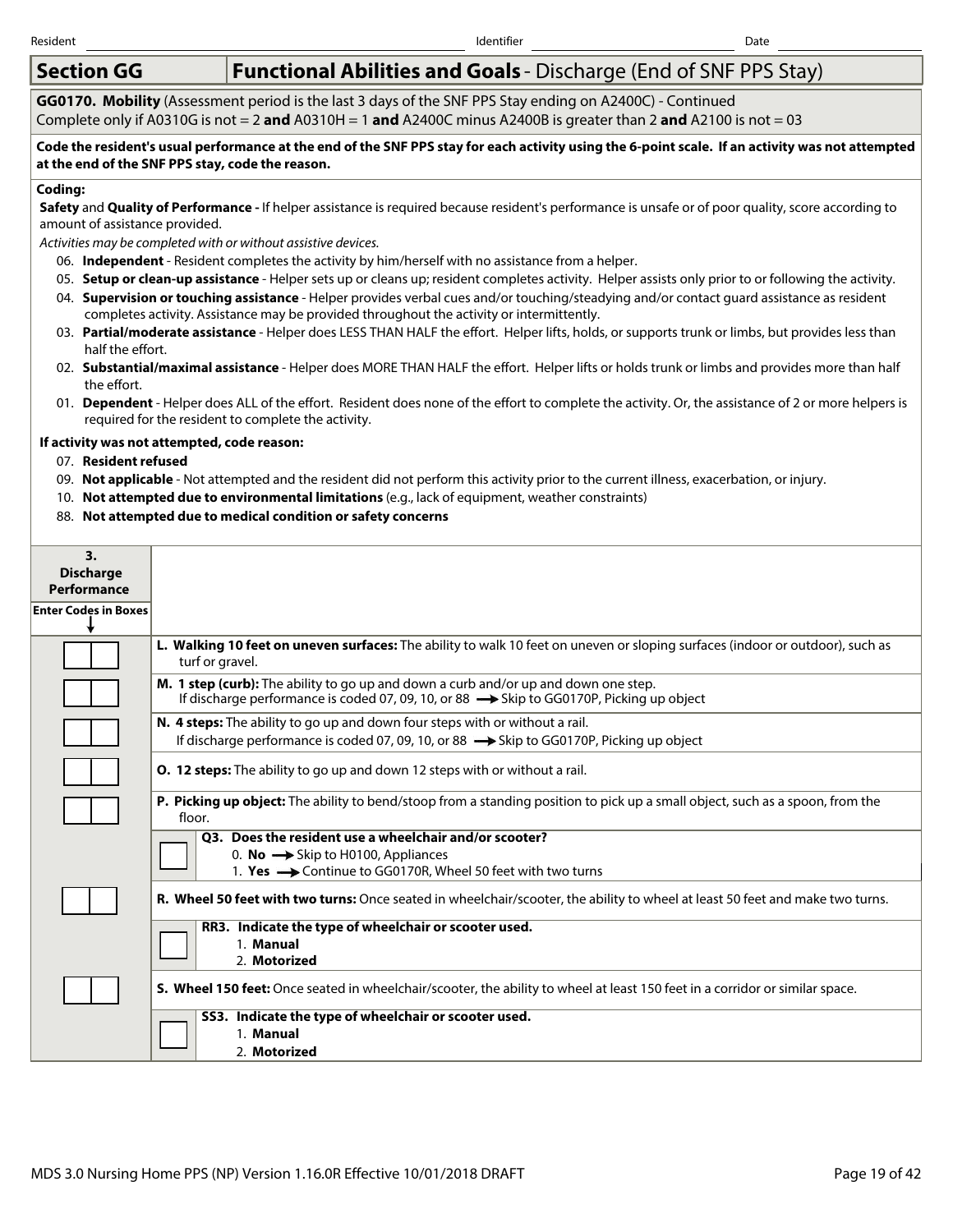| <b>Section H</b>  |                                         | <b>Bladder and Bowel</b>                                                                                                                                                                                                                                                                                                                                                                                                                                         |
|-------------------|-----------------------------------------|------------------------------------------------------------------------------------------------------------------------------------------------------------------------------------------------------------------------------------------------------------------------------------------------------------------------------------------------------------------------------------------------------------------------------------------------------------------|
|                   | <b>H0100. Appliances</b>                |                                                                                                                                                                                                                                                                                                                                                                                                                                                                  |
|                   | <b>Check all that apply</b>             |                                                                                                                                                                                                                                                                                                                                                                                                                                                                  |
|                   |                                         | A. Indwelling catheter (including suprapubic catheter and nephrostomy tube)                                                                                                                                                                                                                                                                                                                                                                                      |
|                   | <b>B.</b> External catheter             |                                                                                                                                                                                                                                                                                                                                                                                                                                                                  |
|                   |                                         | <b>C. Ostomy</b> (including urostomy, ileostomy, and colostomy)                                                                                                                                                                                                                                                                                                                                                                                                  |
|                   | D. Intermittent catheterization         |                                                                                                                                                                                                                                                                                                                                                                                                                                                                  |
|                   | Z. None of the above                    |                                                                                                                                                                                                                                                                                                                                                                                                                                                                  |
|                   | <b>H0200. Urinary Toileting Program</b> |                                                                                                                                                                                                                                                                                                                                                                                                                                                                  |
| <b>Enter Code</b> |                                         | A. Has a trial of a toileting program (e.g., scheduled toileting, prompted voiding, or bladder training) been attempted on<br>admission/entry or reentry or since urinary incontinence was noted in this facility?<br>0. No $\rightarrow$ Skip to H0300, Urinary Continence<br>1. Yes -> Continue to H0200C, Current toileting program or trial<br>9. Unable to determine $\rightarrow$ Continue to H0200C, Current toileting program or trial                   |
| <b>Enter Code</b> | $0.$ No<br>1. Yes                       | C. Current toileting program or trial - Is a toileting program (e.g., scheduled toileting, prompted voiding, or bladder training) currently<br>being used to manage the resident's urinary continence?                                                                                                                                                                                                                                                           |
|                   | <b>H0300. Urinary Continence</b>        |                                                                                                                                                                                                                                                                                                                                                                                                                                                                  |
| <b>Enter Code</b> | 0. Always continent                     | Urinary continence - Select the one category that best describes the resident<br>1. Occasionally incontinent (less than 7 episodes of incontinence)<br>2. Frequently incontinent (7 or more episodes of urinary incontinence, but at least one episode of continent voiding)<br>3. Always incontinent (no episodes of continent voiding)<br>9. Not rated, resident had a catheter (indwelling, condom), urinary ostomy, or no urine output for the entire 7 days |
|                   | <b>H0400. Bowel Continence</b>          |                                                                                                                                                                                                                                                                                                                                                                                                                                                                  |
| <b>Enter Code</b> | 0. Always continent                     | <b>Bowel continence</b> - Select the one category that best describes the resident<br>1. Occasionally incontinent (one episode of bowel incontinence)<br>2. Frequently incontinent (2 or more episodes of bowel incontinence, but at least one continent bowel movement)<br>3. Always incontinent (no episodes of continent bowel movements)<br>9. Not rated, resident had an ostomy or did not have a bowel movement for the entire 7 days                      |
|                   | <b>H0500. Bowel Toileting Program</b>   |                                                                                                                                                                                                                                                                                                                                                                                                                                                                  |
| <b>Enter Code</b> | 0. No<br>$1.$ Yes                       | Is a toileting program currently being used to manage the resident's bowel continence?                                                                                                                                                                                                                                                                                                                                                                           |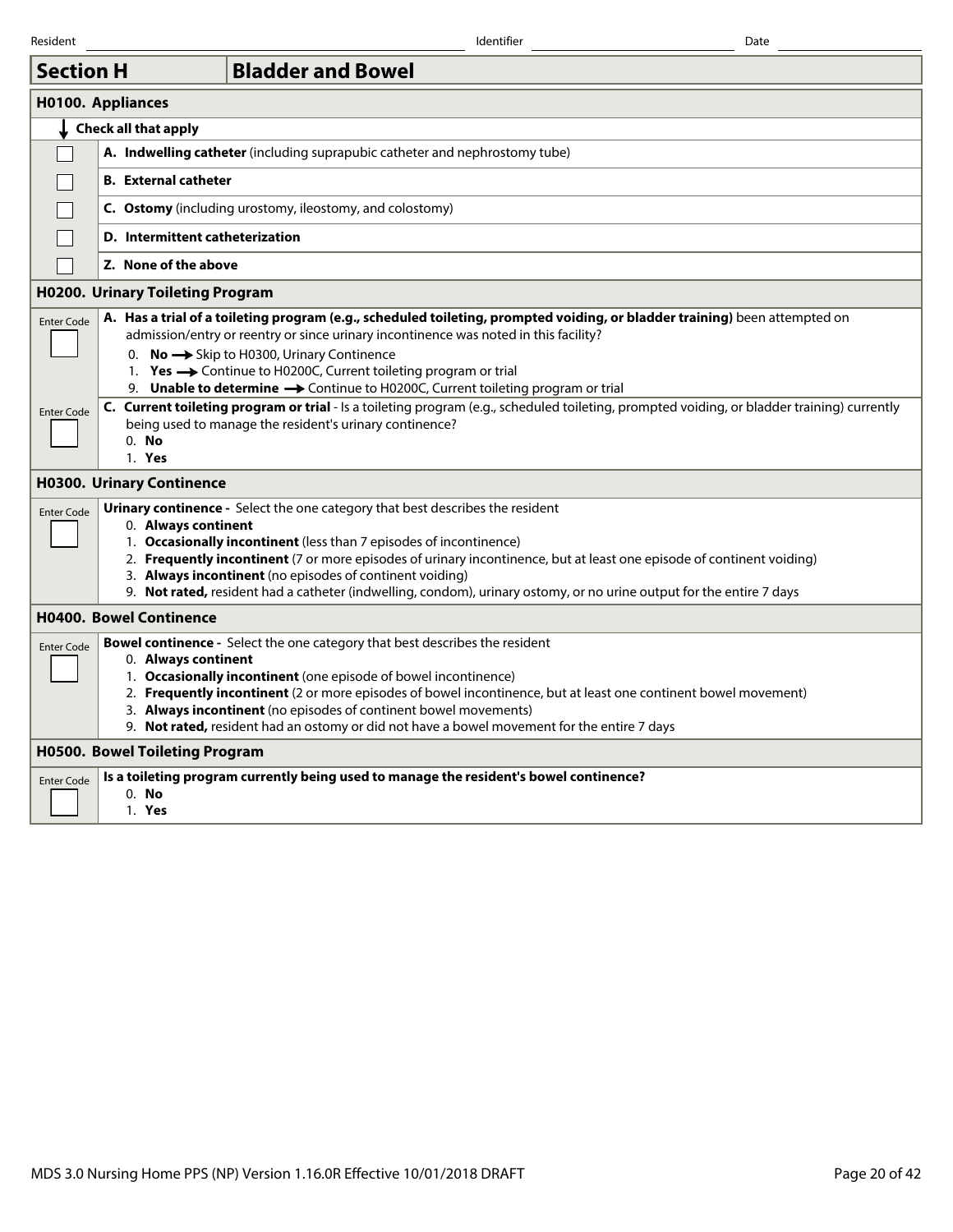| <b>Section I</b>  |                                                                                                                                                                                                                                                                                                        | <b>Active Diagnoses</b>                                                                                                                                                                                                                                                    |  |  |  |  |  |
|-------------------|--------------------------------------------------------------------------------------------------------------------------------------------------------------------------------------------------------------------------------------------------------------------------------------------------------|----------------------------------------------------------------------------------------------------------------------------------------------------------------------------------------------------------------------------------------------------------------------------|--|--|--|--|--|
|                   | 10020. Indicate the resident's primary medical condition category                                                                                                                                                                                                                                      |                                                                                                                                                                                                                                                                            |  |  |  |  |  |
| <b>Enter Code</b> | Complete only if $A0310B = 01$                                                                                                                                                                                                                                                                         | Indicate the resident's primary medical condition category that best describes the primary reason for admission                                                                                                                                                            |  |  |  |  |  |
|                   | 01. Stroke<br>02. Non-Traumatic Brain Dysfunction<br>03. Traumatic Brain Dysfunction<br>05. Traumatic Spinal Cord Dysfunction<br>07. Other Neurological Conditions<br>08. Amputation<br>09. Hip and Knee Replacement<br>11. Other Orthopedic Conditions<br>13. Medically Complex Conditions<br>10020A. | 04. Non-Traumatic Spinal Cord Dysfunction<br>06. Progressive Neurological Conditions<br>10. Fractures and Other Multiple Trauma<br>12. Debility, Cardiorespiratory Conditions<br>14. Other Medical Condition If "Other Medical Condition," enter the ICD code in the boxes |  |  |  |  |  |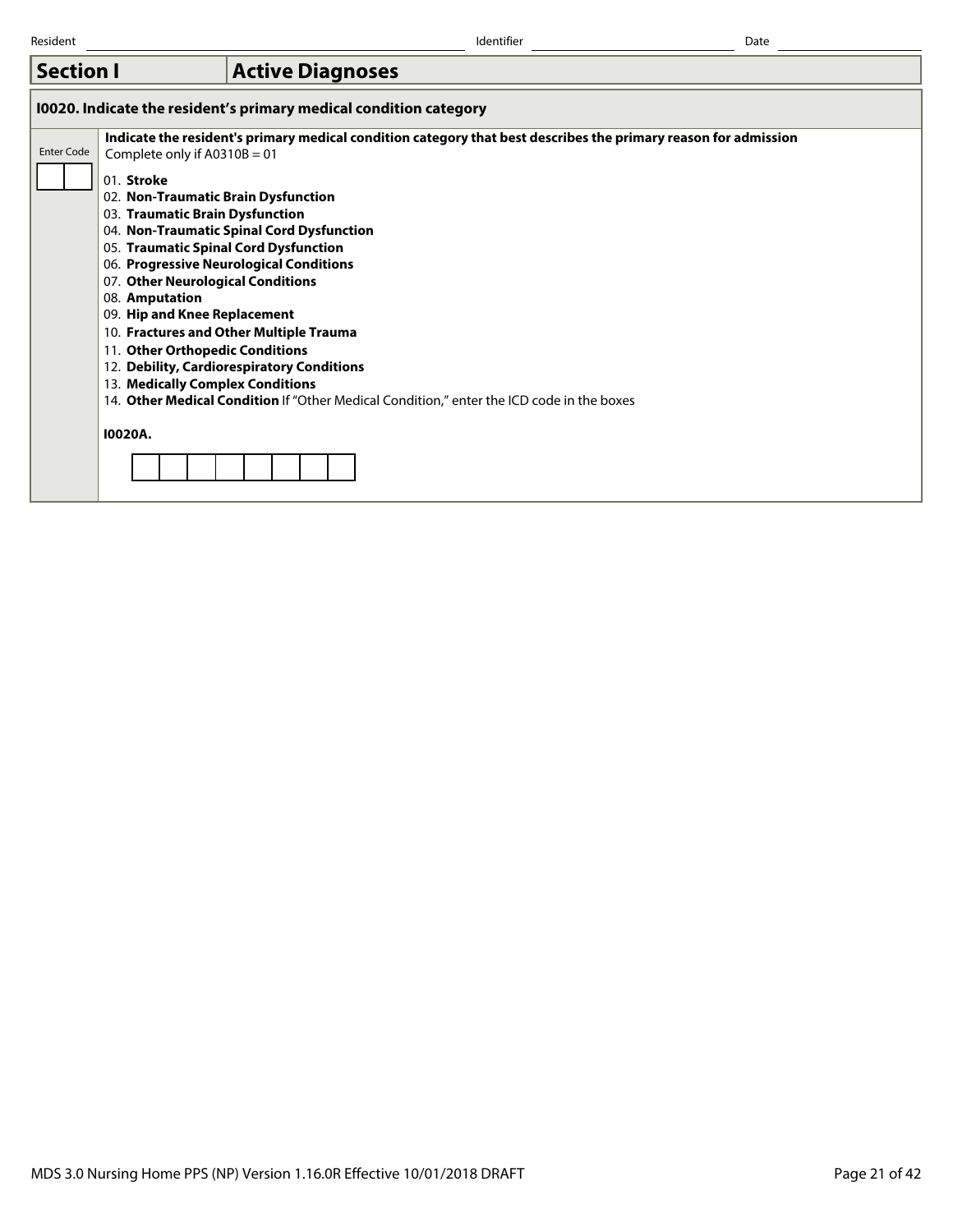|     | <b>Section I</b>    | <b>Active Diagnoses</b>                                                                                                                                                                     |
|-----|---------------------|---------------------------------------------------------------------------------------------------------------------------------------------------------------------------------------------|
|     |                     | Active Diagnoses in the last 7 days - Check all that apply                                                                                                                                  |
|     |                     | Diagnoses listed in parentheses are provided as examples and should not be considered as all-inclusive lists                                                                                |
|     |                     | <b>Heart/Circulation</b>                                                                                                                                                                    |
|     |                     | 10200. Anemia (e.g., aplastic, iron deficiency, pernicious, and sickle cell)                                                                                                                |
|     |                     | 10600. Heart Failure (e.g., congestive heart failure (CHF) and pulmonary edema)                                                                                                             |
|     |                     | 10700. Hypertension                                                                                                                                                                         |
|     |                     | 10800. Orthostatic Hypotension                                                                                                                                                              |
|     |                     | 10900. Peripheral Vascular Disease (PVD) or Peripheral Arterial Disease (PAD)<br><b>Genitourinary</b>                                                                                       |
|     |                     | 11550. Neurogenic Bladder                                                                                                                                                                   |
|     |                     | 11650. Obstructive Uropathy                                                                                                                                                                 |
|     | <b>Infections</b>   |                                                                                                                                                                                             |
|     |                     | 11700. Multidrug-Resistant Organism (MDRO)                                                                                                                                                  |
|     |                     | 12000. Pneumonia                                                                                                                                                                            |
|     |                     | 12100. Septicemia                                                                                                                                                                           |
|     |                     | 12200. Tuberculosis                                                                                                                                                                         |
|     |                     | I2300. Urinary Tract Infection (UTI) (LAST 30 DAYS)                                                                                                                                         |
|     |                     | 12400. Viral Hepatitis (e.g., Hepatitis A, B, C, D, and E)                                                                                                                                  |
|     |                     | 12500. Wound Infection (other than foot)                                                                                                                                                    |
|     | <b>Metabolic</b>    |                                                                                                                                                                                             |
|     |                     | 12900. Diabetes Mellitus (DM) (e.g., diabetic retinopathy, nephropathy, and neuropathy)                                                                                                     |
|     |                     | 13100. Hyponatremia                                                                                                                                                                         |
|     |                     | 13200. Hyperkalemia                                                                                                                                                                         |
|     |                     | 13300. Hyperlipidemia (e.g., hypercholesterolemia)                                                                                                                                          |
|     |                     | <b>Musculoskeletal</b>                                                                                                                                                                      |
|     |                     | 13900. Hip Fracture - any hip fracture that has a relationship to current status, treatments, monitoring (e.g., sub-capital fractures, and<br>fractures of the trochanter and femoral neck) |
|     |                     | 14000. Other Fracture                                                                                                                                                                       |
|     | <b>Neurological</b> | 14200. Alzheimer's Disease                                                                                                                                                                  |
|     |                     | 14300. Aphasia                                                                                                                                                                              |
|     |                     |                                                                                                                                                                                             |
| └── |                     | 14400. Cerebral Palsy<br>14500. Cerebrovascular Accident (CVA), Transient Ischemic Attack (TIA), or Stroke                                                                                  |
|     |                     | 14800. Non-Alzheimer's Dementia (e.g. Lewy body dementia, vascular or multi-infarct dementia; mixed dementia; frontotemporal dementia                                                       |
|     |                     | such as Pick's disease; and dementia related to stroke, Parkinson's or Creutzfeldt-Jakob diseases)                                                                                          |
|     |                     | 14900. Hemiplegia or Hemiparesis                                                                                                                                                            |
|     |                     | 15000. Paraplegia                                                                                                                                                                           |
|     |                     | 15100. Quadriplegia                                                                                                                                                                         |
|     |                     | <b>I5200. Multiple Sclerosis (MS)</b>                                                                                                                                                       |
|     |                     | <b>I5250. Huntington's Disease</b>                                                                                                                                                          |
|     |                     | <b>15300. Parkinson's Disease</b>                                                                                                                                                           |
|     |                     | 15350. Tourette's Syndrome                                                                                                                                                                  |
|     |                     | 15400. Seizure Disorder or Epilepsy                                                                                                                                                         |
|     |                     | 15500. Traumatic Brain Injury (TBI)                                                                                                                                                         |
|     | <b>Nutritional</b>  | 15600. Malnutrition (protein or calorie) or at risk for malnutrition                                                                                                                        |
|     |                     |                                                                                                                                                                                             |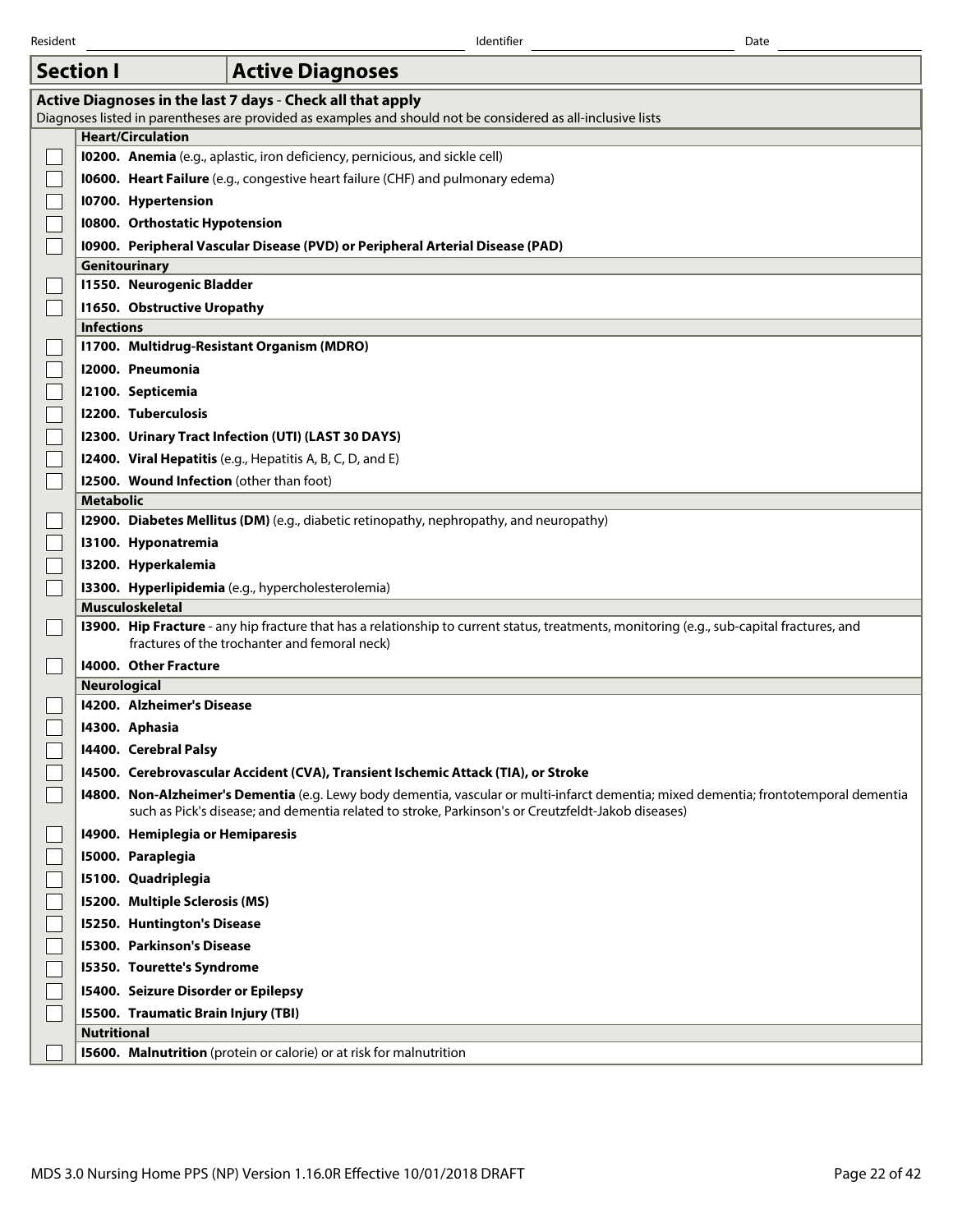| <b>Section I</b> |                                                                                                              | <b>Active Diagnoses</b>                                                                                                                                             |  |  |  |  |  |  |
|------------------|--------------------------------------------------------------------------------------------------------------|---------------------------------------------------------------------------------------------------------------------------------------------------------------------|--|--|--|--|--|--|
|                  | Active Diagnoses in the last 7 days - Check all that apply                                                   |                                                                                                                                                                     |  |  |  |  |  |  |
|                  | Diagnoses listed in parentheses are provided as examples and should not be considered as all-inclusive lists |                                                                                                                                                                     |  |  |  |  |  |  |
|                  |                                                                                                              | <b>Psychiatric/Mood Disorder</b>                                                                                                                                    |  |  |  |  |  |  |
|                  |                                                                                                              | 15700. Anxiety Disorder                                                                                                                                             |  |  |  |  |  |  |
|                  |                                                                                                              | 15800. Depression (other than bipolar)                                                                                                                              |  |  |  |  |  |  |
|                  |                                                                                                              | 15900. Manic Depression (bipolar disease)                                                                                                                           |  |  |  |  |  |  |
|                  |                                                                                                              | 15950. Psychotic Disorder (other than schizophrenia)                                                                                                                |  |  |  |  |  |  |
|                  |                                                                                                              | 16000. Schizophrenia (e.g., schizoaffective and schizophreniform disorders)                                                                                         |  |  |  |  |  |  |
|                  |                                                                                                              | 16100. Post Traumatic Stress Disorder (PTSD)                                                                                                                        |  |  |  |  |  |  |
|                  | <b>Pulmonary</b>                                                                                             |                                                                                                                                                                     |  |  |  |  |  |  |
|                  |                                                                                                              | 16200. Asthma, Chronic Obstructive Pulmonary Disease (COPD), or Chronic Lung Disease (e.g., chronic bronchitis and restrictive lung<br>diseases such as asbestosis) |  |  |  |  |  |  |
|                  |                                                                                                              | 16300. Respiratory Failure                                                                                                                                          |  |  |  |  |  |  |
|                  | <b>Other</b>                                                                                                 |                                                                                                                                                                     |  |  |  |  |  |  |
|                  |                                                                                                              | 18000. Additional active diagnoses                                                                                                                                  |  |  |  |  |  |  |
|                  |                                                                                                              | Enter diagnosis on line and ICD code in boxes. Include the decimal for the code in the appropriate box.                                                             |  |  |  |  |  |  |
|                  | А.                                                                                                           | <u> 1980 - Andrea Stadt Britain, amerikansk politik (</u>                                                                                                           |  |  |  |  |  |  |
|                  |                                                                                                              |                                                                                                                                                                     |  |  |  |  |  |  |
|                  |                                                                                                              |                                                                                                                                                                     |  |  |  |  |  |  |
|                  |                                                                                                              |                                                                                                                                                                     |  |  |  |  |  |  |
|                  |                                                                                                              | C.                                                                                                                                                                  |  |  |  |  |  |  |
|                  | D.                                                                                                           |                                                                                                                                                                     |  |  |  |  |  |  |
|                  |                                                                                                              | <u> 1980 - Johann Barn, mars ann an t-Amhain an t-Amhain an t-Amhain an t-Amhain an t-Amhain an t-Amhain an t-Amh</u>                                               |  |  |  |  |  |  |
|                  | E.                                                                                                           |                                                                                                                                                                     |  |  |  |  |  |  |
|                  |                                                                                                              |                                                                                                                                                                     |  |  |  |  |  |  |
|                  | F.                                                                                                           | <u> 1989 - Johann Stoff, deutscher Stoff, der Stoff, der Stoff, der Stoff, der Stoff, der Stoff, der Stoff, der S</u>                                               |  |  |  |  |  |  |
|                  |                                                                                                              |                                                                                                                                                                     |  |  |  |  |  |  |
|                  | G.                                                                                                           | <u> 1989 - Johann Barbara, martxa alemaniar amerikan a</u>                                                                                                          |  |  |  |  |  |  |
|                  | Н.                                                                                                           | <u> 1989 - Johann Stoff, deutscher Stoff, der Stoff, der Stoff, der Stoff, der Stoff, der Stoff, der Stoff, der S</u>                                               |  |  |  |  |  |  |
|                  | I.                                                                                                           |                                                                                                                                                                     |  |  |  |  |  |  |
|                  |                                                                                                              |                                                                                                                                                                     |  |  |  |  |  |  |
|                  | J.                                                                                                           |                                                                                                                                                                     |  |  |  |  |  |  |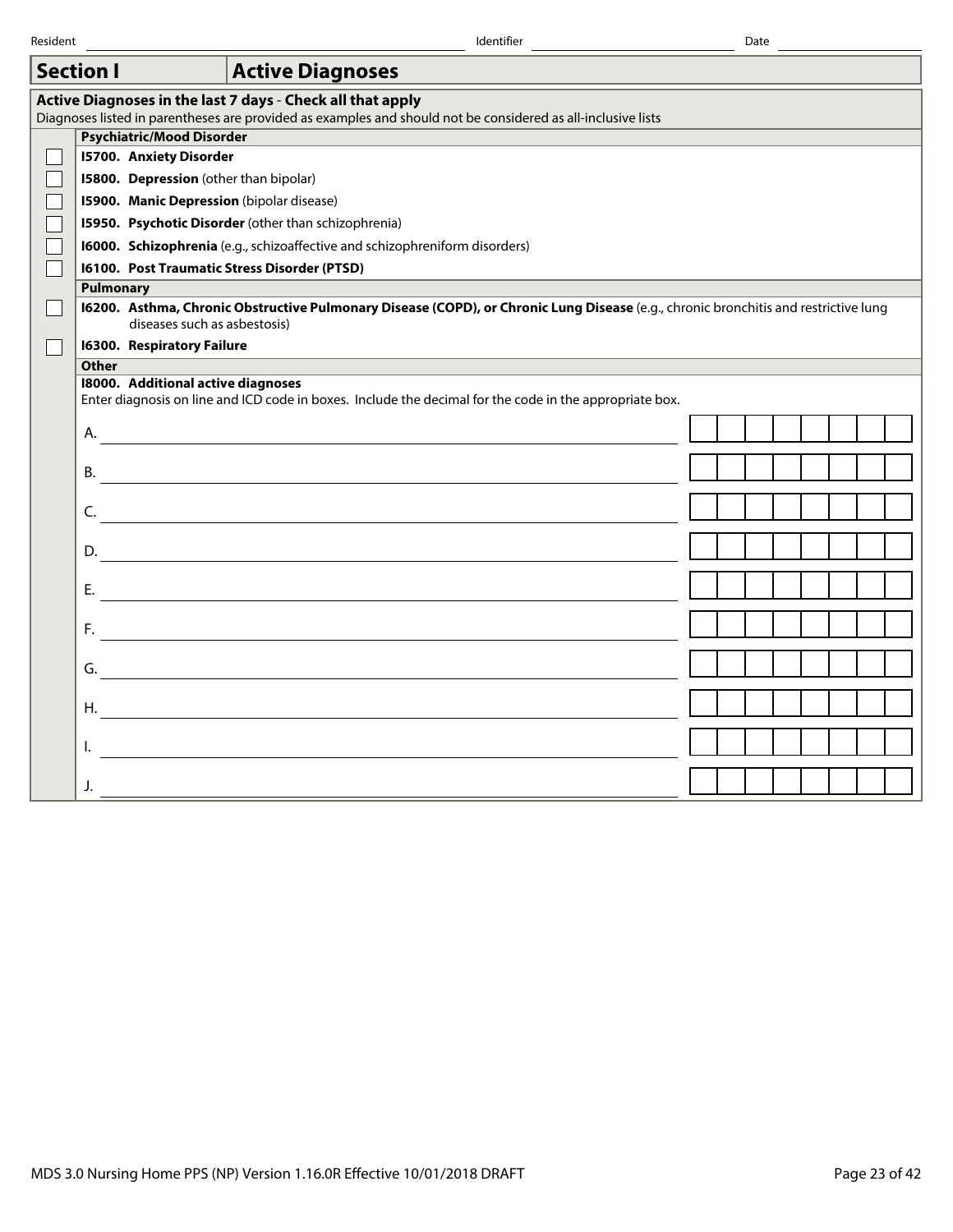| Resident                                          | Identifier                                                                                                                | Date |  |  |  |
|---------------------------------------------------|---------------------------------------------------------------------------------------------------------------------------|------|--|--|--|
| <b>Section J</b>                                  | <b>Health Conditions</b>                                                                                                  |      |  |  |  |
|                                                   | J0100. Pain Management - Complete for all residents, regardless of current pain level                                     |      |  |  |  |
| At any time in the last 5 days, has the resident: |                                                                                                                           |      |  |  |  |
| <b>Enter Code</b>                                 | A. Received scheduled pain medication regimen?                                                                            |      |  |  |  |
| 0. <b>No</b>                                      |                                                                                                                           |      |  |  |  |
| $1.$ Yes                                          |                                                                                                                           |      |  |  |  |
| Enter Code                                        | B. Received PRN pain medications OR was offered and declined?                                                             |      |  |  |  |
| 0. No                                             |                                                                                                                           |      |  |  |  |
| 1. Yes                                            |                                                                                                                           |      |  |  |  |
| Enter Code                                        | C. Received non-medication intervention for pain?                                                                         |      |  |  |  |
| 0. <b>No</b>                                      |                                                                                                                           |      |  |  |  |
| 1. Yes                                            |                                                                                                                           |      |  |  |  |
|                                                   |                                                                                                                           |      |  |  |  |
|                                                   | J0200. Should Pain Assessment Interview be Conducted?                                                                     |      |  |  |  |
|                                                   | Attempt to conduct interview with all residents. If resident is comatose, skip to J1100, Shortness of Breath (dyspnea)    |      |  |  |  |
| <b>Enter Code</b>                                 | 0. No (resident is rarely/never understood) $\rightarrow$ Skip to and complete J0800, Indicators of Pain or Possible Pain |      |  |  |  |
|                                                   | 1. Yes $\rightarrow$ Continue to J0300, Pain Presence                                                                     |      |  |  |  |
|                                                   |                                                                                                                           |      |  |  |  |

a sa mga bangay na mga bangay na mga bangay ng mga bangay ng mga bangay ng mga bangay ng mga bangay ng mga ban

|                     | <b>Pain Assessment Interview</b>                                                                                                                                                                                                                                                               |
|---------------------|------------------------------------------------------------------------------------------------------------------------------------------------------------------------------------------------------------------------------------------------------------------------------------------------|
|                     | <b>J0300. Pain Presence</b>                                                                                                                                                                                                                                                                    |
| <b>Enter Code</b>   | Ask resident: "Have you had pain or hurting at any time in the last 5 days?"<br>0. <b>No</b> $\rightarrow$ Skip to J1100, Shortness of Breath<br>1. Yes  ightarrow Continue to J0400, Pain Frequency<br>9. Unable to answer $\rightarrow$ Skip to J0800, Indicators of Pain or Possible Pain   |
|                     | <b>J0400. Pain Frequency</b>                                                                                                                                                                                                                                                                   |
| <b>Enter Code</b>   | Ask resident: "How much of the time have you experienced pain or hurting over the last 5 days?"<br>1. Almost constantly<br>2. Frequently<br>3. Occasionally<br>4. Rarely<br>9. Unable to answer                                                                                                |
|                     | <b>J0500. Pain Effect on Function</b>                                                                                                                                                                                                                                                          |
| <b>Enter Code</b>   | A. Ask resident: "Over the past 5 days, has pain made it hard for you to sleep at night?"<br>$0.$ No<br>1. Yes<br>9. Unable to answer                                                                                                                                                          |
| <b>Enter Code</b>   | B. Ask resident: "Over the past 5 days, have you limited your day-to-day activities because of pain?"<br>$0.$ No<br>1. Yes<br>9. Unable to answer                                                                                                                                              |
|                     | J0600. Pain Intensity - Administer ONLY ONE of the following pain intensity questions (A or B)                                                                                                                                                                                                 |
| <b>Enter Rating</b> | A. Numeric Rating Scale (00-10)<br>Ask resident: "Please rate your worst pain over the last 5 days on a zero to ten scale, with zero being no pain and ten<br>as the worst pain you can imagine." (Show resident 00 -10 pain scale)<br>Enter two-digit response. Enter 99 if unable to answer. |
| <b>Enter Code</b>   | <b>B. Verbal Descriptor Scale</b><br>Ask resident: "Please rate the intensity of your worst pain over the last 5 days." (Show resident verbal scale)<br>1. Mild<br>2. Moderate<br>3. Severe                                                                                                    |
|                     | 4. Very severe, horrible<br>9. Unable to answer                                                                                                                                                                                                                                                |

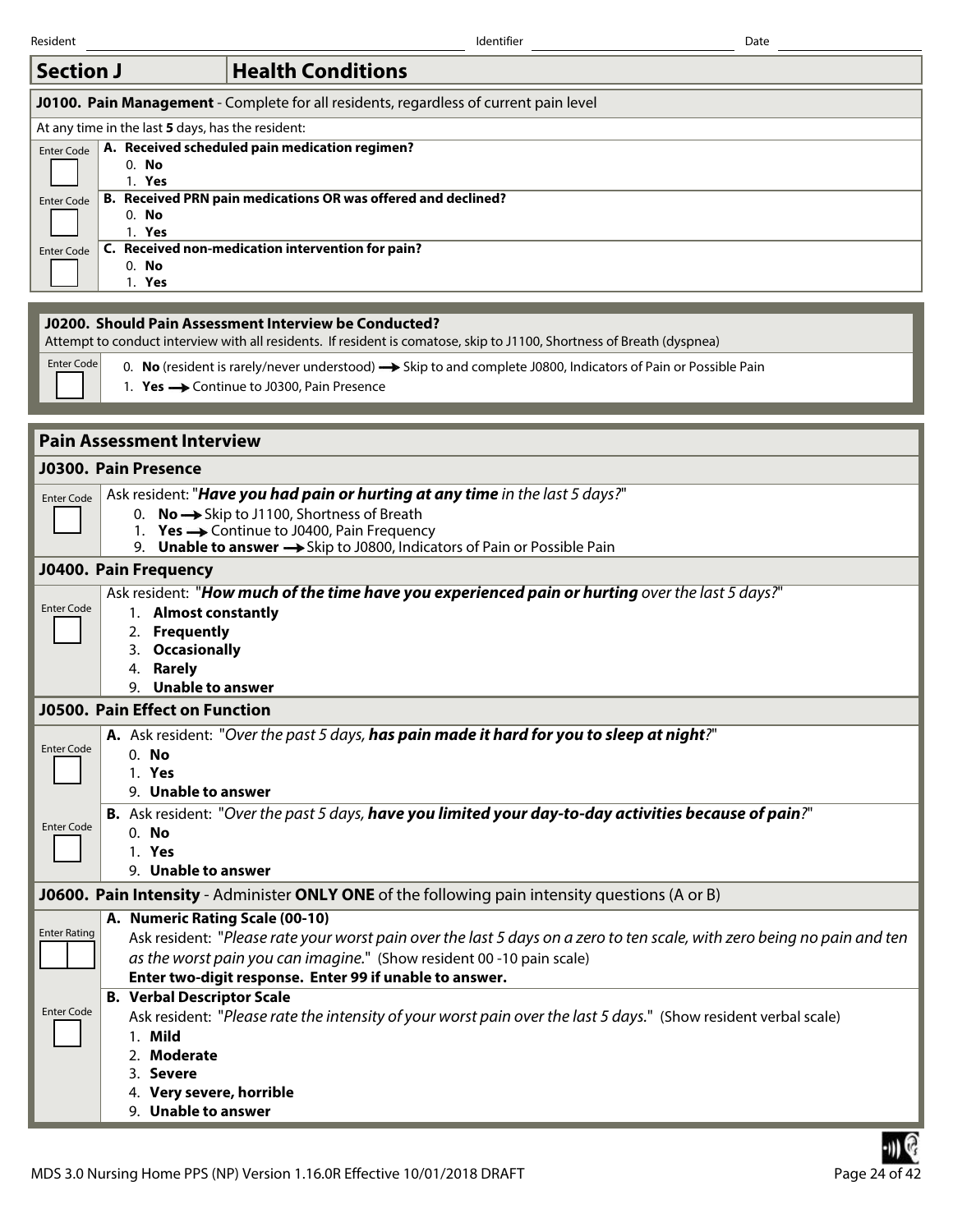### **Section J. Health Conditions.**

### **J0700. Should the Staff Assessment for Pain be Conducted?**

Enter Code

0. **No**  $(30400 = 1$  thru 4)  $\rightarrow$  Skip to J1100, Shortness of Breath (dyspnea)

1. **Yes** (J0400 = 9)  $\rightarrow$  Continue to J0800, Indicators of Pain or Possible Pain

### **Staff Assessment for Pain.**

**J0800. Indicators of Pain or Possible Pain** in the last 5 days**.**

|                   | <b>Check all that apply</b>                                                                                                                                           |
|-------------------|-----------------------------------------------------------------------------------------------------------------------------------------------------------------------|
|                   | A. Non-verbal sounds (e.g., crying, whining, gasping, moaning, or groaning)                                                                                           |
|                   | <b>B. Vocal complaints of pain</b> (e.g., that hurts, ouch, stop)                                                                                                     |
|                   | <b>C.</b> Facial expressions (e.g., grimaces, winces, wrinkled forehead, furrowed brow, clenched teeth or jaw)                                                        |
|                   | <b>D. Protective body movements or postures</b> (e.g., bracing, guarding, rubbing or massaging a body part/area, clutching or holding a<br>body part during movement) |
|                   | <b>Z. None of these signs observed or documented <math>\rightarrow</math></b> If checked, skip to J1100, Shortness of Breath (dyspnea)                                |
|                   | J0850. Frequency of Indicator of Pain or Possible Pain in the last 5 days                                                                                             |
|                   | Frequency with which resident complains or shows evidence of pain or possible pain                                                                                    |
| <b>Enter Code</b> | 1. Indicators of pain or possible pain observed 1 to 2 days                                                                                                           |
|                   | 2. Indicators of pain or possible pain observed 3 to 4 days                                                                                                           |

3. **Indicators of pain** or possible pain observed **daily**.

| <b>Other Health Conditions</b>       |                                                                                                                                                                            |  |  |  |  |
|--------------------------------------|----------------------------------------------------------------------------------------------------------------------------------------------------------------------------|--|--|--|--|
| J1100. Shortness of Breath (dyspnea) |                                                                                                                                                                            |  |  |  |  |
|                                      | Check all that apply                                                                                                                                                       |  |  |  |  |
|                                      | A. Shortness of breath or trouble breathing with exertion (e.g., walking, bathing, transferring)                                                                           |  |  |  |  |
|                                      | B. Shortness of breath or trouble breathing when sitting at rest                                                                                                           |  |  |  |  |
|                                      | C. Shortness of breath or trouble breathing when lying flat                                                                                                                |  |  |  |  |
|                                      | Z. None of the above                                                                                                                                                       |  |  |  |  |
| J1400. Prognosis                     |                                                                                                                                                                            |  |  |  |  |
| <b>Enter Code</b>                    | Does the resident have a condition or chronic disease that may result in a life expectancy of less than 6 months? (Requires physician<br>documentation)<br>0. No<br>1. Yes |  |  |  |  |
|                                      | <b>J1550. Problem Conditions</b>                                                                                                                                           |  |  |  |  |
|                                      | <b>Check all that apply</b>                                                                                                                                                |  |  |  |  |
|                                      | A. Fever                                                                                                                                                                   |  |  |  |  |
|                                      | <b>B.</b> Vomiting                                                                                                                                                         |  |  |  |  |
|                                      | C. Dehydrated                                                                                                                                                              |  |  |  |  |
|                                      | D. Internal bleeding                                                                                                                                                       |  |  |  |  |
|                                      | Z. None of the above                                                                                                                                                       |  |  |  |  |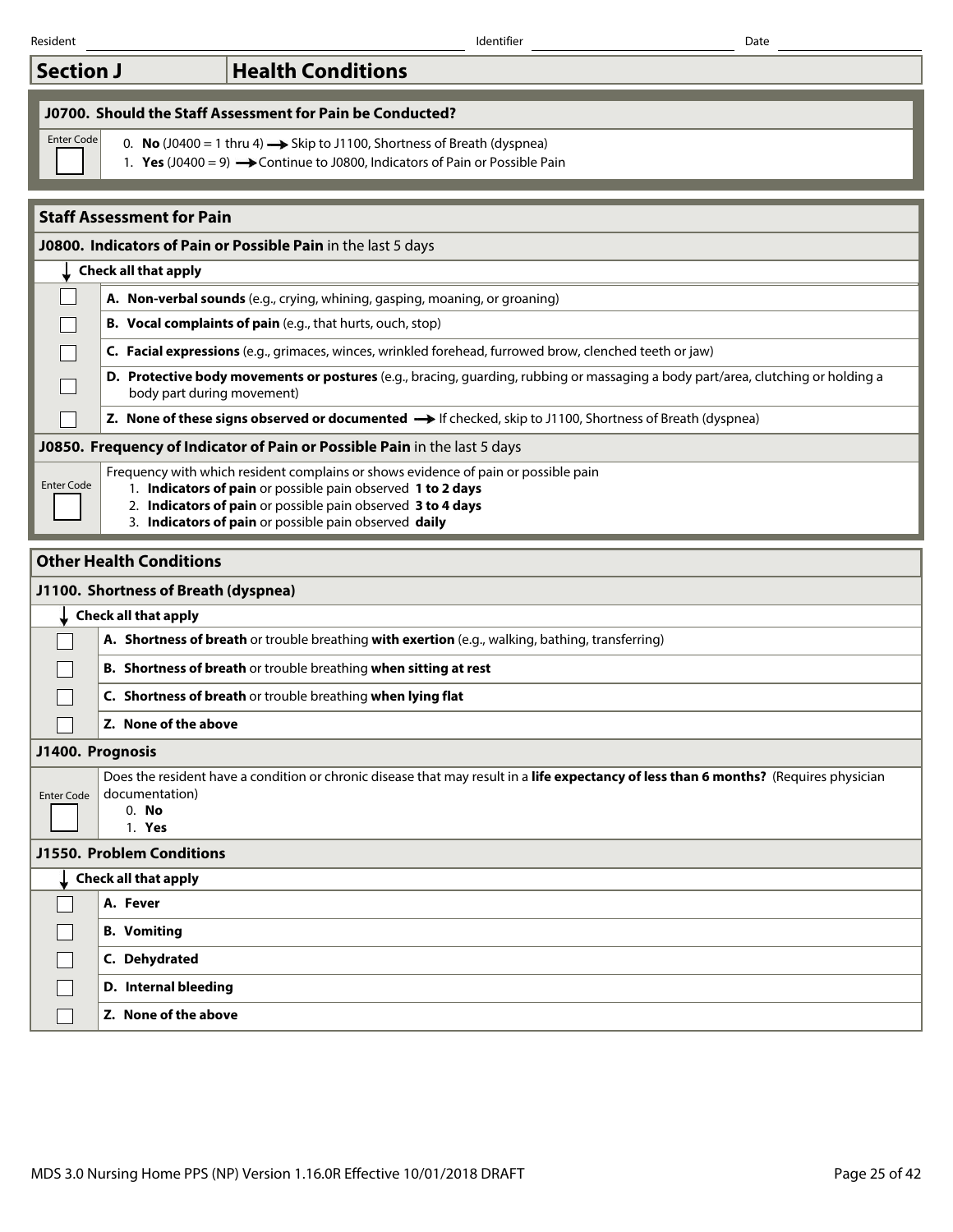| <b>Section J</b>                                                                                                                                                                                                              | <b>Health Conditions</b>                                                                                                                                                                                                                                                                                                                    |  |  |  |  |
|-------------------------------------------------------------------------------------------------------------------------------------------------------------------------------------------------------------------------------|---------------------------------------------------------------------------------------------------------------------------------------------------------------------------------------------------------------------------------------------------------------------------------------------------------------------------------------------|--|--|--|--|
| J1700. Fall History on Admission/Entry or Reentry                                                                                                                                                                             |                                                                                                                                                                                                                                                                                                                                             |  |  |  |  |
| Complete only if A0310A = 01 or A0310E = 1<br>A. Did the resident have a fall any time in the last month prior to admission/entry or reentry?                                                                                 |                                                                                                                                                                                                                                                                                                                                             |  |  |  |  |
| 0. <b>No</b><br>1. Yes                                                                                                                                                                                                        | <b>Enter Code</b><br>9. Unable to determine                                                                                                                                                                                                                                                                                                 |  |  |  |  |
| <b>Enter Code</b><br>0. <b>No</b><br>$1.$ Yes<br>9. Unable to determine                                                                                                                                                       | B. Did the resident have a fall any time in the last 2-6 months prior to admission/entry or reentry?                                                                                                                                                                                                                                        |  |  |  |  |
| <b>Enter Code</b><br>0. No<br>1. Yes<br>9. Unable to determine                                                                                                                                                                | C. Did the resident have any fracture related to a fall in the 6 months prior to admission/entry or reentry?                                                                                                                                                                                                                                |  |  |  |  |
|                                                                                                                                                                                                                               | J1800. Any Falls Since Admission/Entry or Reentry or Prior Assessment (OBRA or Scheduled PPS), whichever is more recent                                                                                                                                                                                                                     |  |  |  |  |
| <b>Enter Code</b><br>recent?                                                                                                                                                                                                  | Has the resident had any falls since admission/entry or reentry or the prior assessment (OBRA or Scheduled PPS), whichever is more<br>0. <b>No</b> $\rightarrow$ Skip to K0100, Swallowing Disorder<br>1. Yes $\rightarrow$ Continue to J1900, Number of Falls Since Admission/Entry or Reentry or Prior Assessment (OBRA or Scheduled PPS) |  |  |  |  |
|                                                                                                                                                                                                                               | J1900. Number of Falls Since Admission/Entry or Reentry or Prior Assessment (OBRA or Scheduled PPS), whichever is more recent                                                                                                                                                                                                               |  |  |  |  |
|                                                                                                                                                                                                                               | <b>Enter Codes in Boxes</b>                                                                                                                                                                                                                                                                                                                 |  |  |  |  |
| Coding:                                                                                                                                                                                                                       | A. No injury - no evidence of any injury is noted on physical assessment by the nurse or primary<br>care clinician; no complaints of pain or injury by the resident; no change in the resident's<br>behavior is noted after the fall                                                                                                        |  |  |  |  |
| 0. None<br>1. One<br>2. Two or more                                                                                                                                                                                           | B. Injury (except major) - skin tears, abrasions, lacerations, superficial bruises, hematomas and<br>sprains; or any fall-related injury that causes the resident to complain of pain                                                                                                                                                       |  |  |  |  |
|                                                                                                                                                                                                                               | C. Major injury - bone fractures, joint dislocations, closed head injuries with altered<br>consciousness, subdural hematoma                                                                                                                                                                                                                 |  |  |  |  |
| J2000. Prior Surgery - Complete only if $A0310B = 01$                                                                                                                                                                         |                                                                                                                                                                                                                                                                                                                                             |  |  |  |  |
| Enter Code<br>0. No<br>1. Yes<br>8. Unknown                                                                                                                                                                                   | Did the resident have major surgery during the 100 days prior to admission?                                                                                                                                                                                                                                                                 |  |  |  |  |
| <b>Section K</b>                                                                                                                                                                                                              | <b>Swallowing/Nutritional Status</b>                                                                                                                                                                                                                                                                                                        |  |  |  |  |
| K0100. Swallowing Disorder                                                                                                                                                                                                    |                                                                                                                                                                                                                                                                                                                                             |  |  |  |  |
| Signs and symptoms of possible swallowing disorder                                                                                                                                                                            |                                                                                                                                                                                                                                                                                                                                             |  |  |  |  |
| Check all that apply                                                                                                                                                                                                          |                                                                                                                                                                                                                                                                                                                                             |  |  |  |  |
|                                                                                                                                                                                                                               | A. Loss of liquids/solids from mouth when eating or drinking<br>B. Holding food in mouth/cheeks or residual food in mouth after meals                                                                                                                                                                                                       |  |  |  |  |
|                                                                                                                                                                                                                               |                                                                                                                                                                                                                                                                                                                                             |  |  |  |  |
| C. Coughing or choking during meals or when swallowing medications<br>D. Complaints of difficulty or pain with swallowing                                                                                                     |                                                                                                                                                                                                                                                                                                                                             |  |  |  |  |
| Z. None of the above                                                                                                                                                                                                          |                                                                                                                                                                                                                                                                                                                                             |  |  |  |  |
| K0200. Height and Weight - While measuring, if the number is X.1 - X.4 round down; X.5 or greater round up                                                                                                                    |                                                                                                                                                                                                                                                                                                                                             |  |  |  |  |
| A. Height (in inches). Record most recent height measure since the most recent admission/entry or reentry<br>inches                                                                                                           |                                                                                                                                                                                                                                                                                                                                             |  |  |  |  |
| B. Weight (in pounds). Base weight on most recent measure in last 30 days; measure weight consistently, according to standard<br>facility practice (e.g., in a.m. after voiding, before meal, with shoes off, etc.)<br>pounds |                                                                                                                                                                                                                                                                                                                                             |  |  |  |  |
|                                                                                                                                                                                                                               |                                                                                                                                                                                                                                                                                                                                             |  |  |  |  |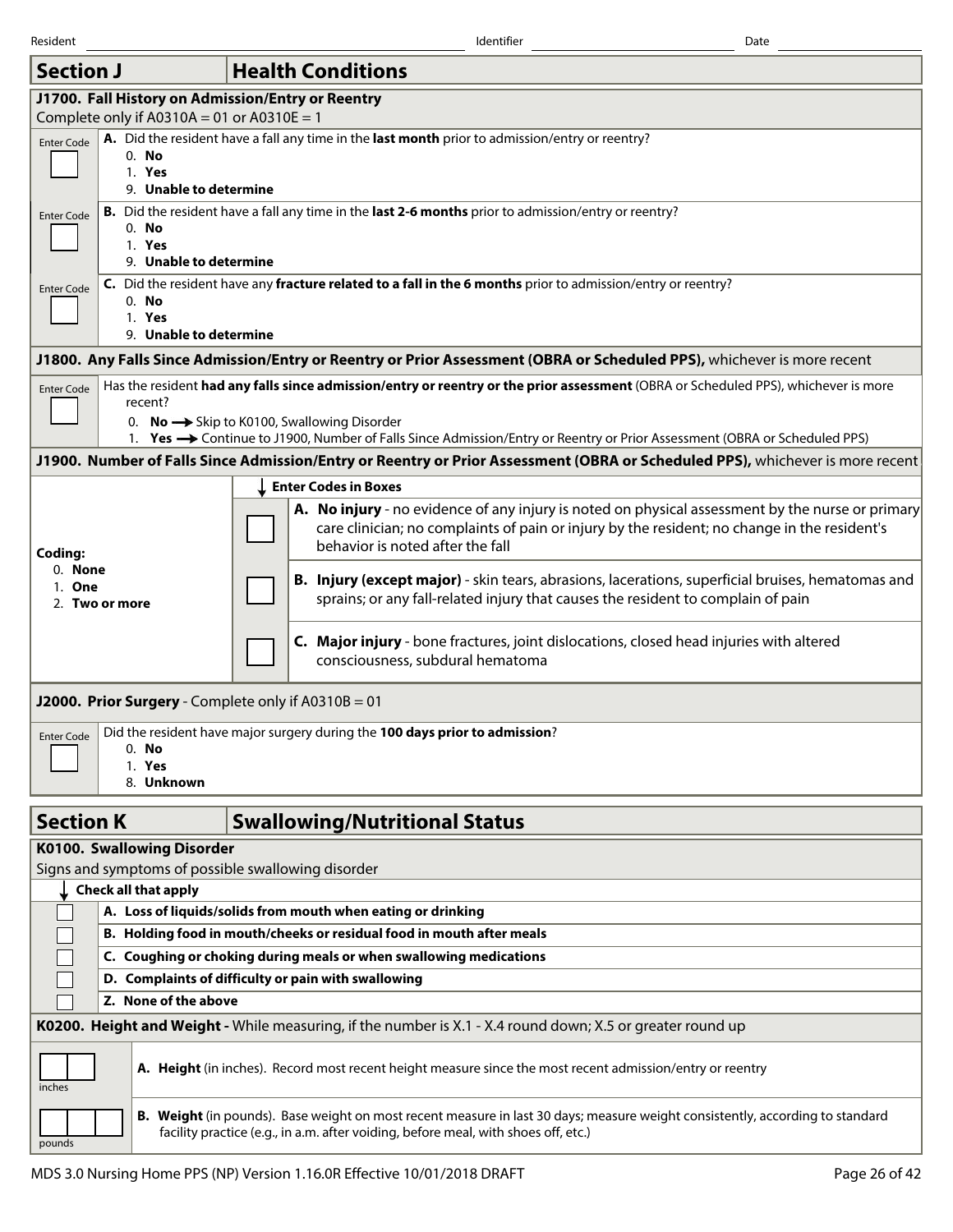| Identifier<br>Resident<br>Date                                                                                                                                                                                                                                                                                                                                                                                |                                                                                                                                                                                                                                                                                              |                                |                           |                                      |  |  |
|---------------------------------------------------------------------------------------------------------------------------------------------------------------------------------------------------------------------------------------------------------------------------------------------------------------------------------------------------------------------------------------------------------------|----------------------------------------------------------------------------------------------------------------------------------------------------------------------------------------------------------------------------------------------------------------------------------------------|--------------------------------|---------------------------|--------------------------------------|--|--|
| <b>Section K</b>                                                                                                                                                                                                                                                                                                                                                                                              | <b>Swallowing/Nutritional Status</b>                                                                                                                                                                                                                                                         |                                |                           |                                      |  |  |
| K0300. Weight Loss                                                                                                                                                                                                                                                                                                                                                                                            |                                                                                                                                                                                                                                                                                              |                                |                           |                                      |  |  |
| <b>Enter Code</b><br>0. No or unknown                                                                                                                                                                                                                                                                                                                                                                         | Loss of 5% or more in the last month or loss of 10% or more in last 6 months<br>1. Yes, on physician-prescribed weight-loss regimen<br>2. Yes, not on physician-prescribed weight-loss regimen                                                                                               |                                |                           |                                      |  |  |
| K0310. Weight Gain                                                                                                                                                                                                                                                                                                                                                                                            |                                                                                                                                                                                                                                                                                              |                                |                           |                                      |  |  |
| <b>Enter Code</b>                                                                                                                                                                                                                                                                                                                                                                                             | Gain of 5% or more in the last month or gain of 10% or more in last 6 months<br>0. No or unknown<br>1. Yes, on physician-prescribed weight-gain regimen<br>2. Yes, not on physician-prescribed weight-gain regimen                                                                           |                                |                           |                                      |  |  |
| <b>K0510. Nutritional Approaches</b>                                                                                                                                                                                                                                                                                                                                                                          |                                                                                                                                                                                                                                                                                              |                                |                           |                                      |  |  |
| 1. While NOT a Resident                                                                                                                                                                                                                                                                                                                                                                                       | Check all of the following nutritional approaches that were performed during the last 7 days                                                                                                                                                                                                 |                                |                           |                                      |  |  |
| ago, leave column 1 blank<br>2. While a Resident                                                                                                                                                                                                                                                                                                                                                              | Performed while NOT a resident of this facility and within the last 7 days. Only check column 1 if<br>2.<br>1.<br>resident entered (admission or reentry) IN THE LAST 7 DAYS. If resident last entered 7 or more days<br><b>While NOT a</b><br>While a<br><b>Resident</b><br><b>Resident</b> |                                |                           |                                      |  |  |
|                                                                                                                                                                                                                                                                                                                                                                                                               | Performed while a resident of this facility and within the last 7 days                                                                                                                                                                                                                       |                                |                           | Check all that apply                 |  |  |
| A. Parenteral/IV feeding                                                                                                                                                                                                                                                                                                                                                                                      |                                                                                                                                                                                                                                                                                              |                                |                           |                                      |  |  |
| B. Feeding tube - nasogastric or abdominal (PEG)                                                                                                                                                                                                                                                                                                                                                              |                                                                                                                                                                                                                                                                                              |                                |                           |                                      |  |  |
| thickened liquids)                                                                                                                                                                                                                                                                                                                                                                                            | C. Mechanically altered diet - require change in texture of food or liquids (e.g., pureed food,                                                                                                                                                                                              |                                |                           |                                      |  |  |
| D. Therapeutic diet (e.g., low salt, diabetic, low cholesterol)                                                                                                                                                                                                                                                                                                                                               |                                                                                                                                                                                                                                                                                              |                                |                           |                                      |  |  |
| Z. None of the above                                                                                                                                                                                                                                                                                                                                                                                          |                                                                                                                                                                                                                                                                                              |                                |                           |                                      |  |  |
|                                                                                                                                                                                                                                                                                                                                                                                                               | K0710. Percent Intake by Artificial Route - Complete K0710 only if Column 1 and/or Column 2 are checked for K0510A and/or K0510B                                                                                                                                                             |                                |                           |                                      |  |  |
| 1. While NOT a Resident<br>Performed while NOT a resident of this facility and within the last 7 days. Only enter a<br>code in column 1 if resident entered (admission or reentry) IN THE LAST 7 DAYS. If<br>resident last entered 7 or more days ago, leave column 1 blank<br>1.<br>2. While a Resident<br>Performed while a resident of this facility and within the last 7 days<br>3. During Entire 7 Days |                                                                                                                                                                                                                                                                                              | <b>While NOT a</b><br>Resident | 2.<br>While a<br>Resident | 3.<br><b>During Entire</b><br>7 Days |  |  |
| Performed during the entire last 7 days                                                                                                                                                                                                                                                                                                                                                                       |                                                                                                                                                                                                                                                                                              |                                | <b>Enter Codes</b>        |                                      |  |  |
| 1. 25% or less<br>2. 26-50%<br>3. 51% or more                                                                                                                                                                                                                                                                                                                                                                 | A. Proportion of total calories the resident received through parenteral or tube feeding                                                                                                                                                                                                     |                                |                           |                                      |  |  |
| B. Average fluid intake per day by IV or tube feeding<br>1. 500 cc/day or less<br>2. 501 cc/day or more                                                                                                                                                                                                                                                                                                       |                                                                                                                                                                                                                                                                                              |                                |                           |                                      |  |  |

| <b>Section L</b> |                      | <b>Oral/Dental Status</b>                                                                      |  |
|------------------|----------------------|------------------------------------------------------------------------------------------------|--|
|                  | L0200. Dental        |                                                                                                |  |
|                  | Check all that apply |                                                                                                |  |
|                  |                      | A. Broken or loosely fitting full or partial denture (chipped, cracked, uncleanable, or loose) |  |
|                  |                      | F. Mouth or facial pain, discomfort or difficulty with chewing                                 |  |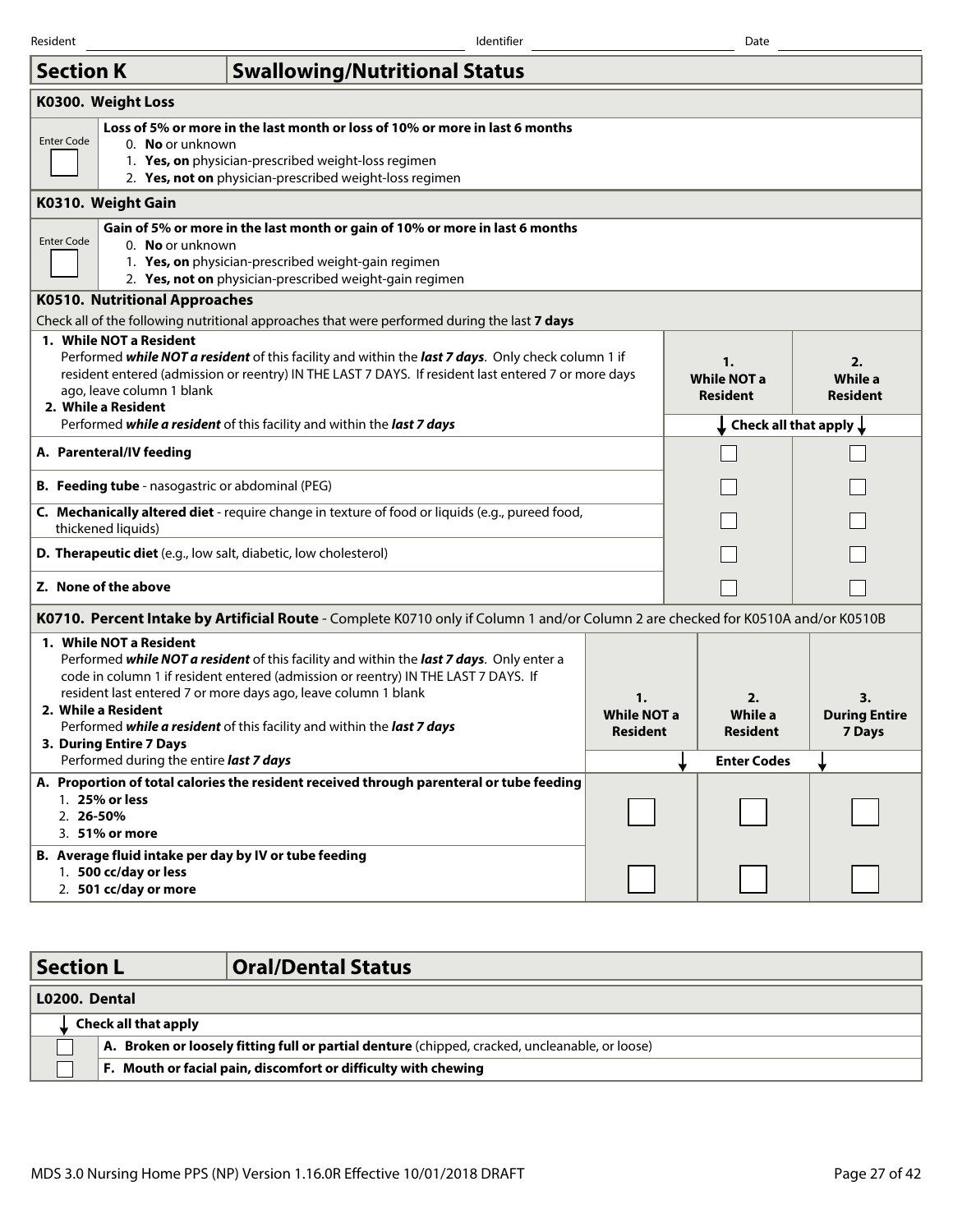| <b>Section M</b>                                                                                    | <b>Skin Conditions</b>                                                                                                                                                                                                                       |  |  |  |
|-----------------------------------------------------------------------------------------------------|----------------------------------------------------------------------------------------------------------------------------------------------------------------------------------------------------------------------------------------------|--|--|--|
| Report based on highest stage of existing ulcers/injuries at their worst;<br>do not "reverse" stage |                                                                                                                                                                                                                                              |  |  |  |
|                                                                                                     | M0100. Determination of Pressure Ulcer/Injury Risk                                                                                                                                                                                           |  |  |  |
| <b>Check all that apply</b>                                                                         |                                                                                                                                                                                                                                              |  |  |  |
|                                                                                                     | A. Resident has a pressure ulcer/injury, a scar over bony prominence, or a non-removable dressing/device                                                                                                                                     |  |  |  |
|                                                                                                     | <b>B. Formal assessment instrument/tool</b> (e.g., Braden, Norton, or other)                                                                                                                                                                 |  |  |  |
| <b>C.</b> Clinical assessment                                                                       |                                                                                                                                                                                                                                              |  |  |  |
| Z. None of the above                                                                                |                                                                                                                                                                                                                                              |  |  |  |
| <b>M0150. Risk of Pressure Ulcers/Injuries</b>                                                      |                                                                                                                                                                                                                                              |  |  |  |
| <b>Enter Code</b><br>$0.$ No<br>1. Yes                                                              | Is this resident at risk of developing pressure ulcers/injuries?                                                                                                                                                                             |  |  |  |
| <b>M0210. Unhealed Pressure Ulcers/Injuries</b>                                                     |                                                                                                                                                                                                                                              |  |  |  |
| <b>Enter Code</b>                                                                                   | Does this resident have one or more unhealed pressure ulcers/injuries?                                                                                                                                                                       |  |  |  |
|                                                                                                     | 0. <b>No</b> $\rightarrow$ Skip to M1030, Number of Venous and Arterial Ulcers<br>1. Yes → Continue to M0300, Current Number of Unhealed Pressure Ulcers/Injuries at Each Stage                                                              |  |  |  |
|                                                                                                     | M0300. Current Number of Unhealed Pressure Ulcers/Injuries at Each Stage                                                                                                                                                                     |  |  |  |
|                                                                                                     | A. Stage 1: Intact skin with non-blanchable redness of a localized area usually over a bony prominence. Darkly pigmented skin may not<br>have a visible blanching; in dark skin tones only it may appear with persistent blue or purple hues |  |  |  |
| <b>Enter Number</b>                                                                                 | 1. Number of Stage 1 pressure injuries                                                                                                                                                                                                       |  |  |  |
|                                                                                                     | B. Stage 2: Partial thickness loss of dermis presenting as a shallow open ulcer with a red or pink wound bed, without slough. May also<br>present as an intact or open/ruptured blister                                                      |  |  |  |
| <b>Enter Number</b>                                                                                 | 1. Number of Stage 2 pressure ulcers - If 0 $\rightarrow$ Skip to M0300C, Stage 3                                                                                                                                                            |  |  |  |
| <b>Enter Number</b>                                                                                 | 2. Number of these Stage 2 pressure ulcers that were present upon admission/entry or reentry - enter how many were noted<br>at the time of admission/entry or reentry                                                                        |  |  |  |
| <b>Enter Number</b>                                                                                 | C. Stage 3: Full thickness tissue loss. Subcutaneous fat may be visible but bone, tendon or muscle is not exposed. Slough may be<br>present but does not obscure the depth of tissue loss. May include undermining and tunneling             |  |  |  |
|                                                                                                     | 1. Number of Stage 3 pressure ulcers - If 0 $\rightarrow$ Skip to M0300D, Stage 4                                                                                                                                                            |  |  |  |
| <b>Enter Number</b>                                                                                 | 2. Number of these Stage 3 pressure ulcers that were present upon admission/entry or reentry - enter how many were<br>noted at the time of admission/entry or reentry                                                                        |  |  |  |
| <b>Enter Number</b>                                                                                 | D. Stage 4: Full thickness tissue loss with exposed bone, tendon or muscle. Slough or eschar may be present on some parts of the<br>wound bed. Often includes undermining and tunneling                                                      |  |  |  |
|                                                                                                     | 1. Number of Stage 4 pressure ulcers - If 0 $\rightarrow$ Skip to M0300E, Unstageable - Non-removable dressing/device                                                                                                                        |  |  |  |
| <b>Enter Number</b>                                                                                 | 2. Number of these Stage 4 pressure ulcers that were present upon admission/entry or reentry - enter how many were<br>noted at the time of admission/entry or reentry                                                                        |  |  |  |
| M0300 continued on next page                                                                        |                                                                                                                                                                                                                                              |  |  |  |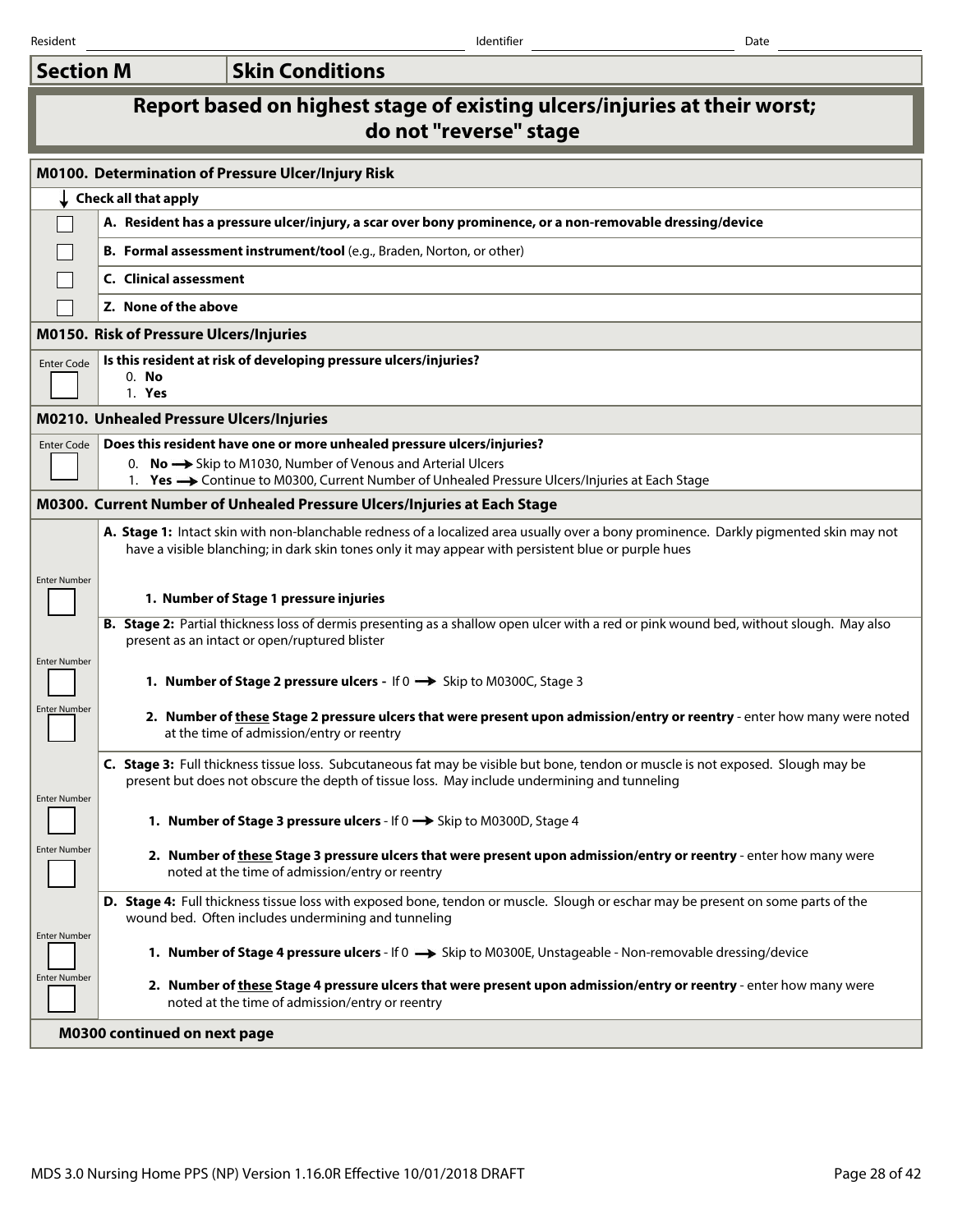| <b>Section M</b>    | <b>Skin Conditions</b>                                                                                                                                                             |
|---------------------|------------------------------------------------------------------------------------------------------------------------------------------------------------------------------------|
|                     | M0300. Current Number of Unhealed Pressure Ulcers/Injuries at Each Stage - Continued                                                                                               |
|                     | E. Unstageable - Non-removable dressing/device: Known but not stageable due to non-removable dressing/device                                                                       |
| <b>Enter Number</b> | 1. Number of unstageable pressure ulcers/injuries due to non-removable dressing/device - If 0 $\rightarrow$ Skip to M0300F,<br>Unstageable - Slough and/or eschar                  |
| <b>Enter Number</b> | 2. Number of these unstageable pressure ulcers/injuries that were present upon admission/entry or reentry - enter how many<br>were noted at the time of admission/entry or reentry |
|                     | F. Unstageable - Slough and/or eschar: Known but not stageable due to coverage of wound bed by slough and/or eschar                                                                |
| <b>Enter Number</b> | 1. Number of unstageable pressure ulcers due to coverage of wound bed by slough and/or eschar - If 0 $\rightarrow$ Skip to M0300G,<br>Unstageable - Deep tissue injury             |
| <b>Enter Number</b> | 2. Number of these unstageable pressure ulcers that were present upon admission/entry or reentry - enter how many were<br>noted at the time of admission/entry or reentry          |
|                     | G. Unstageable - Deep tissue injury:                                                                                                                                               |
| <b>Enter Number</b> | 1. Number of unstageable pressure injuries presenting as deep tissue injury - If $0 \rightarrow$ Skip to M1030,<br>Number of Venous and Arterial Ulcers                            |
| <b>Enter Number</b> | 2. Number of these unstageable pressure injuries that were present upon admission/entry or reentry - enter how many were<br>noted at the time of admission/entry or reentry        |
|                     | M1030. Number of Venous and Arterial Ulcers                                                                                                                                        |
|                     |                                                                                                                                                                                    |
| <b>Enter Number</b> | Enter the total number of venous and arterial ulcers present                                                                                                                       |
|                     | M1040. Other Ulcers, Wounds and Skin Problems                                                                                                                                      |
|                     | <b>Check all that apply</b>                                                                                                                                                        |
|                     | <b>Foot Problems</b>                                                                                                                                                               |
|                     | A. Infection of the foot (e.g., cellulitis, purulent drainage)                                                                                                                     |
|                     | <b>B.</b> Diabetic foot ulcer(s)                                                                                                                                                   |
|                     | C. Other open lesion(s) on the foot                                                                                                                                                |
|                     | <b>Other Problems</b>                                                                                                                                                              |
|                     | D. Open lesion(s) other than ulcers, rashes, cuts (e.g., cancer lesion)                                                                                                            |
|                     | E. Surgical wound(s)                                                                                                                                                               |
|                     | F. Burn(s) (second or third degree)                                                                                                                                                |
|                     | G. Skin tear(s)                                                                                                                                                                    |
|                     | H. Moisture Associated Skin Damage (MASD) (e.g., incontinence-associated dermatitis [IAD], perspiration, drainage)                                                                 |
|                     | <b>None of the Above</b>                                                                                                                                                           |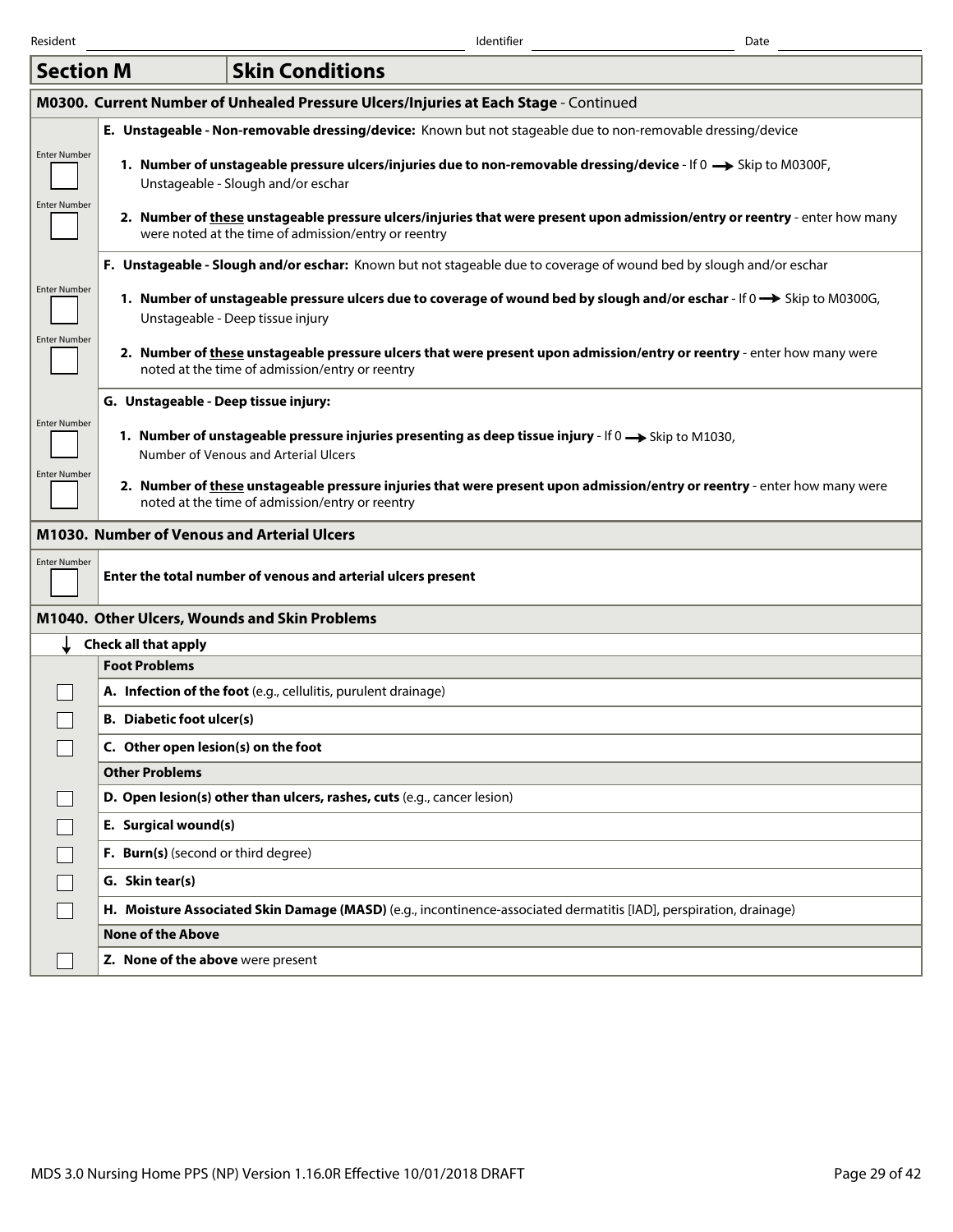| <b>Section M</b> |                                            | <b>Skin Conditions</b>                                                                           |  |  |
|------------------|--------------------------------------------|--------------------------------------------------------------------------------------------------|--|--|
|                  | M1200. Skin and Ulcer/Injury Treatments    |                                                                                                  |  |  |
|                  | <b>Check all that apply</b>                |                                                                                                  |  |  |
|                  | A. Pressure reducing device for chair      |                                                                                                  |  |  |
|                  | <b>B.</b> Pressure reducing device for bed |                                                                                                  |  |  |
|                  | C. Turning/repositioning program           |                                                                                                  |  |  |
|                  |                                            | D. Nutrition or hydration intervention to manage skin problems                                   |  |  |
|                  | E. Pressure ulcer/injury care              |                                                                                                  |  |  |
|                  | F. Surgical wound care                     |                                                                                                  |  |  |
|                  |                                            | G. Application of nonsurgical dressings (with or without topical medications) other than to feet |  |  |
|                  |                                            | H. Applications of ointments/medications other than to feet                                      |  |  |
|                  | ı.                                         | Application of dressings to feet (with or without topical medications)                           |  |  |
|                  | <b>Z.</b> None of the above were provided  |                                                                                                  |  |  |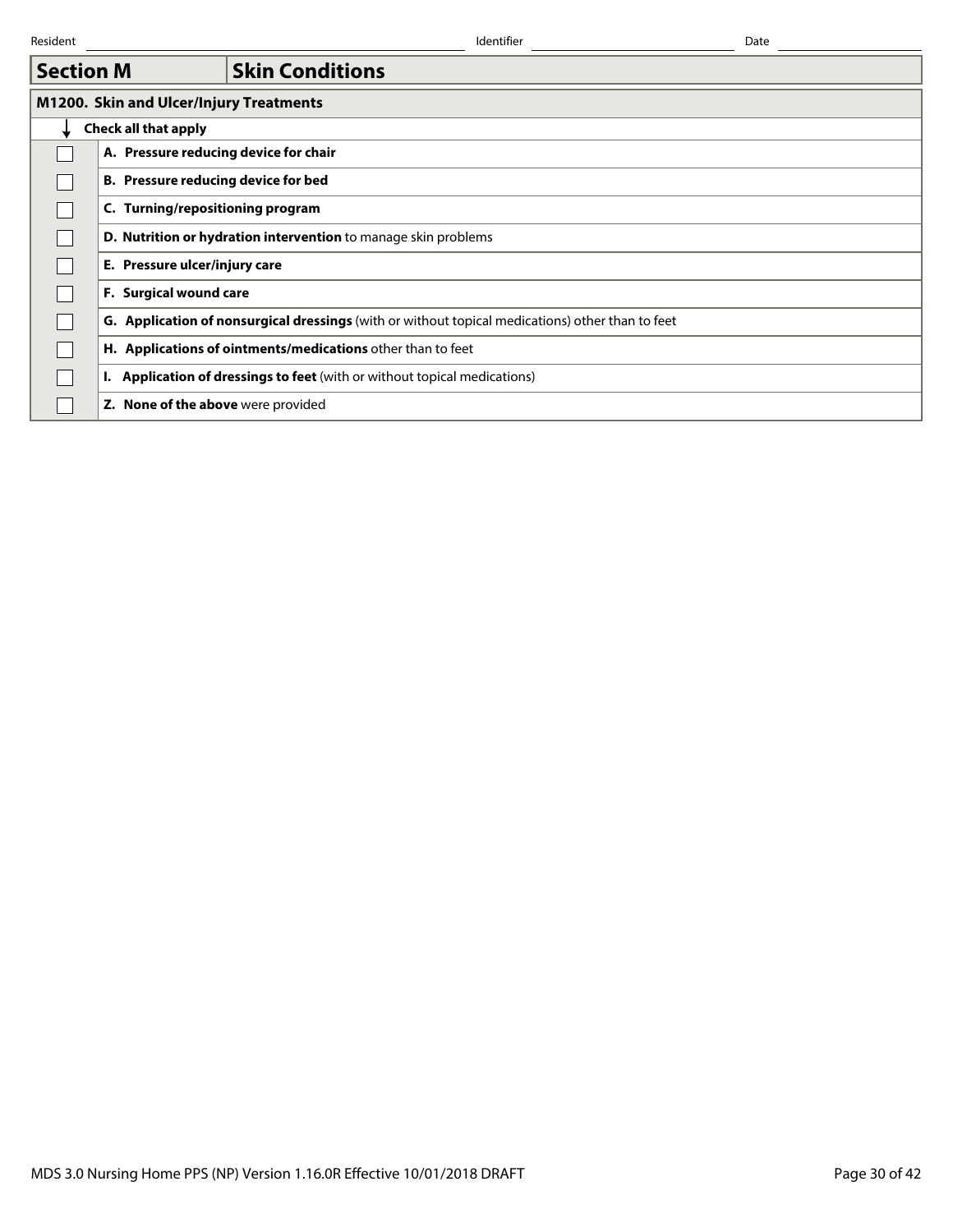| <b>Section N</b><br><b>Medications</b>                       |                                                                                                                                                                                                                                                                                                                                                                                                                                             |  |  |  |
|--------------------------------------------------------------|---------------------------------------------------------------------------------------------------------------------------------------------------------------------------------------------------------------------------------------------------------------------------------------------------------------------------------------------------------------------------------------------------------------------------------------------|--|--|--|
| N0300. Injections                                            |                                                                                                                                                                                                                                                                                                                                                                                                                                             |  |  |  |
| <b>Enter Days</b>                                            | Record the number of days that injections of any type were received during the last 7 days or since admission/entry or reentry if less<br>than 7 days. If $0 \rightarrow$ Skip to N0410, Medications Received                                                                                                                                                                                                                               |  |  |  |
| N0350. Insulin                                               |                                                                                                                                                                                                                                                                                                                                                                                                                                             |  |  |  |
| <b>Enter Days</b>                                            | A. Insulin injections - Record the number of days that insulin injections were received during the last 7 days or since admission/entry<br>or reentry if less than 7 days                                                                                                                                                                                                                                                                   |  |  |  |
| <b>Enter Days</b>                                            | B. Orders for insulin - Record the number of days the physician (or authorized assistant or practitioner) changed the resident's<br>insulin orders during the last 7 days or since admission/entry or reentry if less than 7 days                                                                                                                                                                                                           |  |  |  |
|                                                              | <b>N0410. Medications Received</b>                                                                                                                                                                                                                                                                                                                                                                                                          |  |  |  |
|                                                              | Indicate the number of DAYS the resident received the following medications by pharmacological classification, not how it is used, during the<br>last 7 days or since admission/entry or reentry if less than 7 days. Enter "0" if medication was not received by the resident during the last 7 days                                                                                                                                       |  |  |  |
| <b>Enter Days</b>                                            | A. Antipsychotic                                                                                                                                                                                                                                                                                                                                                                                                                            |  |  |  |
| <b>Enter Days</b>                                            | <b>B.</b> Antianxiety                                                                                                                                                                                                                                                                                                                                                                                                                       |  |  |  |
| <b>Enter Days</b>                                            | C. Antidepressant                                                                                                                                                                                                                                                                                                                                                                                                                           |  |  |  |
| <b>Enter Days</b>                                            | D. Hypnotic                                                                                                                                                                                                                                                                                                                                                                                                                                 |  |  |  |
| <b>Enter Days</b>                                            | E. Anticoagulant (e.g., warfarin, heparin, or low-molecular weight heparin)                                                                                                                                                                                                                                                                                                                                                                 |  |  |  |
| <b>Enter Days</b>                                            | <b>F. Antibiotic</b>                                                                                                                                                                                                                                                                                                                                                                                                                        |  |  |  |
| <b>Enter Days</b>                                            | G. Diuretic                                                                                                                                                                                                                                                                                                                                                                                                                                 |  |  |  |
| <b>Enter Days</b>                                            | H. Opioid                                                                                                                                                                                                                                                                                                                                                                                                                                   |  |  |  |
|                                                              | N2001. Drug Regimen Review - Complete only if $A0310B = 01$                                                                                                                                                                                                                                                                                                                                                                                 |  |  |  |
| <b>Enter Code</b>                                            | Did a complete drug regimen review identify potential clinically significant medication issues?<br>0. No - No issues found during review $\rightarrow$ Skip to 00100, Special Treatments, Procedures, and Programs<br>1. Yes - Issues found during review $\rightarrow$ Continue to N2003, Medication Follow-up<br>9. NA - Resident is not taking any medications $\rightarrow$ Skip to O0100, Special Treatments, Procedures, and Programs |  |  |  |
|                                                              | N2003. Medication Follow-up                                                                                                                                                                                                                                                                                                                                                                                                                 |  |  |  |
| <b>Enter Code</b>                                            | Did the facility contact a physician (or physician-designee) by midnight of the next calendar day and complete prescribed/<br>recommended actions in response to the identified potential clinically significant medication issues?<br>0. No<br>1. Yes                                                                                                                                                                                      |  |  |  |
| N2005. Medication Intervention - Complete only if A0310H = 1 |                                                                                                                                                                                                                                                                                                                                                                                                                                             |  |  |  |
| <b>Enter Code</b>                                            | Did the facility contact and complete physician (or physician-designee) prescribed/recommended actions by midnight of the next<br>calendar day each time potential clinically significant medication issues were identified since the admission?<br>0. No<br>1. Yes<br>9. NA - There were no potential clinically significant medication issues identified since admission or resident is not taking any                                    |  |  |  |
|                                                              | medications                                                                                                                                                                                                                                                                                                                                                                                                                                 |  |  |  |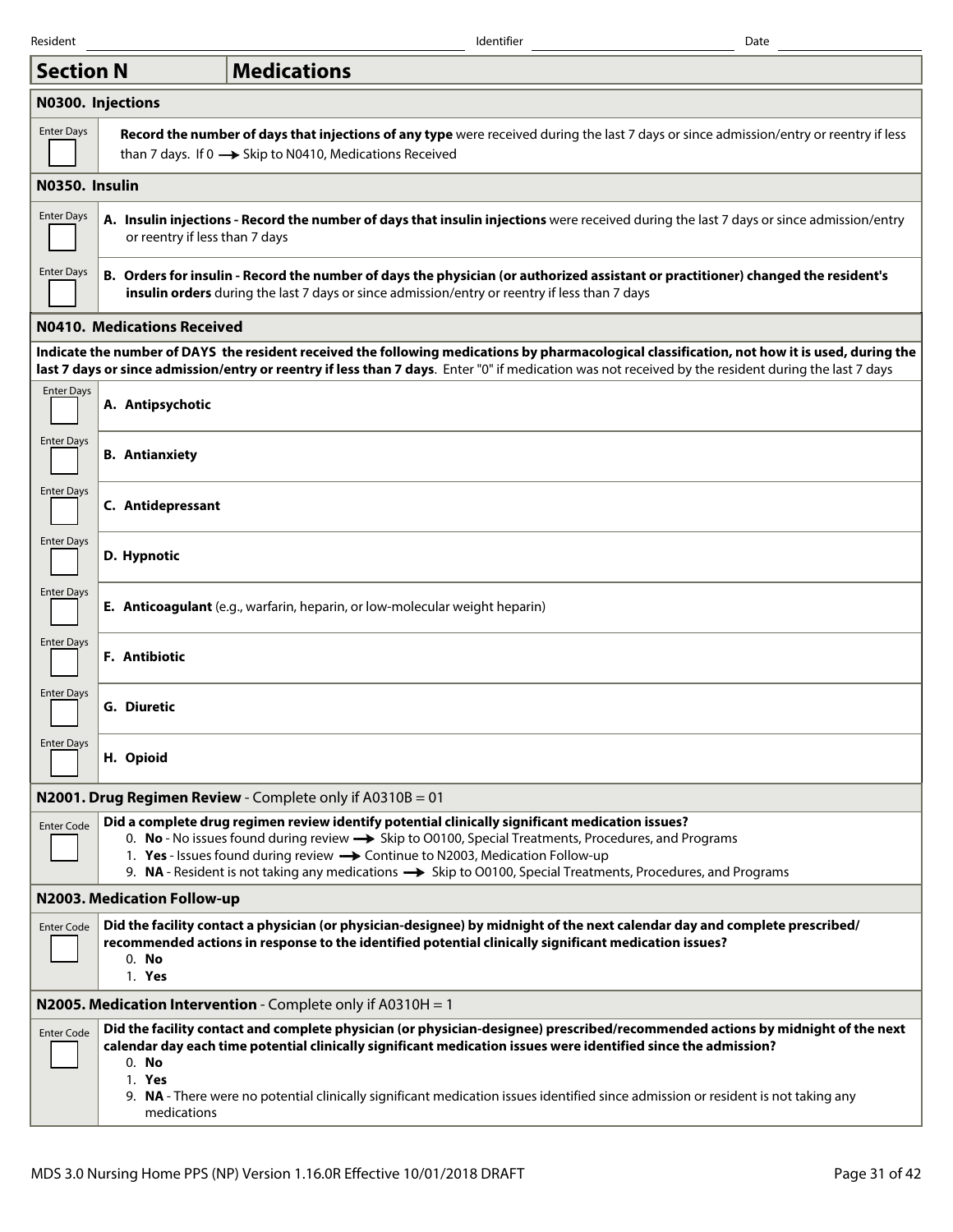| <b>Section O</b>         |                                                                             | <b>Special Treatments, Procedures, and Programs</b>                                                                                                                                                          |                                                |                                  |
|--------------------------|-----------------------------------------------------------------------------|--------------------------------------------------------------------------------------------------------------------------------------------------------------------------------------------------------------|------------------------------------------------|----------------------------------|
|                          |                                                                             | <b>O0100. Special Treatments, Procedures, and Programs</b>                                                                                                                                                   |                                                |                                  |
|                          |                                                                             | Check all of the following treatments, procedures, and programs that were performed during the last 14 days                                                                                                  |                                                |                                  |
|                          | 1. While NOT a Resident<br>ago, leave column 1 blank<br>2. While a Resident | Performed while NOT a resident of this facility and within the last 14 days. Only check column 1 if<br>resident entered (admission or reentry) IN THE LAST 14 DAYS. If resident last entered 14 or more days | 1.<br>While NOT a<br><b>Resident</b>           | 2.<br>While a<br><b>Resident</b> |
|                          |                                                                             | Performed while a resident of this facility and within the last 14 days                                                                                                                                      | $\downarrow$ Check all that apply $\downarrow$ |                                  |
| <b>Cancer Treatments</b> |                                                                             |                                                                                                                                                                                                              |                                                |                                  |
| A. Chemotherapy          |                                                                             |                                                                                                                                                                                                              |                                                |                                  |
| <b>B.</b> Radiation      |                                                                             |                                                                                                                                                                                                              |                                                |                                  |
|                          | <b>Respiratory Treatments</b>                                               |                                                                                                                                                                                                              |                                                |                                  |
| C. Oxygen therapy        |                                                                             |                                                                                                                                                                                                              |                                                |                                  |
| <b>D. Suctioning</b>     |                                                                             |                                                                                                                                                                                                              |                                                |                                  |
|                          | E. Tracheostomy care                                                        |                                                                                                                                                                                                              |                                                |                                  |
|                          |                                                                             | F. Invasive Mechanical Ventilator (ventilator or respirator)                                                                                                                                                 |                                                |                                  |
| <b>Other</b>             |                                                                             |                                                                                                                                                                                                              |                                                |                                  |
| <b>H. IV medications</b> |                                                                             |                                                                                                                                                                                                              |                                                |                                  |
| <b>I.</b> Transfusions   |                                                                             |                                                                                                                                                                                                              |                                                |                                  |
|                          |                                                                             |                                                                                                                                                                                                              |                                                |                                  |
| J. Dialysis              |                                                                             |                                                                                                                                                                                                              |                                                |                                  |
| K. Hospice care          |                                                                             |                                                                                                                                                                                                              |                                                |                                  |
| precautions)             |                                                                             | M. Isolation or quarantine for active infectious disease (does not include standard body/fluid                                                                                                               |                                                |                                  |
|                          |                                                                             | <b>O0250. Influenza Vaccine</b> - Refer to current version of RAI manual for current influenza vaccination season and reporting period                                                                       |                                                |                                  |
| <b>Enter Code</b>        |                                                                             | A. Did the resident receive the influenza vaccine in this facility for this year's influenza vaccination season?                                                                                             |                                                |                                  |
|                          |                                                                             | 0. No $\rightarrow$ Skip to O0250C, If influenza vaccine not received, state reason<br>1. Yes $\rightarrow$ Continue to O0250B, Date influenza vaccine received                                              |                                                |                                  |
|                          |                                                                             | B. Date influenza vaccine received $\rightarrow$ Complete date and skip to O0300A, Is the resident's Pneumococcal vaccination up to date?                                                                    |                                                |                                  |
|                          |                                                                             |                                                                                                                                                                                                              |                                                |                                  |
|                          | Month                                                                       | Year<br>Day                                                                                                                                                                                                  |                                                |                                  |
| <b>Enter Code</b>        |                                                                             | C. If influenza vaccine not received, state reason:<br>1. Resident not in this facility during this year's influenza vaccination season                                                                      |                                                |                                  |
|                          |                                                                             | 2. Received outside of this facility                                                                                                                                                                         |                                                |                                  |
|                          | 4. Offered and declined                                                     | 3. Not eligible - medical contraindication                                                                                                                                                                   |                                                |                                  |
|                          | 5. Not offered                                                              |                                                                                                                                                                                                              |                                                |                                  |
|                          |                                                                             | 6. Inability to obtain influenza vaccine due to a declared shortage                                                                                                                                          |                                                |                                  |
|                          | 9. None of the above                                                        |                                                                                                                                                                                                              |                                                |                                  |
|                          | <b>O0300. Pneumococcal Vaccine</b>                                          |                                                                                                                                                                                                              |                                                |                                  |
| <b>Enter Code</b>        |                                                                             | A. Is the resident's Pneumococcal vaccination up to date?                                                                                                                                                    |                                                |                                  |
|                          |                                                                             | 0. No $\rightarrow$ Continue to O0300B, If Pneumococcal vaccine not received, state reason<br>1. Yes -> Skip to 00400, Therapies                                                                             |                                                |                                  |
| <b>Enter Code</b>        |                                                                             | B. If Pneumococcal vaccine not received, state reason:                                                                                                                                                       |                                                |                                  |
|                          | 2. Offered and declined                                                     | 1. Not eligible - medical contraindication                                                                                                                                                                   |                                                |                                  |
|                          | 3. Not offered                                                              |                                                                                                                                                                                                              |                                                |                                  |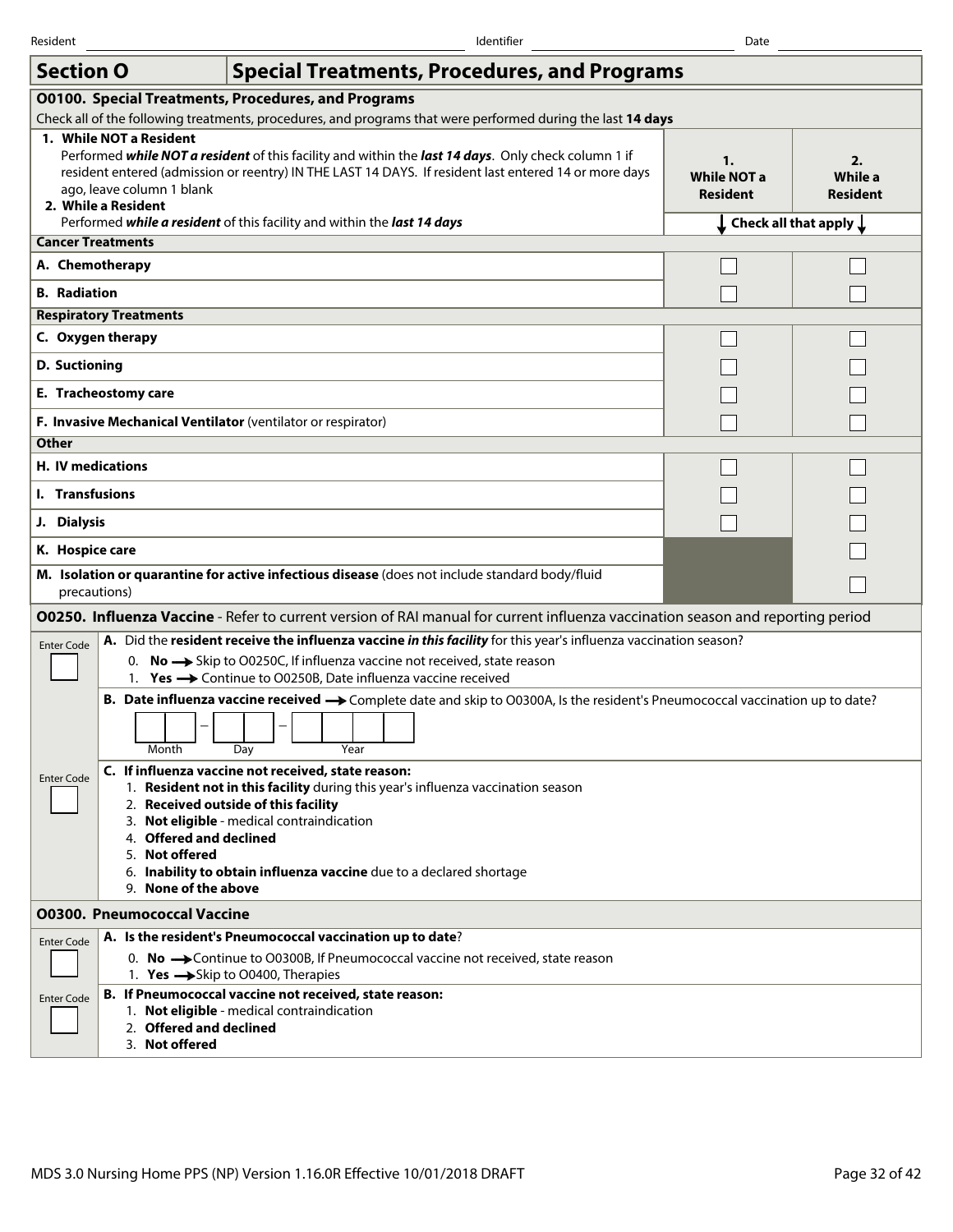| <b>Section O</b><br><b>Special Treatments, Procedures, and Programs</b> |                                                                                                                                                                                                                                                                          |  |  |  |  |  |  |  |  |  |  |  |
|-------------------------------------------------------------------------|--------------------------------------------------------------------------------------------------------------------------------------------------------------------------------------------------------------------------------------------------------------------------|--|--|--|--|--|--|--|--|--|--|--|
| <b>O0400. Therapies</b>                                                 |                                                                                                                                                                                                                                                                          |  |  |  |  |  |  |  |  |  |  |  |
|                                                                         | A. Speech-Language Pathology and Audiology Services                                                                                                                                                                                                                      |  |  |  |  |  |  |  |  |  |  |  |
| <b>Enter Number of Minutes</b>                                          | 1. Individual minutes - record the total number of minutes this therapy was administered to the resident individually<br>in the last 7 days                                                                                                                              |  |  |  |  |  |  |  |  |  |  |  |
| <b>Enter Number of Minutes</b>                                          | 2. Concurrent minutes - record the total number of minutes this therapy was administered to the resident<br>concurrently with one other resident in the last 7 days                                                                                                      |  |  |  |  |  |  |  |  |  |  |  |
| <b>Enter Number of Minutes</b>                                          | 3. Group minutes - record the total number of minutes this therapy was administered to the resident as part of a group<br>of residents in the last 7 days                                                                                                                |  |  |  |  |  |  |  |  |  |  |  |
|                                                                         | If the sum of individual, concurrent, and group minutes is zero, $\rightarrow$ skip to 00400A5, Therapy start date                                                                                                                                                       |  |  |  |  |  |  |  |  |  |  |  |
| <b>Enter Number of Minutes</b>                                          | 3A. Co-treatment minutes - record the total number of minutes this therapy was administered to the resident in<br>co-treatment sessions in the last 7 days                                                                                                               |  |  |  |  |  |  |  |  |  |  |  |
| <b>Enter Number of Days</b>                                             | 4. Days - record the number of days this therapy was administered for at least 15 minutes a day in the last 7 days                                                                                                                                                       |  |  |  |  |  |  |  |  |  |  |  |
|                                                                         | 6. Therapy end date - record the date the most recent<br>5. Therapy start date - record the date the most recent<br>therapy regimen (since the most recent entry) ended<br>therapy regimen (since the most recent entry) started<br>- enter dashes if therapy is ongoing |  |  |  |  |  |  |  |  |  |  |  |
|                                                                         | Month<br>Year<br>Year<br>Day<br>Month<br>Day                                                                                                                                                                                                                             |  |  |  |  |  |  |  |  |  |  |  |
|                                                                         | <b>B. Occupational Therapy</b>                                                                                                                                                                                                                                           |  |  |  |  |  |  |  |  |  |  |  |
| <b>Enter Number of Minutes</b>                                          | 1. Individual minutes - record the total number of minutes this therapy was administered to the resident individually<br>in the last 7 days                                                                                                                              |  |  |  |  |  |  |  |  |  |  |  |
| <b>Enter Number of Minutes</b>                                          | 2. Concurrent minutes - record the total number of minutes this therapy was administered to the resident<br>concurrently with one other resident in the last 7 days                                                                                                      |  |  |  |  |  |  |  |  |  |  |  |
| <b>Enter Number of Minutes</b>                                          | 3. Group minutes - record the total number of minutes this therapy was administered to the resident as part of a group<br>of residents in the last 7 days                                                                                                                |  |  |  |  |  |  |  |  |  |  |  |
|                                                                         | If the sum of individual, concurrent, and group minutes is zero, $\rightarrow$ skip to 00400B5, Therapy start date                                                                                                                                                       |  |  |  |  |  |  |  |  |  |  |  |
| <b>Enter Number of Minutes</b>                                          | 3A. Co-treatment minutes - record the total number of minutes this therapy was administered to the resident in<br>co-treatment sessions in the last 7 days                                                                                                               |  |  |  |  |  |  |  |  |  |  |  |
| <b>Enter Number of Days</b>                                             | 4. Days - record the number of days this therapy was administered for at least 15 minutes a day in the last 7 days                                                                                                                                                       |  |  |  |  |  |  |  |  |  |  |  |
|                                                                         | 6. Therapy end date - record the date the most recent<br>5. Therapy start date - record the date the most recent<br>therapy regimen (since the most recent entry) ended<br>therapy regimen (since the most recent entry) started<br>- enter dashes if therapy is ongoing |  |  |  |  |  |  |  |  |  |  |  |
|                                                                         | Year<br>Month<br>Year<br>Month<br>Day<br>Day                                                                                                                                                                                                                             |  |  |  |  |  |  |  |  |  |  |  |
|                                                                         | 00400 continued on next page                                                                                                                                                                                                                                             |  |  |  |  |  |  |  |  |  |  |  |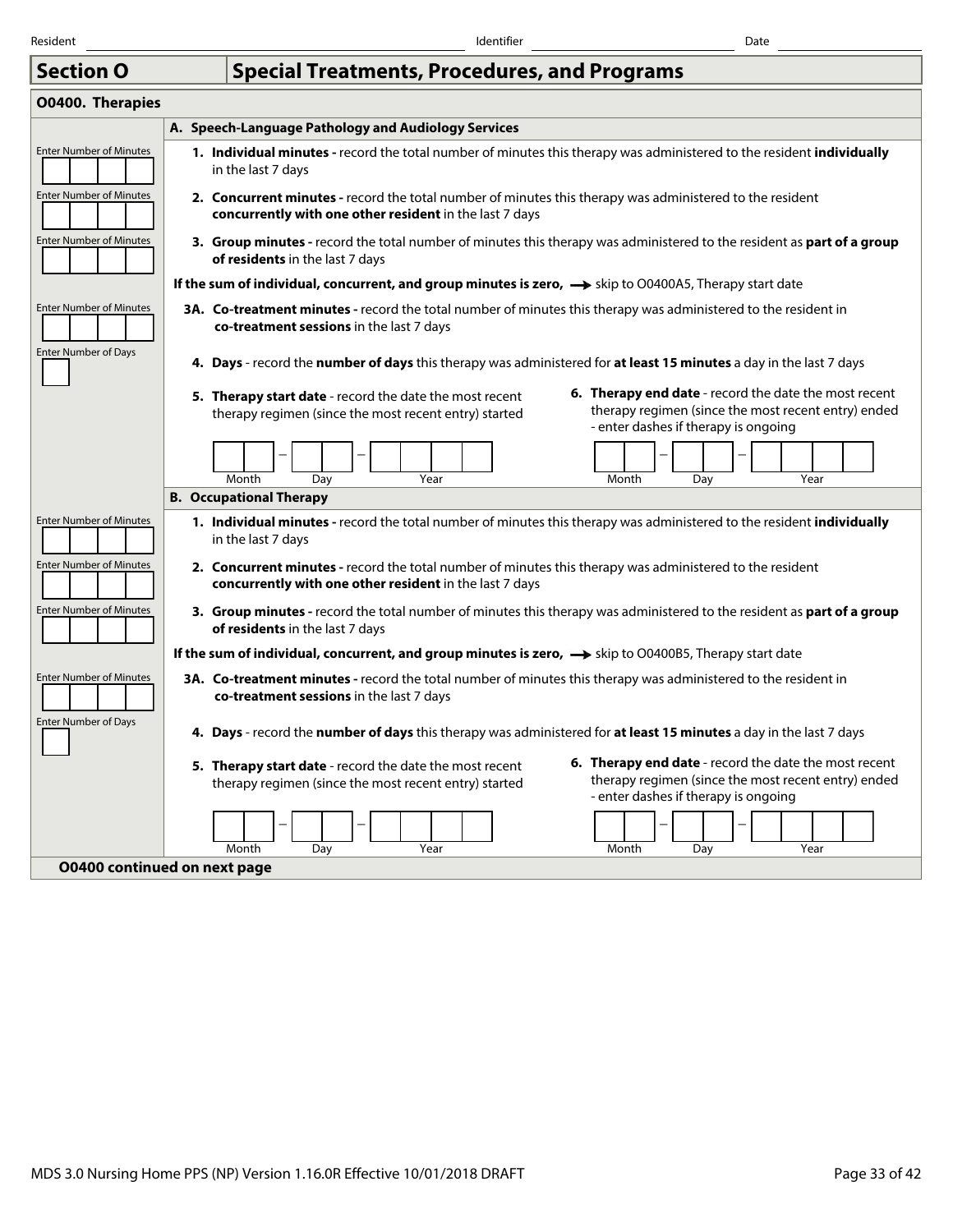| <b>Section O</b>                    | <b>Special Treatments, Procedures, and Programs</b>                                                                                                                                                                                                                                                                     |  |  |  |  |  |  |  |  |  |  |
|-------------------------------------|-------------------------------------------------------------------------------------------------------------------------------------------------------------------------------------------------------------------------------------------------------------------------------------------------------------------------|--|--|--|--|--|--|--|--|--|--|
| <b>O0400. Therapies - Continued</b> |                                                                                                                                                                                                                                                                                                                         |  |  |  |  |  |  |  |  |  |  |
|                                     | <b>C.</b> Physical Therapy                                                                                                                                                                                                                                                                                              |  |  |  |  |  |  |  |  |  |  |
| <b>Enter Number of Minutes</b>      | 1. Individual minutes - record the total number of minutes this therapy was administered to the resident individually<br>in the last 7 days                                                                                                                                                                             |  |  |  |  |  |  |  |  |  |  |
| <b>Enter Number of Minutes</b>      | 2. Concurrent minutes - record the total number of minutes this therapy was administered to the resident<br>concurrently with one other resident in the last 7 days                                                                                                                                                     |  |  |  |  |  |  |  |  |  |  |
| <b>Enter Number of Minutes</b>      | 3. Group minutes - record the total number of minutes this therapy was administered to the resident as part of a group<br>of residents in the last 7 days                                                                                                                                                               |  |  |  |  |  |  |  |  |  |  |
|                                     | If the sum of individual, concurrent, and group minutes is zero, $\rightarrow$ skip to 00400C5, Therapy start date                                                                                                                                                                                                      |  |  |  |  |  |  |  |  |  |  |
| <b>Enter Number of Minutes</b>      | 3A. Co-treatment minutes - record the total number of minutes this therapy was administered to the resident in<br>co-treatment sessions in the last 7 days                                                                                                                                                              |  |  |  |  |  |  |  |  |  |  |
| <b>Enter Number of Days</b>         | 4. Days - record the number of days this therapy was administered for at least 15 minutes a day in the last 7 days                                                                                                                                                                                                      |  |  |  |  |  |  |  |  |  |  |
|                                     | 6. Therapy end date - record the date the most recent<br>5. Therapy start date - record the date the most recent<br>therapy regimen (since the most recent entry) ended<br>therapy regimen (since the most recent entry) started<br>- enter dashes if therapy is ongoing                                                |  |  |  |  |  |  |  |  |  |  |
|                                     | Month<br>Dav<br>Year<br>Month<br>Year<br>Day                                                                                                                                                                                                                                                                            |  |  |  |  |  |  |  |  |  |  |
|                                     | D. Respiratory Therapy                                                                                                                                                                                                                                                                                                  |  |  |  |  |  |  |  |  |  |  |
| <b>Enter Number of Days</b>         | 2. Days - record the number of days this therapy was administered for at least 15 minutes a day in the last 7 days                                                                                                                                                                                                      |  |  |  |  |  |  |  |  |  |  |
|                                     | E. Psychological Therapy (by any licensed mental health professional)                                                                                                                                                                                                                                                   |  |  |  |  |  |  |  |  |  |  |
| <b>Enter Number of Days</b>         | 2. Days - record the number of days this therapy was administered for at least 15 minutes a day in the last 7 days                                                                                                                                                                                                      |  |  |  |  |  |  |  |  |  |  |
|                                     | <b>00420. Distinct Calendar Days of Therapy</b>                                                                                                                                                                                                                                                                         |  |  |  |  |  |  |  |  |  |  |
| <b>Enter Number of Days</b>         | Record the number of calendar days that the resident received Speech-Language Pathology and Audiology Services,<br>Occupational Therapy, or Physical Therapy for at least 15 minutes in the past 7 days.                                                                                                                |  |  |  |  |  |  |  |  |  |  |
|                                     | <b>O0450. Resumption of Therapy</b> - Complete only if A0310C = 2 or 3 and A0310F = 99                                                                                                                                                                                                                                  |  |  |  |  |  |  |  |  |  |  |
| <b>Enter Code</b>                   | A. Has a previous rehabilitation therapy regimen (speech, occupational, and/or physical therapy) ended, as reported on this End of<br>Therapy OMRA, and has this regimen now resumed at exactly the same level for each discipline?<br>0. <b>No</b> $\rightarrow$ Skip to 00500, Restorative Nursing Programs<br>1. Yes |  |  |  |  |  |  |  |  |  |  |
|                                     | B. Date on which therapy regimen resumed:                                                                                                                                                                                                                                                                               |  |  |  |  |  |  |  |  |  |  |
| Month                               | Day<br>Year                                                                                                                                                                                                                                                                                                             |  |  |  |  |  |  |  |  |  |  |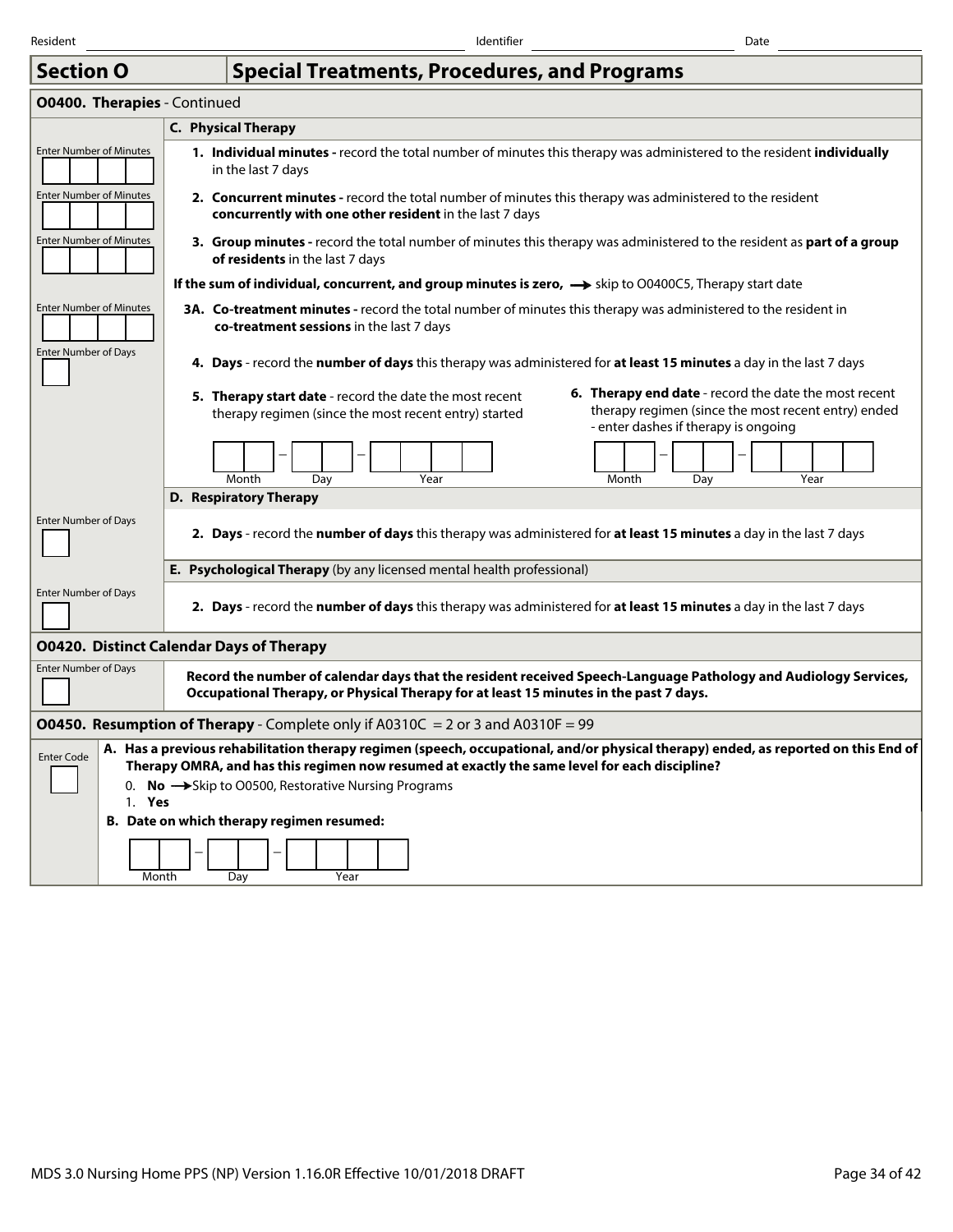| <b>Section O</b>                                                                                                                                                                                  |                                            | <b>Special Treatments, Procedures, and Programs</b>                                                                               |  |  |  |  |  |  |  |  |
|---------------------------------------------------------------------------------------------------------------------------------------------------------------------------------------------------|--------------------------------------------|-----------------------------------------------------------------------------------------------------------------------------------|--|--|--|--|--|--|--|--|
|                                                                                                                                                                                                   | <b>O0500. Restorative Nursing Programs</b> |                                                                                                                                   |  |  |  |  |  |  |  |  |
| Record the number of days each of the following restorative programs was performed (for at least 15 minutes a day) in the last 7 calendar days<br>(enter 0 if none or less than 15 minutes daily) |                                            |                                                                                                                                   |  |  |  |  |  |  |  |  |
| <b>Number</b><br>of Days                                                                                                                                                                          | <b>Technique</b>                           |                                                                                                                                   |  |  |  |  |  |  |  |  |
|                                                                                                                                                                                                   | A. Range of motion (passive)               |                                                                                                                                   |  |  |  |  |  |  |  |  |
|                                                                                                                                                                                                   | <b>B.</b> Range of motion (active)         |                                                                                                                                   |  |  |  |  |  |  |  |  |
|                                                                                                                                                                                                   | C. Splint or brace assistance              |                                                                                                                                   |  |  |  |  |  |  |  |  |
| <b>Number</b><br>of Days                                                                                                                                                                          | <b>Training and Skill Practice In:</b>     |                                                                                                                                   |  |  |  |  |  |  |  |  |
|                                                                                                                                                                                                   | D. Bed mobility                            |                                                                                                                                   |  |  |  |  |  |  |  |  |
|                                                                                                                                                                                                   | E. Transfer                                |                                                                                                                                   |  |  |  |  |  |  |  |  |
|                                                                                                                                                                                                   | F. Walking                                 |                                                                                                                                   |  |  |  |  |  |  |  |  |
|                                                                                                                                                                                                   | G. Dressing and/or grooming                |                                                                                                                                   |  |  |  |  |  |  |  |  |
|                                                                                                                                                                                                   | H. Eating and/or swallowing                |                                                                                                                                   |  |  |  |  |  |  |  |  |
|                                                                                                                                                                                                   | I. Amputation/prostheses care              |                                                                                                                                   |  |  |  |  |  |  |  |  |
|                                                                                                                                                                                                   | J. Communication                           |                                                                                                                                   |  |  |  |  |  |  |  |  |
|                                                                                                                                                                                                   | <b>O0600. Physician Examinations</b>       |                                                                                                                                   |  |  |  |  |  |  |  |  |
| <b>Enter Days</b>                                                                                                                                                                                 |                                            | Over the last 14 days, on how many days did the physician (or authorized assistant or practitioner) examine the resident?         |  |  |  |  |  |  |  |  |
|                                                                                                                                                                                                   | <b>00700. Physician Orders</b>             |                                                                                                                                   |  |  |  |  |  |  |  |  |
| <b>Enter Days</b>                                                                                                                                                                                 |                                            | Over the last 14 days, on how many days did the physician (or authorized assistant or practitioner) change the resident's orders? |  |  |  |  |  |  |  |  |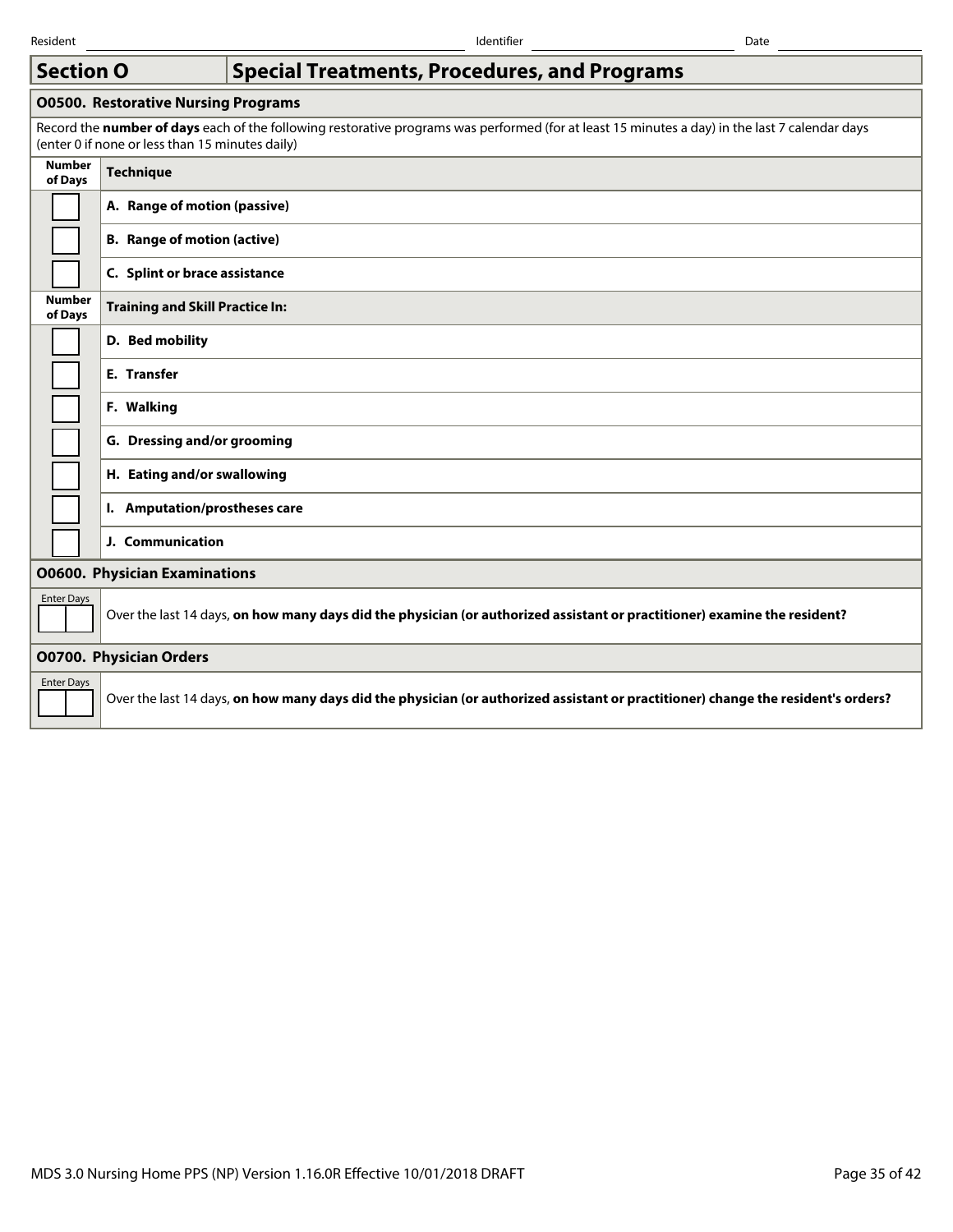| <b>Section P</b>                                                                                                                                                                                                                                             | <b>Restraints and Alarms</b> |  |                                    |  |  |  |  |  |  |
|--------------------------------------------------------------------------------------------------------------------------------------------------------------------------------------------------------------------------------------------------------------|------------------------------|--|------------------------------------|--|--|--|--|--|--|
| <b>P0100. Physical Restraints</b>                                                                                                                                                                                                                            |                              |  |                                    |  |  |  |  |  |  |
| Physical restraints are any manual method or physical or mechanical device, material or equipment attached or adjacent to the resident's body that<br>the individual cannot remove easily which restricts freedom of movement or normal access to one's body |                              |  |                                    |  |  |  |  |  |  |
|                                                                                                                                                                                                                                                              |                              |  | <b>Enter Codes in Boxes</b>        |  |  |  |  |  |  |
|                                                                                                                                                                                                                                                              |                              |  | <b>Used in Bed</b>                 |  |  |  |  |  |  |
|                                                                                                                                                                                                                                                              |                              |  | A. Bed rail                        |  |  |  |  |  |  |
|                                                                                                                                                                                                                                                              |                              |  | <b>B.</b> Trunk restraint          |  |  |  |  |  |  |
|                                                                                                                                                                                                                                                              |                              |  | C. Limb restraint                  |  |  |  |  |  |  |
| Coding:<br>0. Not used<br>1. Used less than daily                                                                                                                                                                                                            |                              |  | D. Other                           |  |  |  |  |  |  |
| 2. Used daily                                                                                                                                                                                                                                                |                              |  | <b>Used in Chair or Out of Bed</b> |  |  |  |  |  |  |
|                                                                                                                                                                                                                                                              |                              |  | <b>E.</b> Trunk restraint          |  |  |  |  |  |  |
|                                                                                                                                                                                                                                                              |                              |  | F. Limb restraint                  |  |  |  |  |  |  |
|                                                                                                                                                                                                                                                              |                              |  | G. Chair prevents rising           |  |  |  |  |  |  |
|                                                                                                                                                                                                                                                              |                              |  | H. Other                           |  |  |  |  |  |  |

| <b>Section Q</b>  |                                                                                                                                  | <b>Participation in Assessment and Goal Setting</b>                                                                                                                                                                                     |  |  |  |  |  |  |  |  |  |
|-------------------|----------------------------------------------------------------------------------------------------------------------------------|-----------------------------------------------------------------------------------------------------------------------------------------------------------------------------------------------------------------------------------------|--|--|--|--|--|--|--|--|--|
|                   | Q0100. Participation in Assessment                                                                                               |                                                                                                                                                                                                                                         |  |  |  |  |  |  |  |  |  |
| <b>Enter Code</b> | $0.$ No<br>1. Yes                                                                                                                | A. Resident participated in assessment                                                                                                                                                                                                  |  |  |  |  |  |  |  |  |  |
| <b>Enter Code</b> | B. Family or significant other participated in assessment<br>$0.$ No<br>1. Yes<br>9. Resident has no family or significant other |                                                                                                                                                                                                                                         |  |  |  |  |  |  |  |  |  |
| <b>Enter Code</b> | $0.$ No<br>1. Yes                                                                                                                | C. Guardian or legally authorized representative participated in assessment<br>9. Resident has no guardian or legally authorized representative                                                                                         |  |  |  |  |  |  |  |  |  |
|                   | Q0300. Resident's Overall Expectation<br>Complete only if A0310E = 1                                                             |                                                                                                                                                                                                                                         |  |  |  |  |  |  |  |  |  |
| <b>Enter Code</b> | 9. Unknown or uncertain                                                                                                          | A. Select one for resident's overall goal established during assessment process<br>1. Expects to be discharged to the community<br>2. Expects to remain in this facility<br>3. Expects to be discharged to another facility/institution |  |  |  |  |  |  |  |  |  |
| <b>Enter Code</b> | 1. Resident<br>9. Unknown or uncertain                                                                                           | <b>B.</b> Indicate information source for Q0300A<br>2. If not resident, then family or significant other<br>3. If not resident, family, or significant other, then guardian or legally authorized representative                        |  |  |  |  |  |  |  |  |  |
|                   | Q0400. Discharge Plan                                                                                                            |                                                                                                                                                                                                                                         |  |  |  |  |  |  |  |  |  |
| <b>Enter Code</b> | $0.$ No                                                                                                                          | A. Is active discharge planning already occurring for the resident to return to the community?<br>1. Yes $\rightarrow$ Skip to Q0600, Referral                                                                                          |  |  |  |  |  |  |  |  |  |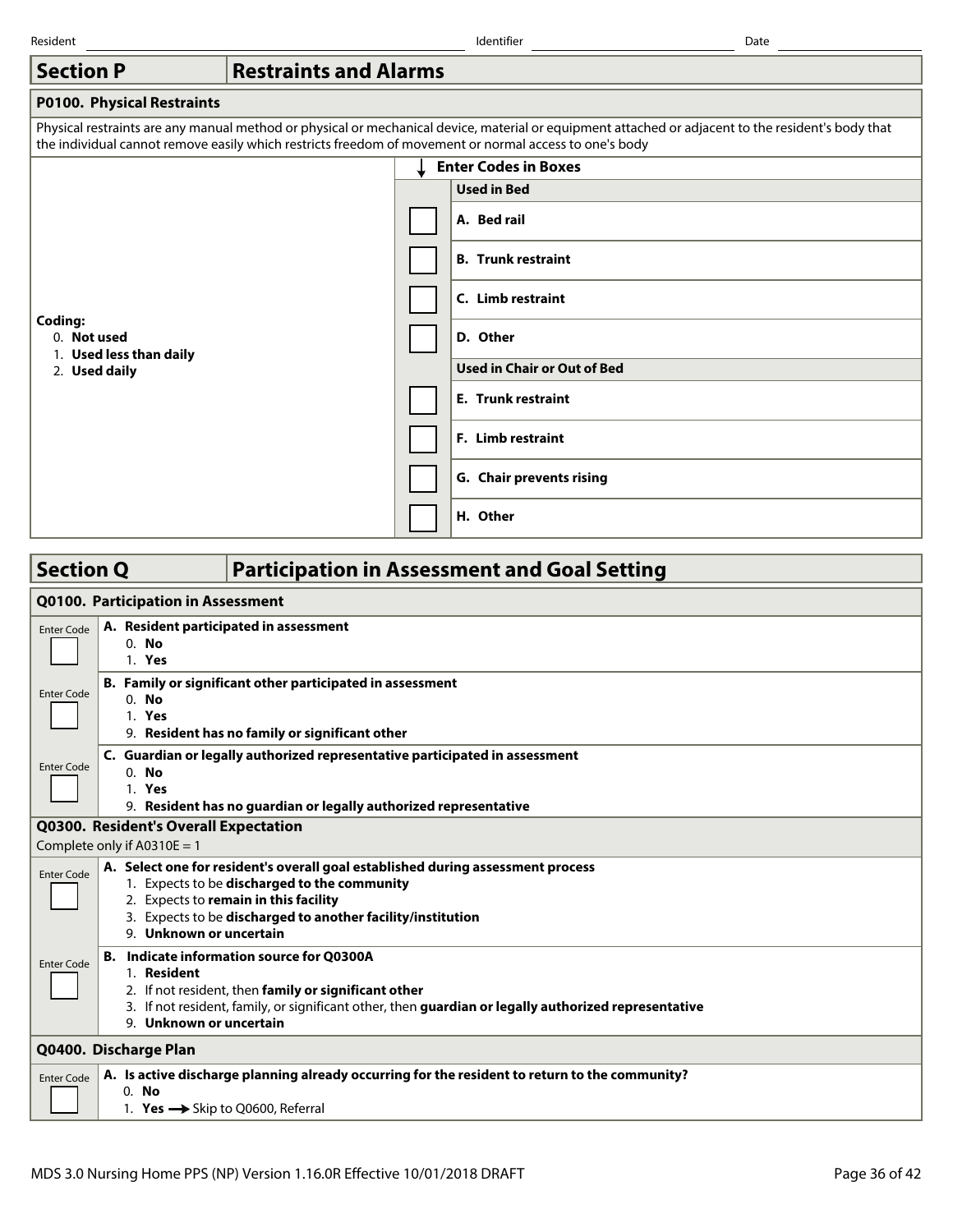| <b>Section Q</b>  |                                                                                                                                                                                  | <b>Participation in Assessment and Goal Setting</b>                                                                                                                                                                                                                                                                                                                              |  |  |  |  |  |  |  |  |  |
|-------------------|----------------------------------------------------------------------------------------------------------------------------------------------------------------------------------|----------------------------------------------------------------------------------------------------------------------------------------------------------------------------------------------------------------------------------------------------------------------------------------------------------------------------------------------------------------------------------|--|--|--|--|--|--|--|--|--|
|                   | Q0490. Resident's Preference to Avoid Being Asked Question Q0500B                                                                                                                |                                                                                                                                                                                                                                                                                                                                                                                  |  |  |  |  |  |  |  |  |  |
|                   | Complete only if A0310A = 02, 06, or 99                                                                                                                                          |                                                                                                                                                                                                                                                                                                                                                                                  |  |  |  |  |  |  |  |  |  |
| <b>Enter Code</b> | Does the resident's clinical record document a request that this question be asked only on comprehensive assessments?<br>$0.$ No<br>1. Yes $\rightarrow$ Skip to Q0600, Referral |                                                                                                                                                                                                                                                                                                                                                                                  |  |  |  |  |  |  |  |  |  |
|                   | Q0500. Return to Community                                                                                                                                                       |                                                                                                                                                                                                                                                                                                                                                                                  |  |  |  |  |  |  |  |  |  |
| <b>Enter Code</b> | $0.$ No<br>1. Yes<br>9. Unknown or uncertain                                                                                                                                     | B. Ask the resident (or family or significant other or guardian or legally authorized representative if resident is unable to understand or<br>respond): "Do you want to talk to someone about the possibility of leaving this facility and returning to live and<br>receive services in the community?"                                                                         |  |  |  |  |  |  |  |  |  |
|                   |                                                                                                                                                                                  | Q0550. Resident's Preference to Avoid Being Asked Question Q0500B Again                                                                                                                                                                                                                                                                                                          |  |  |  |  |  |  |  |  |  |
| Enter Code        | assessments.)<br>1. Yes<br>8. Information not available                                                                                                                          | A. Does the resident (or family or significant other or guardian or legally authorized representative if resident is unable to understand or<br>respond) want to be asked about returning to the community on all assessments? (Rather than only on comprehensive<br>0. No - then document in resident's clinical record and ask again only on the next comprehensive assessment |  |  |  |  |  |  |  |  |  |
| Enter Code        | 1. Resident<br>9. None of the above                                                                                                                                              | <b>B. Indicate information source for Q0550A</b><br>2. If not resident, then family or significant other<br>3. If not resident, family or significant other, then guardian or legally authorized representative                                                                                                                                                                  |  |  |  |  |  |  |  |  |  |
| Q0600. Referral   |                                                                                                                                                                                  |                                                                                                                                                                                                                                                                                                                                                                                  |  |  |  |  |  |  |  |  |  |
| <b>Enter Code</b> | 0. No - referral not needed<br>2. Yes - referral made                                                                                                                            | Has a referral been made to the Local Contact Agency? (Document reasons in resident's clinical record)<br>1. No - referral is or may be needed (For more information see Appendix C, Care Area Assessment Resources #20)                                                                                                                                                         |  |  |  |  |  |  |  |  |  |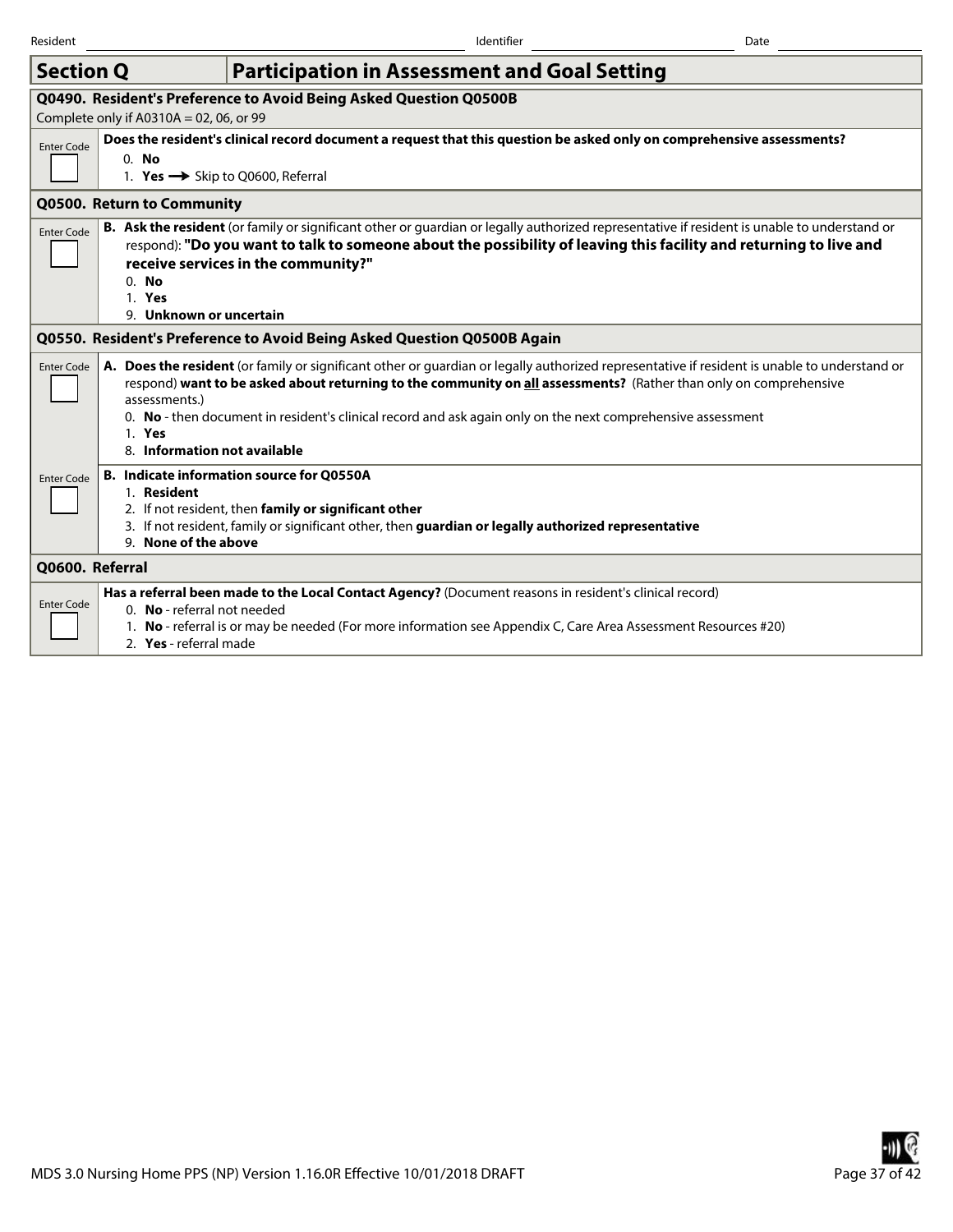| <b>Section X</b>                                                                                                             | <b>Correction Request</b>                                                                                                                                                                                                                                                                                                                                                                                                          |  |  |  |  |  |  |  |  |  |  |
|------------------------------------------------------------------------------------------------------------------------------|------------------------------------------------------------------------------------------------------------------------------------------------------------------------------------------------------------------------------------------------------------------------------------------------------------------------------------------------------------------------------------------------------------------------------------|--|--|--|--|--|--|--|--|--|--|
|                                                                                                                              | Complete Section X only if $A0050 = 2$ or 3<br>Identification of Record to be Modified/Inactivated - The following items identify the existing assessment record that is in error. In this<br>section, reproduce the information EXACTLY as it appeared on the existing erroneous record, even if the information is incorrect.<br>This information is necessary to locate the existing record in the National MDS Database.       |  |  |  |  |  |  |  |  |  |  |
|                                                                                                                              | <b>X0150. Type of Provider</b> (A0200 on existing record to be modified/inactivated)                                                                                                                                                                                                                                                                                                                                               |  |  |  |  |  |  |  |  |  |  |
| <b>Type of provider</b><br><b>Enter Code</b><br>1. Nursing home (SNF/NF)<br>2. Swing Bed                                     |                                                                                                                                                                                                                                                                                                                                                                                                                                    |  |  |  |  |  |  |  |  |  |  |
|                                                                                                                              | X0200. Name of Resident (A0500 on existing record to be modified/inactivated)                                                                                                                                                                                                                                                                                                                                                      |  |  |  |  |  |  |  |  |  |  |
| A. First name:<br>C. Last name:                                                                                              |                                                                                                                                                                                                                                                                                                                                                                                                                                    |  |  |  |  |  |  |  |  |  |  |
|                                                                                                                              | X0300. Gender (A0800 on existing record to be modified/inactivated)                                                                                                                                                                                                                                                                                                                                                                |  |  |  |  |  |  |  |  |  |  |
| <b>Enter Code</b><br>1. Male<br>2. Female                                                                                    |                                                                                                                                                                                                                                                                                                                                                                                                                                    |  |  |  |  |  |  |  |  |  |  |
|                                                                                                                              | X0400. Birth Date (A0900 on existing record to be modified/inactivated)                                                                                                                                                                                                                                                                                                                                                            |  |  |  |  |  |  |  |  |  |  |
| Month                                                                                                                        | Year<br>Day                                                                                                                                                                                                                                                                                                                                                                                                                        |  |  |  |  |  |  |  |  |  |  |
|                                                                                                                              | X0500. Social Security Number (A0600A on existing record to be modified/inactivated)                                                                                                                                                                                                                                                                                                                                               |  |  |  |  |  |  |  |  |  |  |
|                                                                                                                              |                                                                                                                                                                                                                                                                                                                                                                                                                                    |  |  |  |  |  |  |  |  |  |  |
|                                                                                                                              | X0600. Type of Assessment (A0310 on existing record to be modified/inactivated)                                                                                                                                                                                                                                                                                                                                                    |  |  |  |  |  |  |  |  |  |  |
| <b>Enter Code</b><br>03. Annual assessment<br>99. None of the above                                                          | A. Federal OBRA Reason for Assessment<br>01. Admission assessment (required by day 14)<br>02. Quarterly review assessment<br>04. Significant change in status assessment<br>05. Significant correction to prior comprehensive assessment<br>06. Significant correction to prior quarterly assessment                                                                                                                               |  |  |  |  |  |  |  |  |  |  |
| <b>B. PPS Assessment</b><br><b>Enter Code</b><br><b>Not PPS Assessment</b><br>99. None of the above                          | <b>PPS Scheduled Assessments for a Medicare Part A Stay</b><br>01. 5-day scheduled assessment<br>02. 14-day scheduled assessment<br>03. 30-day scheduled assessment<br>04. 60-day scheduled assessment<br>05. <b>90-day</b> scheduled assessment<br>PPS Unscheduled Assessments for a Medicare Part A Stay<br>07. Unscheduled assessment used for PPS (OMRA, significant or clinical change, or significant correction assessment) |  |  |  |  |  |  |  |  |  |  |
| <b>Enter Code</b><br>0. No<br>1. Start of therapy assessment<br>2. End of therapy assessment<br>X0600 continued on next page | C. PPS Other Medicare Required Assessment - OMRA<br>3. Both Start and End of therapy assessment<br>4. Change of therapy assessment                                                                                                                                                                                                                                                                                                 |  |  |  |  |  |  |  |  |  |  |
|                                                                                                                              |                                                                                                                                                                                                                                                                                                                                                                                                                                    |  |  |  |  |  |  |  |  |  |  |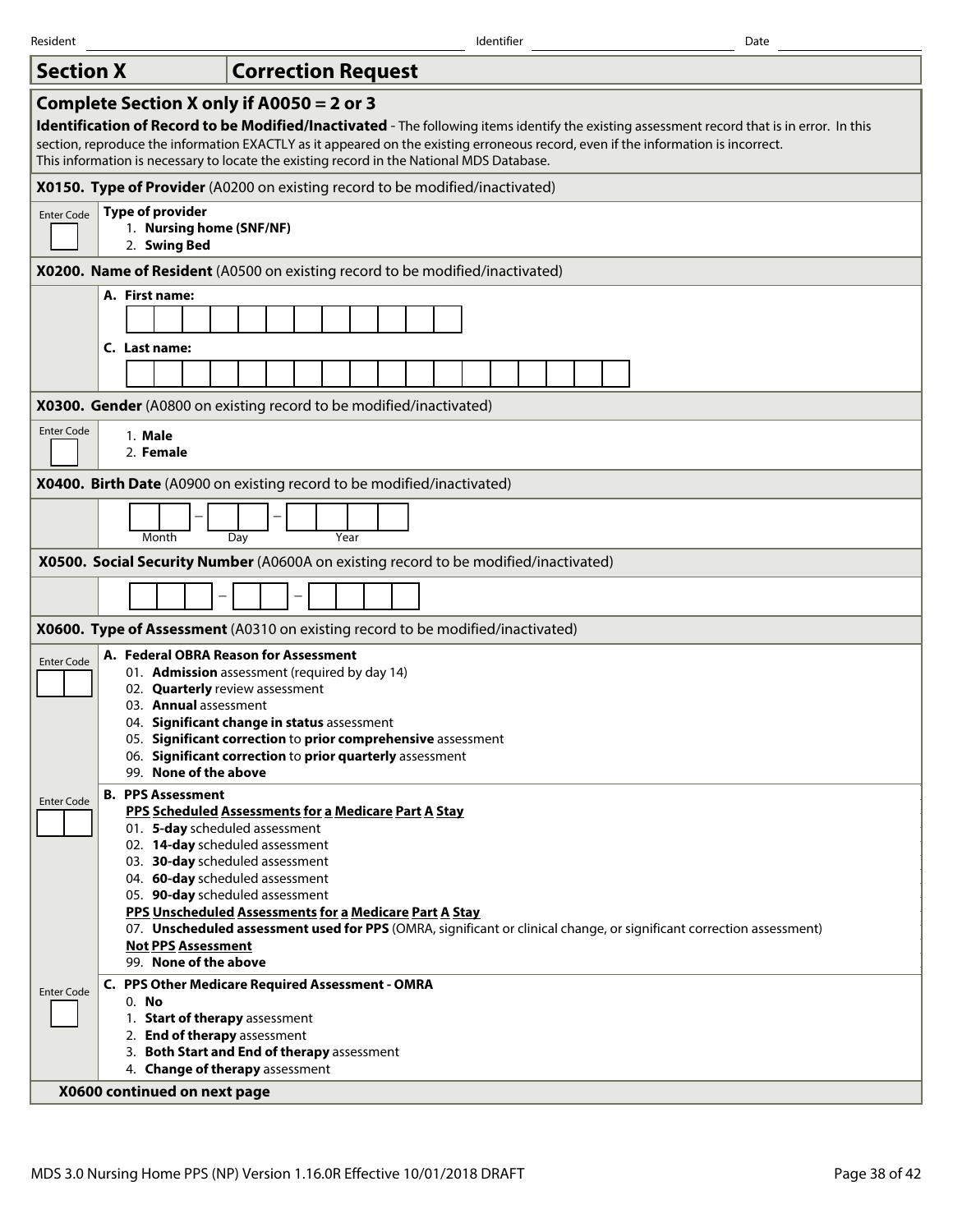| <b>Section X</b>    |                                                                                    | <b>Correction Request</b>                                                                                                               |  |  |  |  |  |  |  |  |  |
|---------------------|------------------------------------------------------------------------------------|-----------------------------------------------------------------------------------------------------------------------------------------|--|--|--|--|--|--|--|--|--|
|                     | X0600. Type of Assessment - Continued                                              |                                                                                                                                         |  |  |  |  |  |  |  |  |  |
| <b>Enter Code</b>   | 0. No<br>1. Yes                                                                    | <b>D.</b> Is this a Swing Bed clinical change assessment? Complete only if $X0150 = 2$                                                  |  |  |  |  |  |  |  |  |  |
| <b>Enter Code</b>   | F. Entry/discharge reporting<br>01. Entry tracking record<br>99. None of the above | 10. Discharge assessment-return not anticipated<br>11. Discharge assessment-return anticipated<br>12. Death in facility tracking record |  |  |  |  |  |  |  |  |  |
| <b>Enter Code</b>   | 0. No<br>1. Yes                                                                    | H. Is this a SNF Part A PPS Discharge Assessment?                                                                                       |  |  |  |  |  |  |  |  |  |
|                     |                                                                                    | X0700. Date on existing record to be modified/inactivated - Complete one only                                                           |  |  |  |  |  |  |  |  |  |
|                     | Month                                                                              | A. Assessment Reference Date (A2300 on existing record to be modified/inactivated) - Complete only if X0600F = 99<br>Year<br>Dav        |  |  |  |  |  |  |  |  |  |
|                     | Month                                                                              | <b>B.</b> Discharge Date (A2000 on existing record to be modified/inactivated) - Complete only if X0600F = 10, 11, or 12<br>Year<br>Day |  |  |  |  |  |  |  |  |  |
|                     | Month                                                                              | C. Entry Date (A1600 on existing record to be modified/inactivated) - Complete only if X0600F = 01<br>Year<br>Day                       |  |  |  |  |  |  |  |  |  |
|                     |                                                                                    | Correction Attestation Section - Complete this section to explain and attest to the modification/inactivation request                   |  |  |  |  |  |  |  |  |  |
|                     | X0800. Correction Number                                                           |                                                                                                                                         |  |  |  |  |  |  |  |  |  |
| <b>Enter Number</b> |                                                                                    | Enter the number of correction requests to modify/inactivate the existing record, including the present one                             |  |  |  |  |  |  |  |  |  |
|                     |                                                                                    | <b>X0900. Reasons for Modification</b> - Complete only if Type of Record is to modify a record in error (A0050 = 2)                     |  |  |  |  |  |  |  |  |  |
|                     | <b>Check all that apply</b>                                                        |                                                                                                                                         |  |  |  |  |  |  |  |  |  |
|                     | A. Transcription error                                                             |                                                                                                                                         |  |  |  |  |  |  |  |  |  |
|                     | <b>B.</b> Data entry error                                                         |                                                                                                                                         |  |  |  |  |  |  |  |  |  |
|                     | C. Software product error                                                          |                                                                                                                                         |  |  |  |  |  |  |  |  |  |
|                     | D. Item coding error                                                               |                                                                                                                                         |  |  |  |  |  |  |  |  |  |
|                     |                                                                                    | E. End of Therapy - Resumption (EOT-R) date<br>Z. Other error requiring modification                                                    |  |  |  |  |  |  |  |  |  |
|                     | If "Other" checked, please specify:                                                |                                                                                                                                         |  |  |  |  |  |  |  |  |  |
|                     |                                                                                    | <b>X1050. Reasons for Inactivation -</b> Complete only if Type of Record is to inactivate a record in error (A0050 = 3)                 |  |  |  |  |  |  |  |  |  |
|                     | Check all that apply                                                               |                                                                                                                                         |  |  |  |  |  |  |  |  |  |
|                     | A. Event did not occur                                                             |                                                                                                                                         |  |  |  |  |  |  |  |  |  |
|                     | Z. Other error requiring inactivation<br>If "Other" checked, please specify:       |                                                                                                                                         |  |  |  |  |  |  |  |  |  |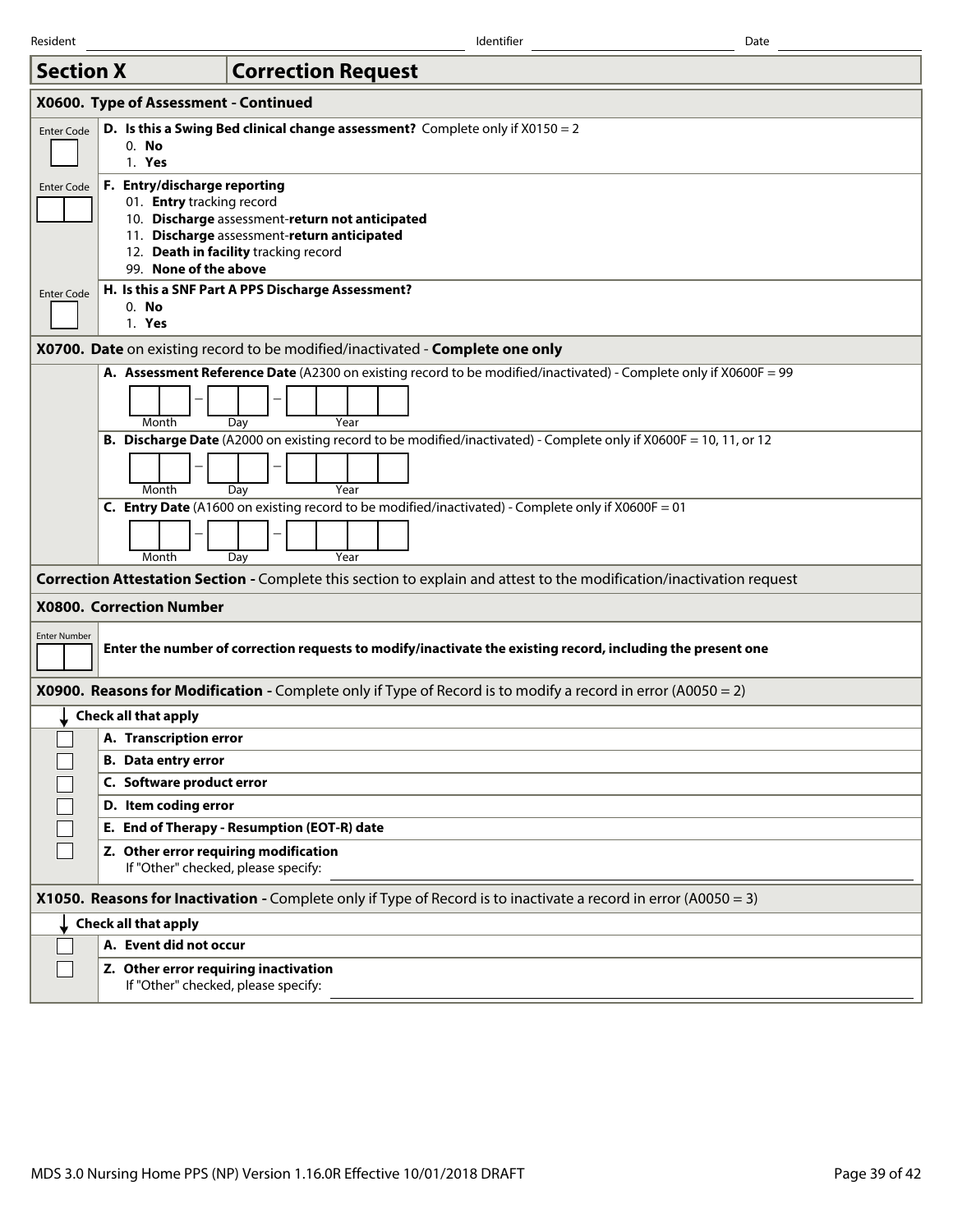L

Resident 2008 and 2008 and 2008 and 2008 and 2008 and 2008 and 2008 and 2008 and 2008 and 2008 and 2008 and 200

| <b>Section X</b> |                                                            |                                             |  |   |     |  |  |  |      |  | <b>Correction Request</b> |  |  |  |  |  |  |
|------------------|------------------------------------------------------------|---------------------------------------------|--|---|-----|--|--|--|------|--|---------------------------|--|--|--|--|--|--|
|                  | X1100. RN Assessment Coordinator Attestation of Completion |                                             |  |   |     |  |  |  |      |  |                           |  |  |  |  |  |  |
|                  |                                                            | A. Attesting individual's first name:       |  |   |     |  |  |  |      |  |                           |  |  |  |  |  |  |
|                  |                                                            |                                             |  |   |     |  |  |  |      |  |                           |  |  |  |  |  |  |
|                  |                                                            | <b>B. Attesting individual's last name:</b> |  |   |     |  |  |  |      |  |                           |  |  |  |  |  |  |
|                  |                                                            |                                             |  |   |     |  |  |  |      |  |                           |  |  |  |  |  |  |
|                  |                                                            | C. Attesting individual's title:            |  |   |     |  |  |  |      |  |                           |  |  |  |  |  |  |
|                  |                                                            | D. Signature                                |  |   |     |  |  |  |      |  |                           |  |  |  |  |  |  |
|                  |                                                            | <b>E.</b> Attestation date                  |  |   |     |  |  |  |      |  |                           |  |  |  |  |  |  |
|                  |                                                            | Month                                       |  | - | Day |  |  |  | Year |  |                           |  |  |  |  |  |  |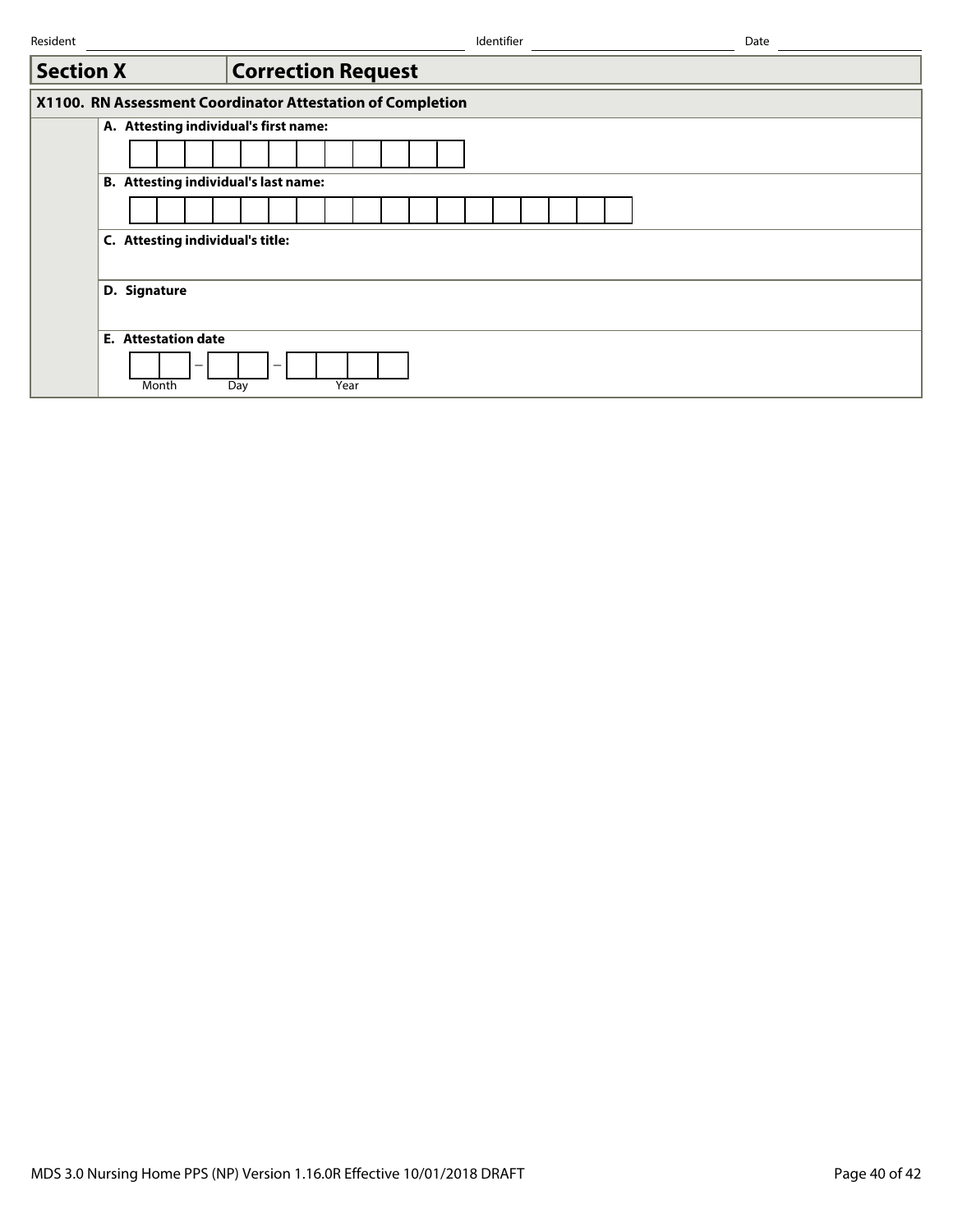| <b>Section Z</b>  |                                            | <b>Assessment Administration</b>                                                             |  |  |  |  |  |  |  |
|-------------------|--------------------------------------------|----------------------------------------------------------------------------------------------|--|--|--|--|--|--|--|
|                   | Z0100. Medicare Part A Billing             |                                                                                              |  |  |  |  |  |  |  |
|                   |                                            | A. Medicare Part A HIPPS code (RUG group followed by assessment type indicator):             |  |  |  |  |  |  |  |
|                   |                                            |                                                                                              |  |  |  |  |  |  |  |
|                   | <b>B. RUG version code:</b>                |                                                                                              |  |  |  |  |  |  |  |
|                   |                                            |                                                                                              |  |  |  |  |  |  |  |
| <b>Enter Code</b> |                                            | C. Is this a Medicare Short Stay assessment?                                                 |  |  |  |  |  |  |  |
|                   | $0.$ No<br>1. Yes                          |                                                                                              |  |  |  |  |  |  |  |
|                   | Z0150. Medicare Part A Non-Therapy Billing |                                                                                              |  |  |  |  |  |  |  |
|                   |                                            | A. Medicare Part A non-therapy HIPPS code (RUG group followed by assessment type indicator): |  |  |  |  |  |  |  |
|                   |                                            |                                                                                              |  |  |  |  |  |  |  |
|                   | <b>B. RUG version code:</b>                |                                                                                              |  |  |  |  |  |  |  |
|                   |                                            |                                                                                              |  |  |  |  |  |  |  |
|                   |                                            |                                                                                              |  |  |  |  |  |  |  |
|                   |                                            | Z0200. State Medicaid Billing (if required by the state)                                     |  |  |  |  |  |  |  |
|                   | A. RUG Case Mix group:                     |                                                                                              |  |  |  |  |  |  |  |
|                   |                                            |                                                                                              |  |  |  |  |  |  |  |
|                   | <b>B. RUG version code:</b>                |                                                                                              |  |  |  |  |  |  |  |
|                   |                                            |                                                                                              |  |  |  |  |  |  |  |
|                   |                                            | Z0250. Alternate State Medicaid Billing (if required by the state)                           |  |  |  |  |  |  |  |
|                   | A. RUG Case Mix group:                     |                                                                                              |  |  |  |  |  |  |  |
|                   |                                            |                                                                                              |  |  |  |  |  |  |  |
|                   | <b>B. RUG version code:</b>                |                                                                                              |  |  |  |  |  |  |  |
|                   |                                            |                                                                                              |  |  |  |  |  |  |  |
|                   | Z0300. Insurance Billing                   |                                                                                              |  |  |  |  |  |  |  |
|                   | A. RUG billing code:                       |                                                                                              |  |  |  |  |  |  |  |
|                   |                                            |                                                                                              |  |  |  |  |  |  |  |
|                   | <b>B. RUG billing version:</b>             |                                                                                              |  |  |  |  |  |  |  |
|                   |                                            |                                                                                              |  |  |  |  |  |  |  |
|                   |                                            |                                                                                              |  |  |  |  |  |  |  |